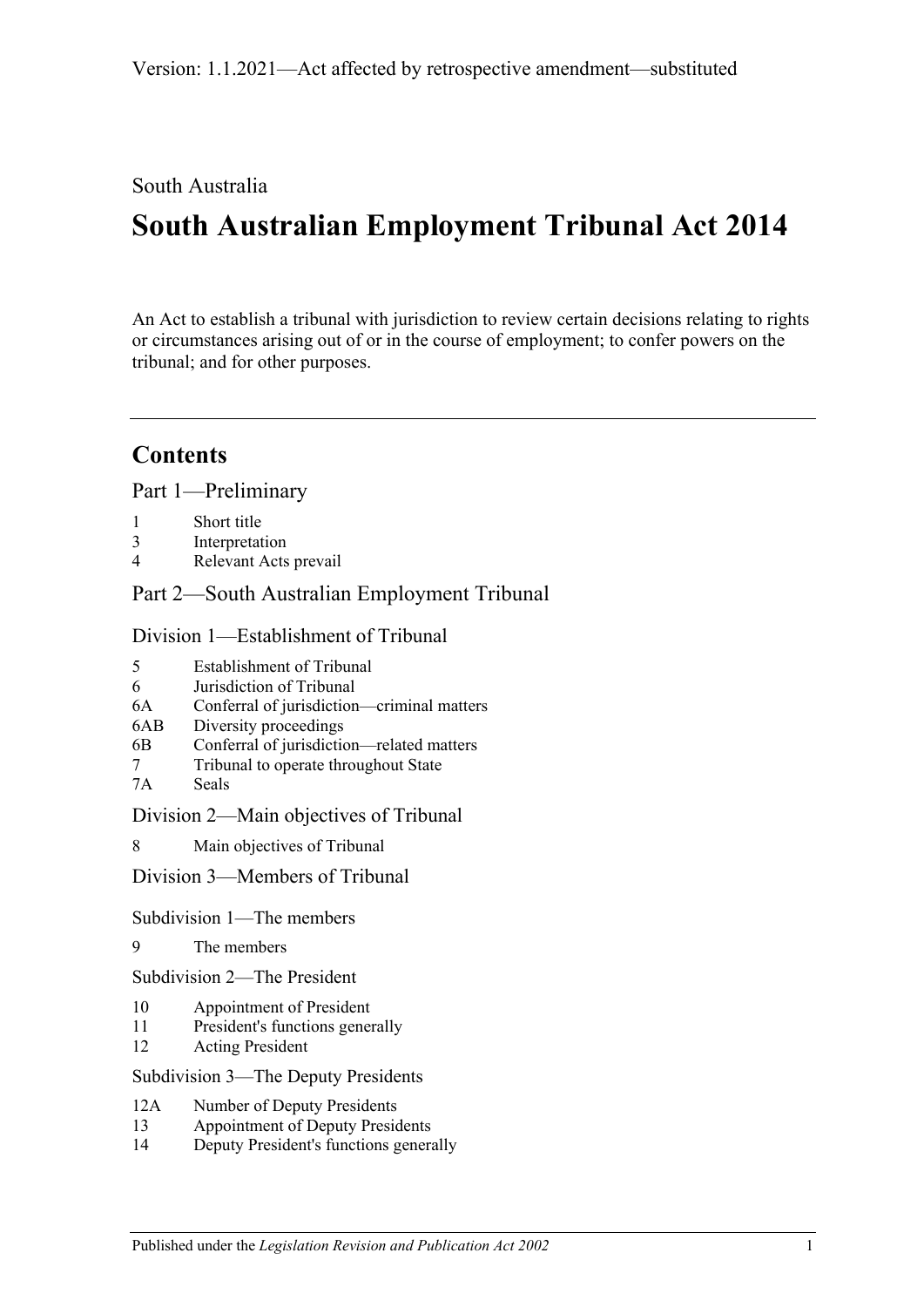Subdivision [4—Magistrates](#page-15-0)

15 [Magistrates](#page-15-1)

Subdivision [5—Commissioners](#page-15-2)

- 16 [Appointment of Commissioners](#page-15-3)
- 17 [Commissioner ceasing to hold office and suspension](#page-16-0)
- 18 [Supplementary Commissioners](#page-17-0)

[Division 3A—Supplementary panel members](#page-17-1)

18A [Supplementary panel members](#page-17-2)

Division [4—Constitution of Tribunal and its decision-making processes](#page-18-0)

- 19 [Constitution of Tribunal](#page-18-1)
- 20 [Who presides at proceedings of Tribunal](#page-19-0)
- 21 [Decision if 2 or more members constitute Tribunal](#page-20-0)
- 22 [Determination of questions of law](#page-20-1)

Division [5—Related matters](#page-20-2)

- 24 [Validity of acts of Tribunal](#page-20-3)
- 25 [Disclosure of interest by members of Tribunal](#page-20-4)
- 26 [Delegation](#page-21-0)

#### [Division 6—Additional provisions relating to jurisdiction](#page-21-1)

- 26A [Declaratory judgments](#page-21-2)
- 26B [Other provisions relating to civil jurisdiction of Court](#page-21-3)
- 26C [Binding nature of decisions](#page-21-4)

[Division 7—Additional provisions relating to jurisdiction under](#page-21-5) *Return to Work Act [2014](#page-21-5)*

- 26D [Civil jurisdiction under](#page-21-6) *Return to Work Act 2014*
- 26E [Rights of action and recovery against third parties](#page-22-0)
- 26F [Review jurisdiction under](#page-22-1) *Return to Work Act 2014*
- 26G [Injuries that develop gradually](#page-22-2)
- 26H [Criminal jurisdiction](#page-22-3)
- 26I [Appeals](#page-23-0)

[Division 8—Additional provisions relating to jurisdiction under](#page-23-1) *Workers [Compensation Act 1971](#page-23-1)*

26IA [Additional provisions relating to jurisdiction under](#page-23-2) *Workers Compensation Act 1971*

Part [3—Exercise of jurisdiction](#page-24-0)

#### [Division 1—Review jurisdiction](#page-24-1)

- 26J [Application of Division](#page-24-2)
- 27 [General nature of proceedings](#page-24-3)
- 28 [Decision-maker must assist Tribunal](#page-24-4)
- 29 [Effect of review proceedings on decision being reviewed](#page-25-0)
- 30 [Decision on review](#page-26-0)
- 31 [Tribunal may invite decision-maker to reconsider decision](#page-26-1)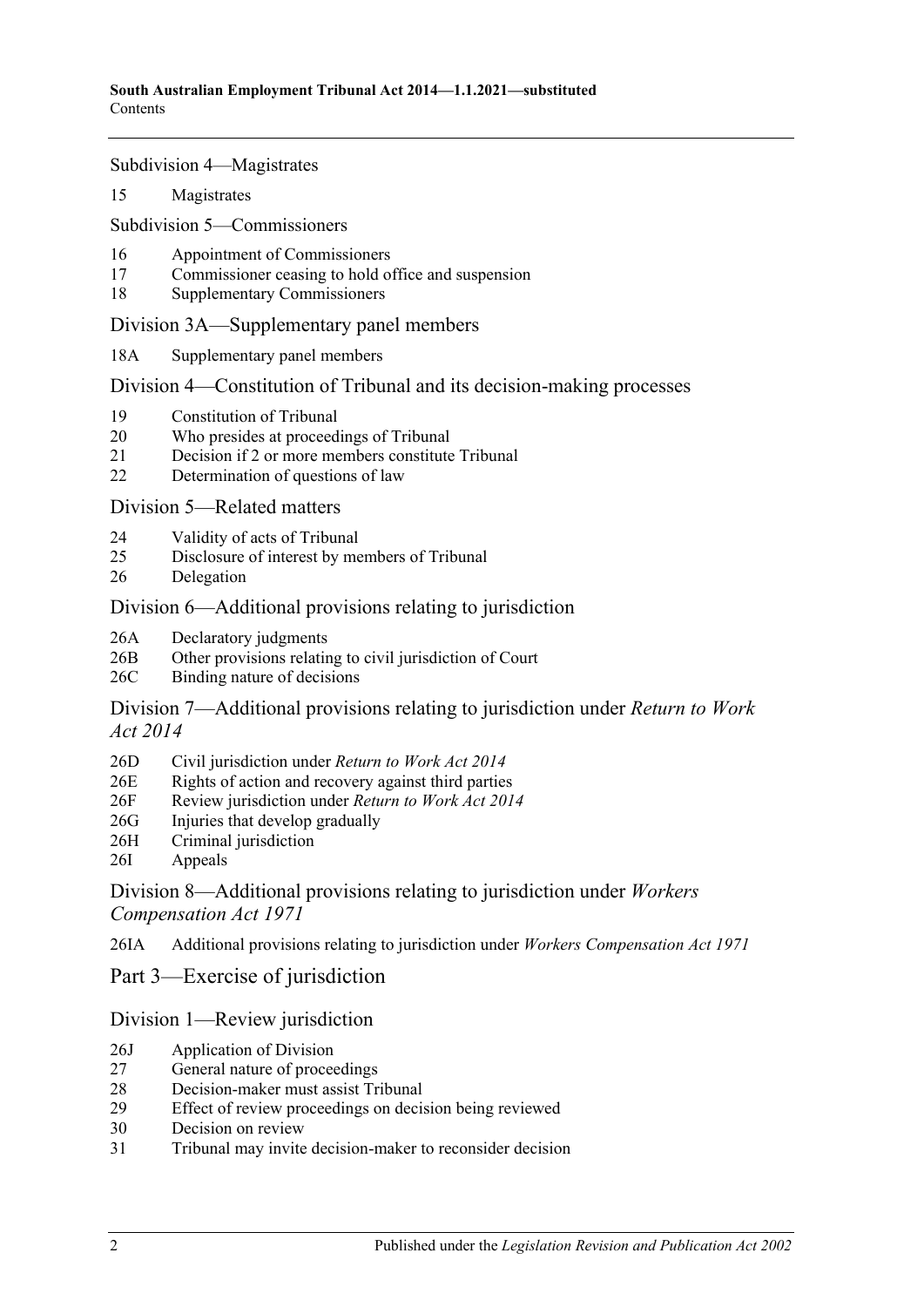### [Division 2—Application of Division](#page-27-0)

31A [Application of Division](#page-27-1)

# Part [4—Principles, powers and procedures](#page-27-2)

### Division [1—Principles governing hearings](#page-27-3)

32 [Principles governing hearings](#page-27-4)

#### Division [2—Evidentiary powers](#page-28-0)

- 33 [Power to require person to give evidence or to produce evidentiary material](#page-28-1)
- 34 [Entry and inspection](#page-29-0)
- 35 [Expert reports](#page-29-1)

#### Division [3—Procedures](#page-29-2)

- 36 [Practice and procedure generally](#page-29-3)
- 37 [Directions for conduct of proceedings](#page-30-0)
- 38 [Consolidating and splitting proceedings](#page-30-1)
- 39 [More appropriate forum](#page-31-0)
- 40 [Dismissing proceedings on withdrawal or for want of prosecution](#page-31-1)
- 41 [Frivolous, vexatious or improper proceedings](#page-31-2)
- 42 [Proceedings being conducted to cause disadvantage](#page-31-3)

#### Division [4—Conferences, mediation and settlement](#page-32-0)

#### Subdivision [1—Conferences](#page-32-1)

- 43 [Compulsory conciliation conferences](#page-32-2)
- 44 [Referral of matters for hearing and determination](#page-34-0)
- 45 [Pre-hearing conferences](#page-34-1)

#### Subdivision [2—Mediation](#page-34-2)

46 [Mediation](#page-34-3)

#### Subdivision [3—Settling proceedings](#page-35-0)

47 [Settling proceedings](#page-35-1)

#### Division [5—Parties](#page-36-0)

- 48 [Parties](#page-36-1)
- 49 [Joinder of parties etc](#page-36-2)
- 50 [Intervening](#page-37-0)

#### Division [6—Representation](#page-37-1)

51 [Representation](#page-37-2)

#### Division [7—Costs](#page-37-3)

- 52 [Costs](#page-37-4)
- 53 [Costs—related matters](#page-37-5)

#### Division [8—Other procedural and related provisions](#page-38-0)

- 54 [Sittings](#page-38-1)<br>55 Hearing
- [Hearings in public](#page-38-2)
- 56 [Preserving subject matter of proceedings](#page-39-0)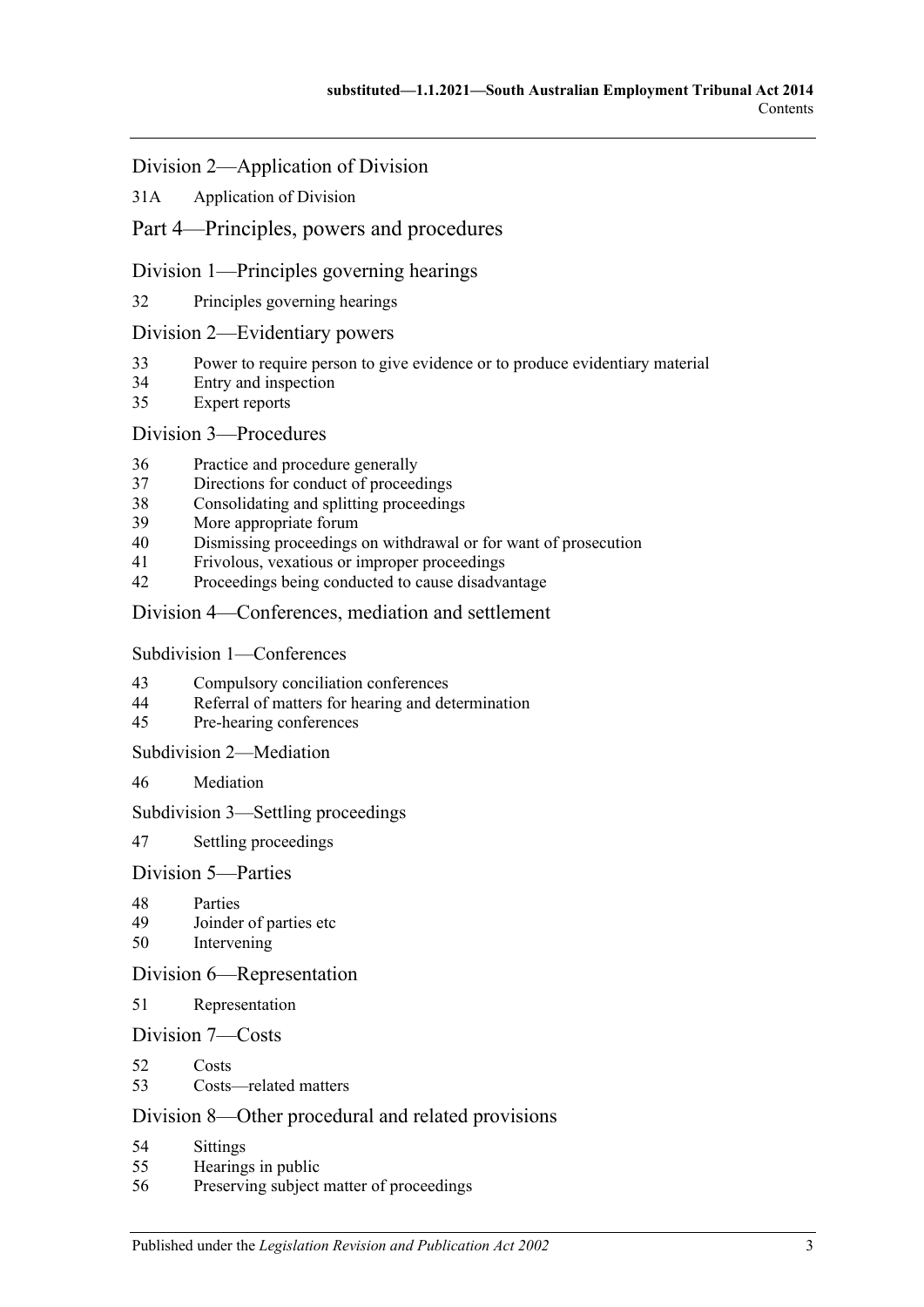#### **South Australian Employment Tribunal Act 2014—1.1.2021—substituted** Contents

- [Security as to costs etc](#page-39-1)
- [Interlocutory orders](#page-40-0)
- [Conditional, alternative and ancillary orders and directions](#page-40-1)
- [Special referees](#page-40-2)
- [Relief from time limits](#page-40-3)
- [Electronic hearings and proceedings without hearings](#page-40-4)
- [Completion of part-heard matters](#page-41-0)
- [Other claims of privilege](#page-41-1)
- [Power to enlarge scope](#page-41-2)
- Part [5—Review and appeals](#page-41-3)

#### Division [1—Review and appeals](#page-41-4)

- [Internal review](#page-41-5)
- [Appeals](#page-42-0)
- [Final appeal to Court of Appeal](#page-42-1)

#### Division [2—Related matters](#page-43-0)

- [Effect of appeal on decision](#page-43-1)
- [Reservation of questions of law](#page-43-2)
- Part [6—Staff](#page-43-3)

#### Division [1—Registrars](#page-43-4)

- [Registrars](#page-43-5)
- [Functions of registrars](#page-44-0)
- [Delegation](#page-44-1)

#### Division [2—Other staff of Tribunal](#page-45-0)

[Other staff of Tribunal](#page-45-1)

#### Division [3—Use of services or staff](#page-45-2)

[Use of services or staff](#page-45-3)

### Part [7—Miscellaneous](#page-45-4)

- [Immunities](#page-45-5)
- [Protection from liability for torts](#page-46-0)
- [Protection for compliance with Act](#page-46-1)
- [Alternative orders and relief](#page-46-2)
- [Power to cure irregularities](#page-46-3)
- [Correcting mistakes](#page-46-4)
- [Tribunal may review its decision if person was absent](#page-47-0)
- [Tribunal may authorise person to take evidence](#page-47-1)
- 83A [Transfer of proceedings](#page-48-0)
- [Miscellaneous provisions relating to legal process and service](#page-49-0)
- [Proof of decisions and orders of Tribunal](#page-49-1)
- [Enforcement of decisions and orders of Tribunal](#page-49-2)
- [Accessibility of evidence](#page-50-0)
- [Costs of proceedings](#page-50-1)
- 88A [Production of persons held in custody](#page-51-0)
- [Annual report](#page-51-1)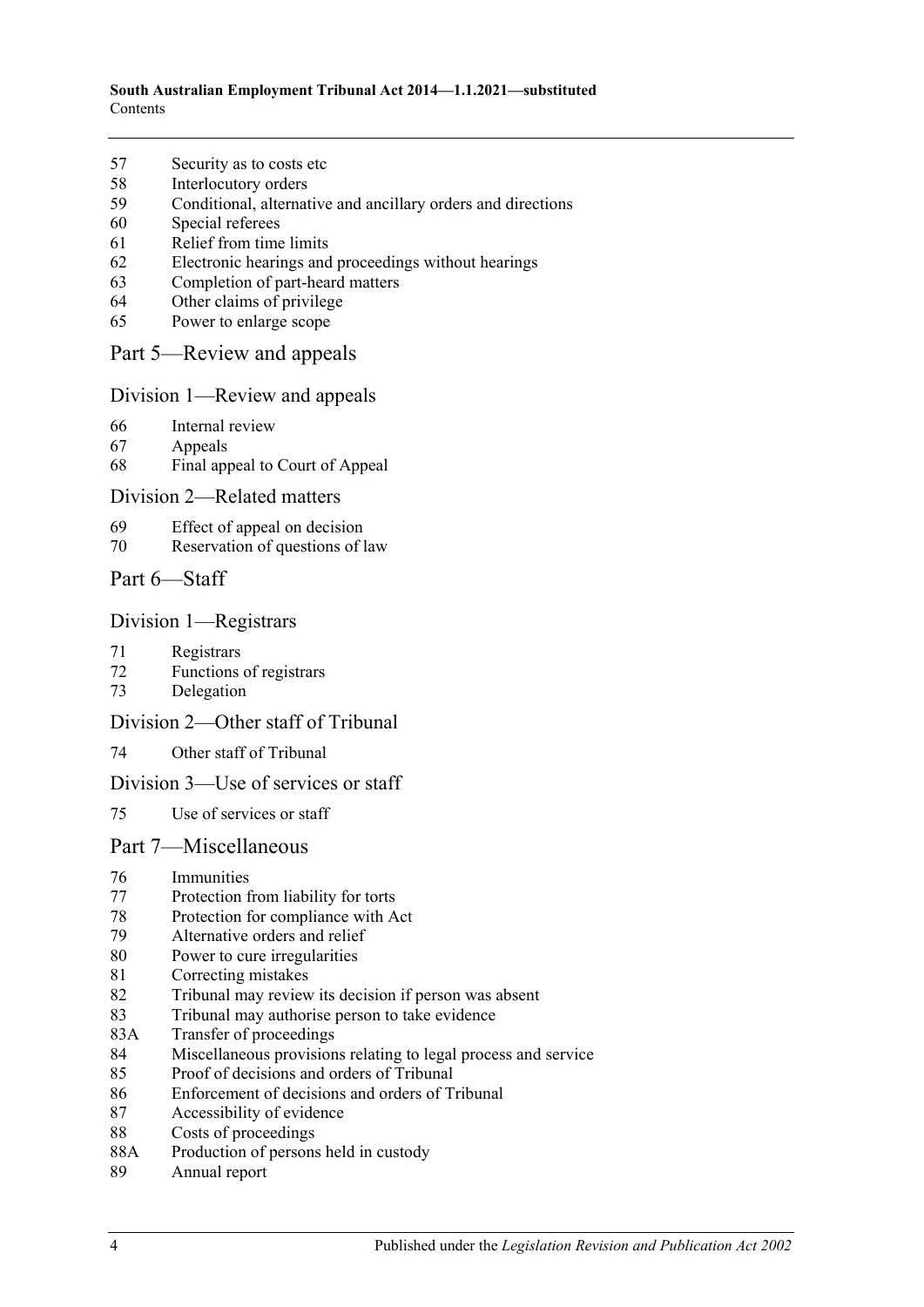- 90 [Additional reports](#page-51-2)
- 91 [Disrupting proceedings of Tribunal](#page-51-3)
- 91A [Punishment of contempts](#page-52-0)
- 91B [Offences](#page-52-1)
- 92 [Rules](#page-52-2)
- 93 [Regulations](#page-53-0)

[Legislative history](#page-55-0)

#### <span id="page-4-0"></span>**The Parliament of South Australia enacts as follows:**

# **Part 1—Preliminary**

### <span id="page-4-1"></span>**1—Short title**

This Act may be cited as the *South Australian Employment Tribunal Act 2014*.

#### <span id="page-4-2"></span>**3—Interpretation**

(1) In this Act, unless the contrary intention appears—

*appear*, at a hearing, means to appear in person or participate in a way allowed under this Act or a relevant Act;

*applicant* means the person who—

- (a) brings a matter before the Tribunal; or
- (b) requests, requires, or otherwise seeks that a matter be referred to, or otherwise brought before, the Tribunal,

except to the extent that the regulations or the rules otherwise provide;

*Commissioner* means a person holding office as a Commissioner of the Tribunal;

*decision*, of a person or body (other than the Tribunal) under an Act includes a direction, determination or order of that person or body;

*decision*, of the Tribunal, includes a direction, determination or order of the Tribunal but, in prescribed circumstances, does not include an interlocutory direction, determination or order;

*decision-maker*—see [section](#page-24-5) 27(2);

*Department* means the administrative unit of the Public Service that is responsible for assisting a Minister in the administration of this Act;

*Deputy President* means a Deputy President of the Tribunal;

*District Court* means the District Court of South Australia;

*evidentiary material* includes any document, object or substance of evidentiary value in proceedings before the Tribunal and includes any other document, object or substance that should, in the opinion of the Tribunal, be produced for the purpose of enabling the Tribunal to determine whether or not it has evidentiary value;

#### *legally qualified member* means—

(a) a Presidential member; or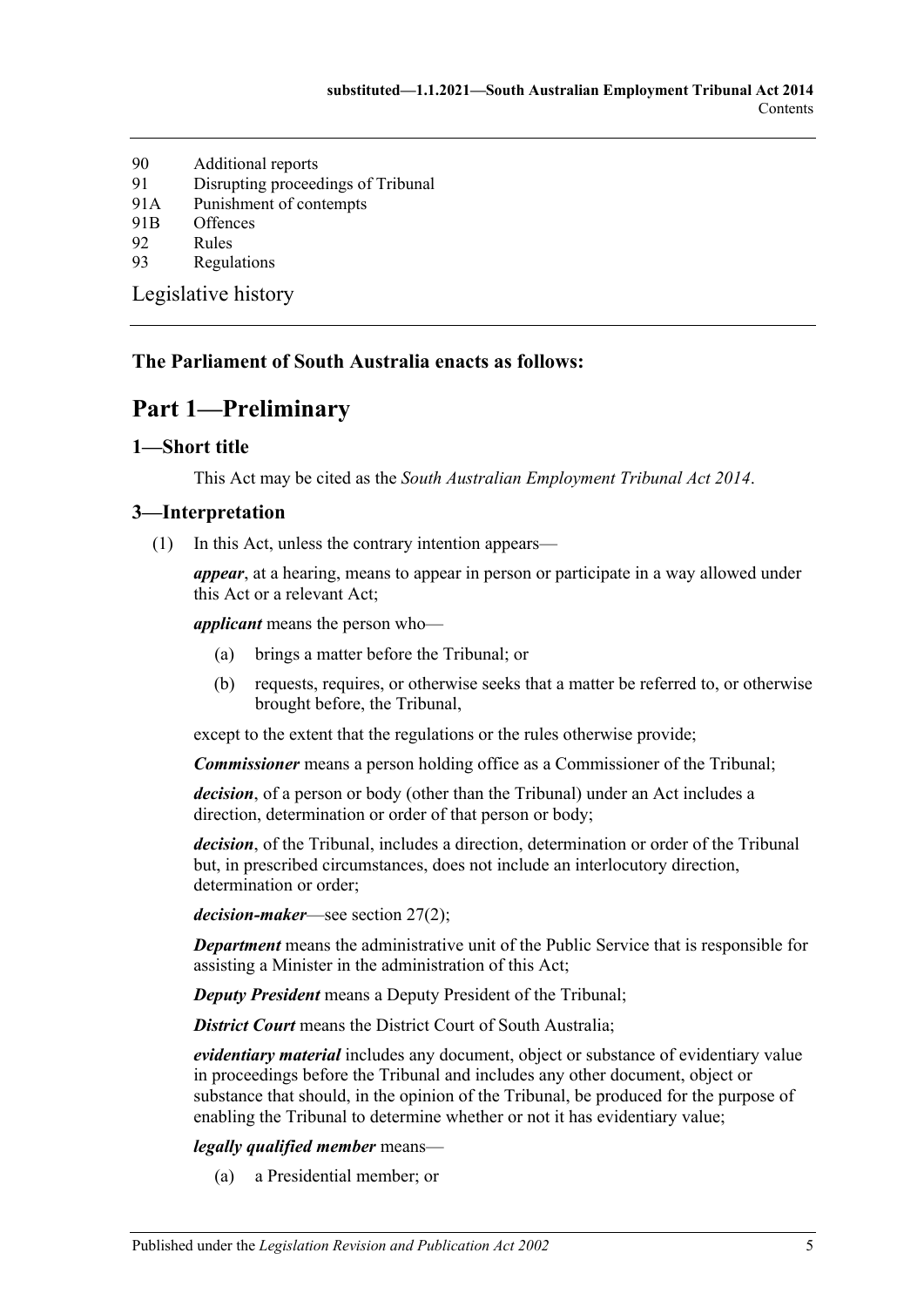- (b) a magistrate who is a member of the Tribunal; or
- (c) another member of the Tribunal who is a legal practitioner of at least 5 years standing;

*Magistrates Court* means the Magistrates Court of South Australia;

*monetary order* means an order of the Tribunal requiring the payment of money and includes—

- (a) an order made for the payment of a fine or other pecuniary penalty; and
- (b) an order as to the payment of any costs; and
- (c) an order for the payment of compensation for breach of an Act;

*President* means the President of the Tribunal;

*Presidential member* means the President or a Deputy President of the Tribunal;

*registrar* means the Registrar or a Deputy Registrar of the Tribunal;

*relevant Act* means an Act (including this Act) which confers jurisdiction on the Tribunal;

*rules* means the rules of the Tribunal in force under this Act;

*Tribunal* means the South Australian Employment Tribunal established by this Act (including, if the context so permits, the Tribunal in Court Session—see [section](#page-6-2) 5).

- (2) If under a relevant Act a person's failure or omission to do something is reviewable under this Act as a decision—
	- (a) this Act applies as if that person had made that decision; and
	- (b) any provision of the relevant Act as to when the decision is taken to have been made has effect.
- (3) The members of the staff of the Tribunal are—
	- (a) the registrars; and
	- (b) the other members of staff appointed or made available for the purposes of the Tribunal under this Act.
- (4) The officers of the Tribunal are—
	- (a) the registrars; and
	- (b) members of the staff of the Tribunal who are designated as officers of the Tribunal by the Registrar of the Tribunal; and
	- (c) other persons who are designated as officers of the Tribunal under this Act.

#### <span id="page-5-1"></span><span id="page-5-0"></span>**4—Relevant Acts prevail**

- (1) Subject to [section](#page-7-0) 6AB, if there is an inconsistency between this Act and a relevant Act, the relevant Act prevails to the extent of the inconsistency.
- (2) [Subsection](#page-5-1) (1) does not apply in relation to a rule made under section  $92(1)(ka)$ .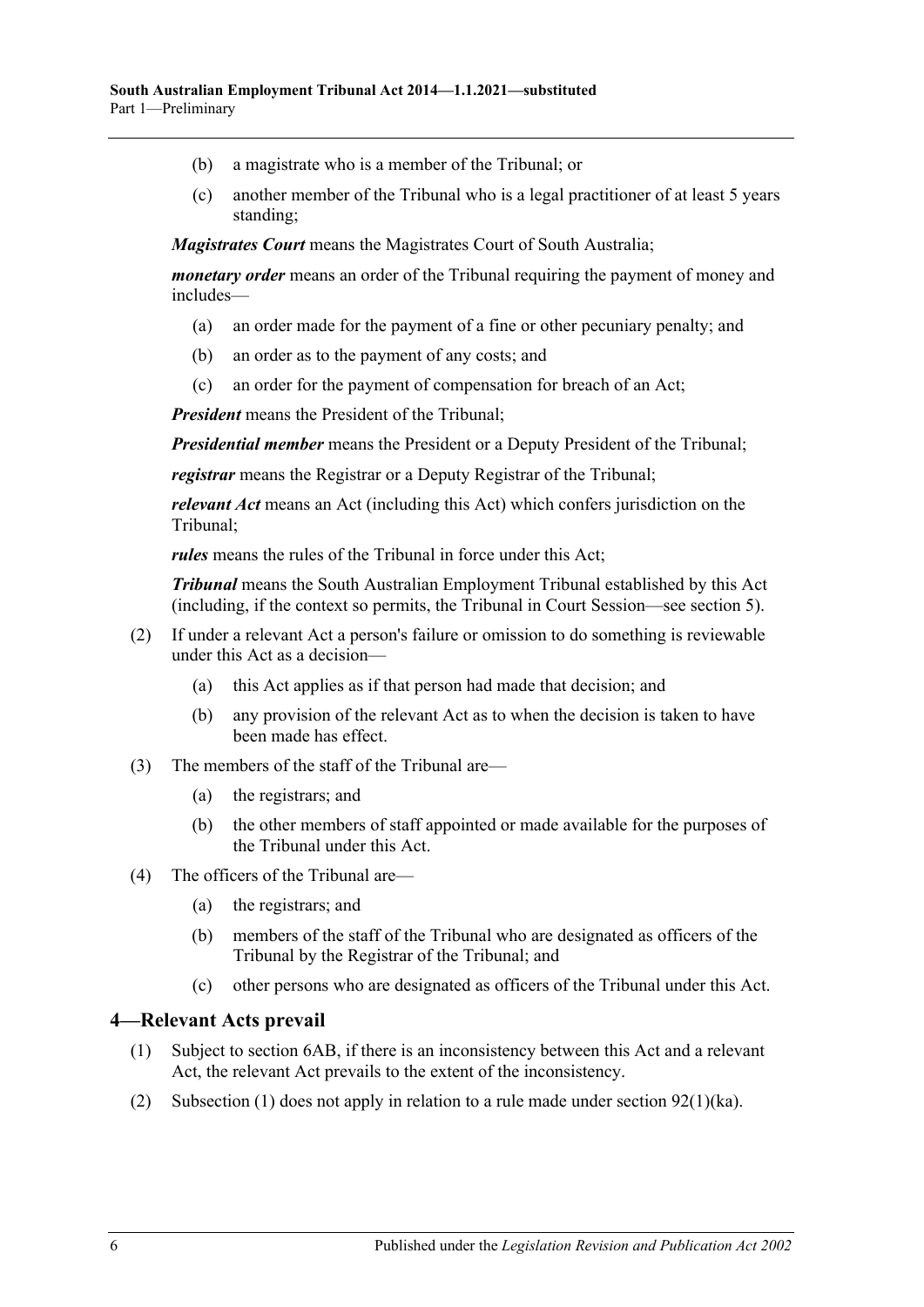# <span id="page-6-0"></span>**Part 2—South Australian Employment Tribunal**

# <span id="page-6-1"></span>**Division 1—Establishment of Tribunal**

# <span id="page-6-2"></span>**5—Establishment of Tribunal**

- (1) The *South Australian Employment Tribunal* is established.
- (2) The Tribunal will have a part that is the Tribunal in Court Session and, as so established by force of this Act, is a court of record.
- (3) The Tribunal in Court Session is to be the *South Australian Employment Court*.
- (4) The Tribunal will also have a part that is the Tribunal acting as an industrial relations commission.

# <span id="page-6-3"></span>**6—Jurisdiction of Tribunal**

- (1) Subject to this or any other Act, the Tribunal will have the jurisdiction (including the jurisdiction to try a charge for an offence) conferred on it by or under this or any other Act.
- (2) Matters within the jurisdiction of the Tribunal will be assigned to the South Australian Employment Court as follows:
	- (a) an Act conferring jurisdiction on the Tribunal may specifically assign matters to the South Australian Employment Court;
	- (b) the rules may (unless to do so is inconsistent with a provision of a relevant Act)—
		- (i) assign matters to the South Australian Employment Court;
		- (ii) assign matters to the South Australian Employment Court for resolution or determination after initial consideration or other steps having been undertaken in that part of the Tribunal that does not sit as the Court;
	- (c) the jurisdiction to try a charge for an offence is assigned to the South Australian Employment Court.
- (3) Matters within the jurisdiction of the Tribunal (and not assigned to the South Australian Employment Court) and dealt with by the Tribunal acting as an industrial relations commission do not need to be specifically assigned to such a commission.

# <span id="page-6-4"></span>**6A—Conferral of jurisdiction—criminal matters**

- (1) Subject to this section, the criminal jurisdiction of the South Australian Employment Court does not include jurisdiction in respect of major indictable offences.
- (2) In addition to any jurisdiction conferred by or under another Act, the regulations may confer on the South Australian Employment Court jurisdiction in respect of a summary or minor indictable offence against a specified Act or statutory provision.
- (3) If jurisdiction is conferred on the South Australian Employment Court under this or any other Act in respect of a summary or minor indictable offence, any proceedings for the offence must be commenced in the Court.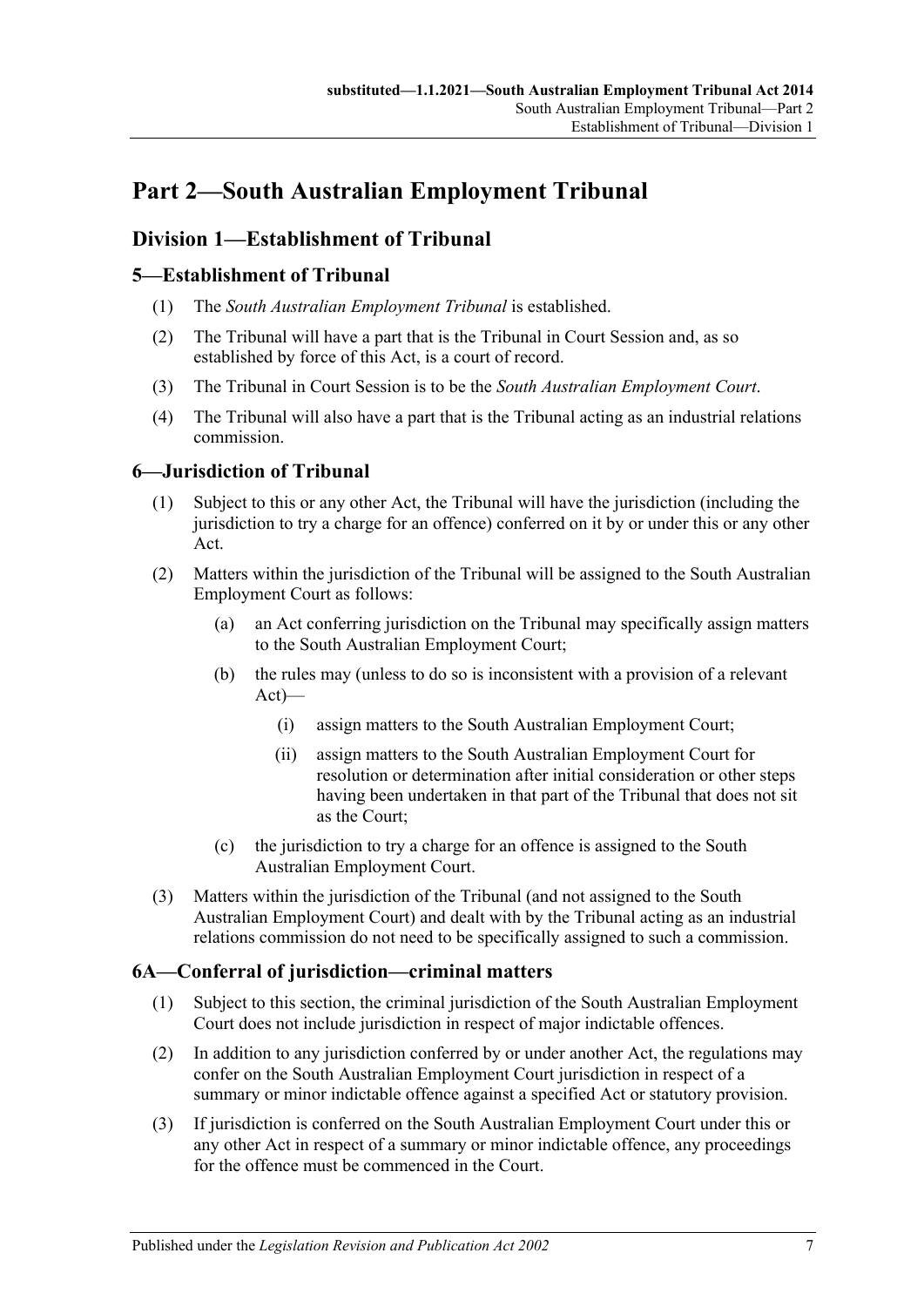- (4) The South Australian Employment Court will deal with a charge of a summary or minor indictable offence in the same way as the Magistrates Court deals with such a charge (and in accordance with the procedures that would apply if the Magistrates Court were dealing with such a charge) and the *[Summary Procedure Act](http://www.legislation.sa.gov.au/index.aspx?action=legref&type=act&legtitle=Summary%20Procedure%20Act%201921) 1921* (including the provisions of that Act allowing an award of costs for or against a party to criminal proceedings) applies to the South Australian Employment Court subject to any exclusions or modifications prescribed by the regulations as if references to the Magistrates Court extended to the South Australian Employment Court.
- (5) For the avoidance of doubt, if a person charged with a minor indictable offence elects, in accordance with the *[Summary Procedure Act](http://www.legislation.sa.gov.au/index.aspx?action=legref&type=act&legtitle=Summary%20Procedure%20Act%201921) 1921*, for a trial in a superior court, the South Australian Employment Court must commit the defendant for trial by jury in the District Court.
- <span id="page-7-1"></span>(6) Where proceedings for a minor indictable offence are dealt with by a magistrate of the South Australian Employment Court—
	- (a) the magistrate cannot impose a fine that exceeds the maximum fixed by the relevant Act or \$300 000 (whichever is the lesser); and
	- (b) the magistrate cannot impose a sentence of imprisonment that exceeds the maximum fixed by the relevant Act or 5 years (whichever is the lesser).
- (7) If a magistrate of the South Australian Employment Court is of the opinion in any particular case that a sentence should be imposed that exceeds the limit prescribed by [subsection](#page-7-1) (6), the magistrate may remand the defendant to appear for sentence before a judge of the South Australian Employment Court.
- (8) In the exercise of the criminal jurisdiction to which this section applies, summary proceedings will be heard by a Deputy President of the South Australian Employment Court who is also a magistrate unless the President determines that the proceedings should be heard by a judge of the Court.

# <span id="page-7-2"></span><span id="page-7-0"></span>**6AB—Diversity proceedings**

- (1) Despite the provisions of this or any other Act, if—
	- (a) the determination of a matter that is within the jurisdiction of the Tribunal involves the exercise of federal diversity jurisdiction; or
	- (b) the determination of a matter would be within the jurisdiction of the Tribunal but for the fact that the exercise of the jurisdiction would involve the exercise of federal diversity jurisdiction,

then the jurisdiction must be exercised by the Tribunal sitting as the South Australian Employment Court.

- <span id="page-7-3"></span>(2) If, in proceedings before the Tribunal (other than the Tribunal sitting as the South Australian Employment Court), whether commenced before or after the commencement of this section, the Tribunal considers that the determination of the matter involves, or may involve, the exercise of federal diversity jurisdiction, the Tribunal must refer the proceedings to the South Australian Employment Court for determination.
- (3) A proceeding—
	- (a) that is before the South Australian Employment Court in the exercise of jurisdiction under [subsection](#page-7-2) (1); or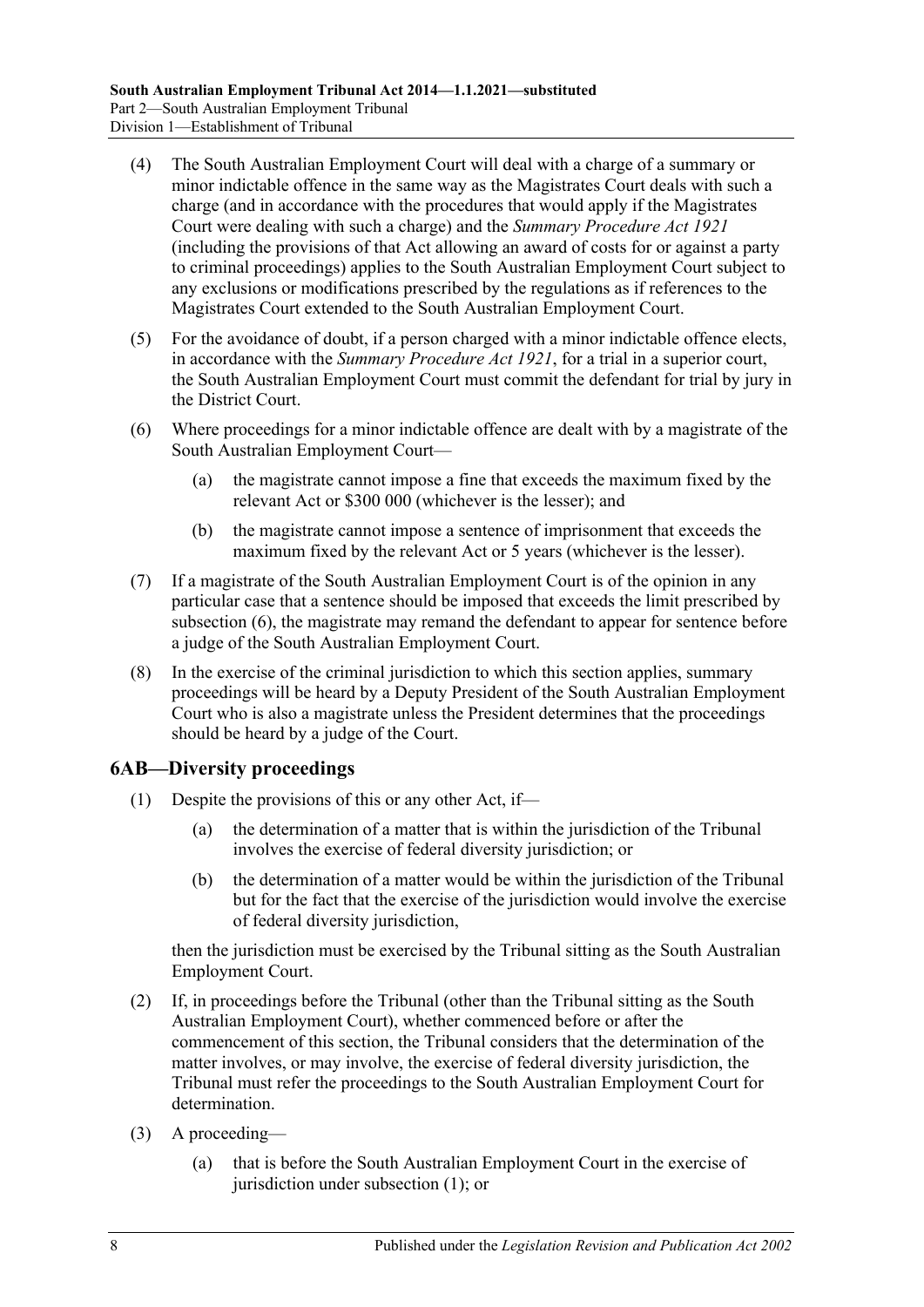(b) referred to the South Australian Employment Court under [subsection](#page-7-3) (2),

#### is a *diversity proceeding*.

- (4) If proceedings are referred to the South Australian Employment Court under [subsection](#page-7-3) (2), the proceedings may be continued and completed, subject to the direction of the Court, as if steps taken in the proceedings prior to the referral had been taken in the Court.
- (5) In respect of diversity proceedings under this section and despite anything to the contrary in a relevant Act—
	- (a) the South Australian Employment Court may not be constituted of supplementary panel members; and
	- (b) in the case of proceedings referred to the Court under [subsection](#page-7-3) (2) that prior to the referral involved 1 or more supplementary panel members, the proceedings may be continued and completed in the absence of the panel members.
- (6) The South Australian Employment Court may, if the Court is satisfied that the matter does not involve the exercise of federal diversity jurisdiction—
	- (a) remit the proceedings to the Tribunal as originally constituted; and
	- (b) make such orders that the Court considers appropriate to facilitate the determination of the proceedings.
- (7) The South Australian Employment Court has, and may exercise, all of the jurisdiction, powers and functions in relation to diversity proceedings that the Tribunal (other than in Court Session) would have had if it could exercise federal diversity jurisdiction, including jurisdiction, powers and functions conferred or imposed on the Tribunal by or under this Act or a relevant Act.
- (8) The practices and procedures under this Act (including the rules) or a relevant Act that apply to the Tribunal (other than in Court Session) will apply to the South Australian Employment Court in respect of diversity proceedings unless, and to such extent as, the Court determines otherwise.
- (9) The amount specified in a purported monetary order made by the Tribunal may be recovered in the appropriate court (within the meaning of [section](#page-49-2) 86) by the person in favour of whom the order was made as if it were a debt.
- (10) A person who contravenes or fails to comply with the terms of a purported order of the Tribunal (other than a purported monetary order) is guilty of an offence. Maximum penalty: \$50 000 or imprisonment for 2 years.
- (11) If a person seeks a variation or revocation of a purported order or purported monetary order, the person may apply to the South Australian Employment Court, and such a matter will be a diversity proceeding for the purposes of this section.
- (12) No action undertaken, or purportedly undertaken, by a person pursuant to, or for the purposes of enforcing, a purported order or a purported monetary order, in good faith, gives rise to any liability against the person or the Crown.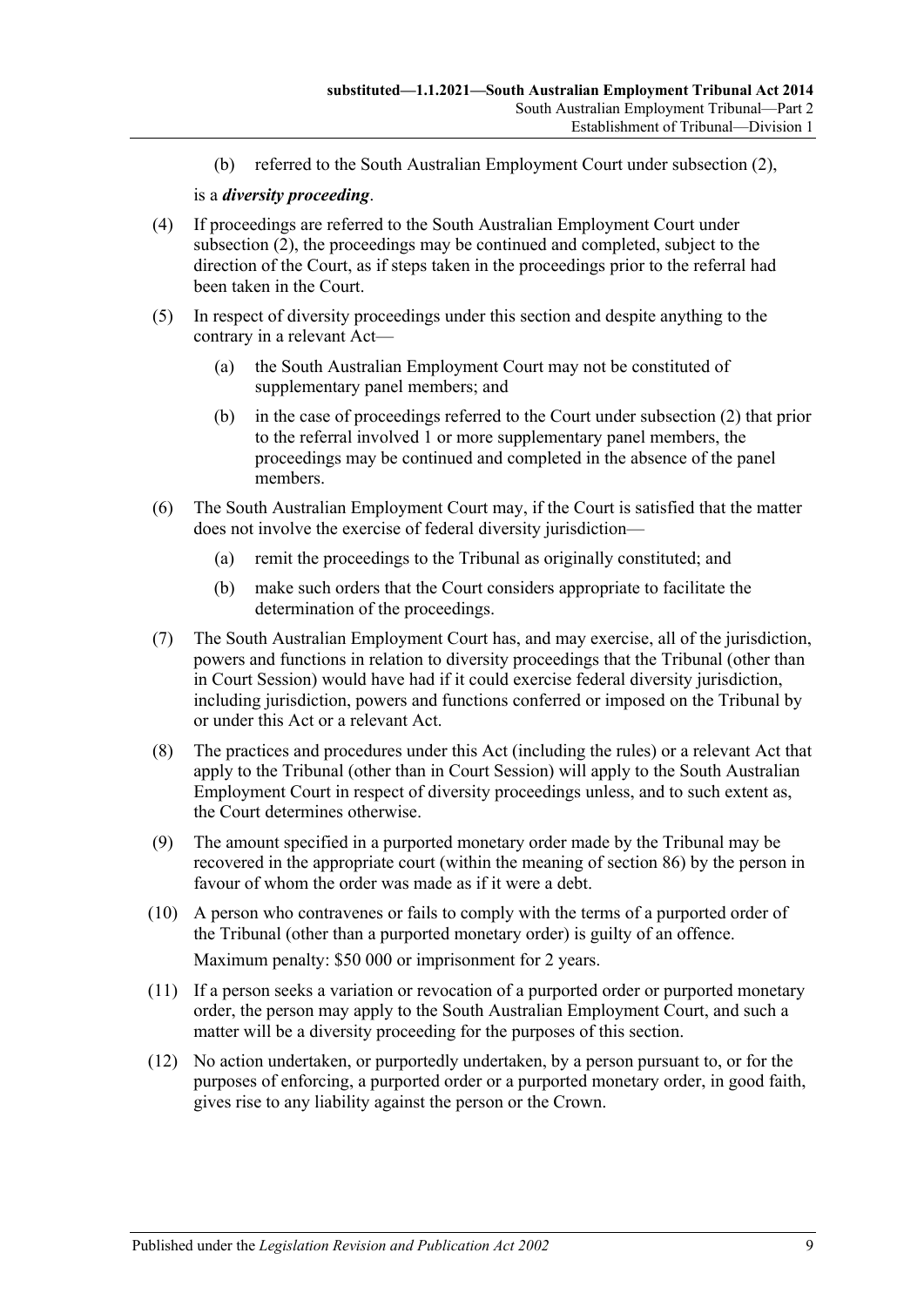- (13) In this section, a reference to a *purported order* or a *purported monetary order* is a reference to an order purportedly made by the Tribunal other than in Court Session (whether before or after the commencement of this section) that is invalid because determination of the matter that gave rise to the order involved the exercise of federal diversity jurisdiction and that, on the commencement of this section, is to be made by the South Australian Employment Court.
- (14) The provisions of this section prevail to the extent of any inconsistency between those provisions and any other provisions of this Act or any other Act.
- (15) In this section—

*federal diversity jurisdiction* means jurisdiction of the kind referred to in section 75(iii) or (iv) of the *Constitution of the Commonwealth*.

#### <span id="page-9-0"></span>**6B—Conferral of jurisdiction—related matters**

- (1) Without limiting any other provision, if a provision of an Act specifically enables an application to be made to the Tribunal, or a claim to be brought before the Tribunal, the Act will be taken to confer jurisdiction on the Tribunal to deal with the matter concerned.
- (2) Without limiting any other provision, [Divisions 6](#page-21-1) and [7](#page-21-5) provide for additional jurisdiction, powers and other matters relating to the conferral of jurisdiction on the Tribunal or the Tribunal in Court session.

#### <span id="page-9-1"></span>**7—Tribunal to operate throughout State**

- (1) The Tribunal is to facilitate access to its services throughout the State and may sit at any place (either within or outside the State).
- (2) Registries of the Tribunal will be at the places determined by the President after consultation with the Minister.

#### <span id="page-9-2"></span>**7A—Seals**

- (1) The Tribunal will have such seals as are necessary for the transaction of its business.
- (2) The Tribunal must have a seal for the South Australian Employment Court.
- (3) A document apparently sealed with a seal of the Tribunal (including with respect to the South Australian Employment Court) will, in the absence of evidence to the contrary, be taken to have been duly issued under the authority of the Tribunal.

# <span id="page-9-3"></span>**Division 2—Main objectives of Tribunal**

#### <span id="page-9-4"></span>**8—Main objectives of Tribunal**

The main objectives of the Tribunal in dealing with matters within its jurisdiction are—

- (a) in the exercise of its jurisdiction, to promote the best principles of decision-making, including—
	- (i) independence in decision-making; and
	- (ii) natural justice and procedural fairness; and
	- (iii) high-quality, consistent decision-making; and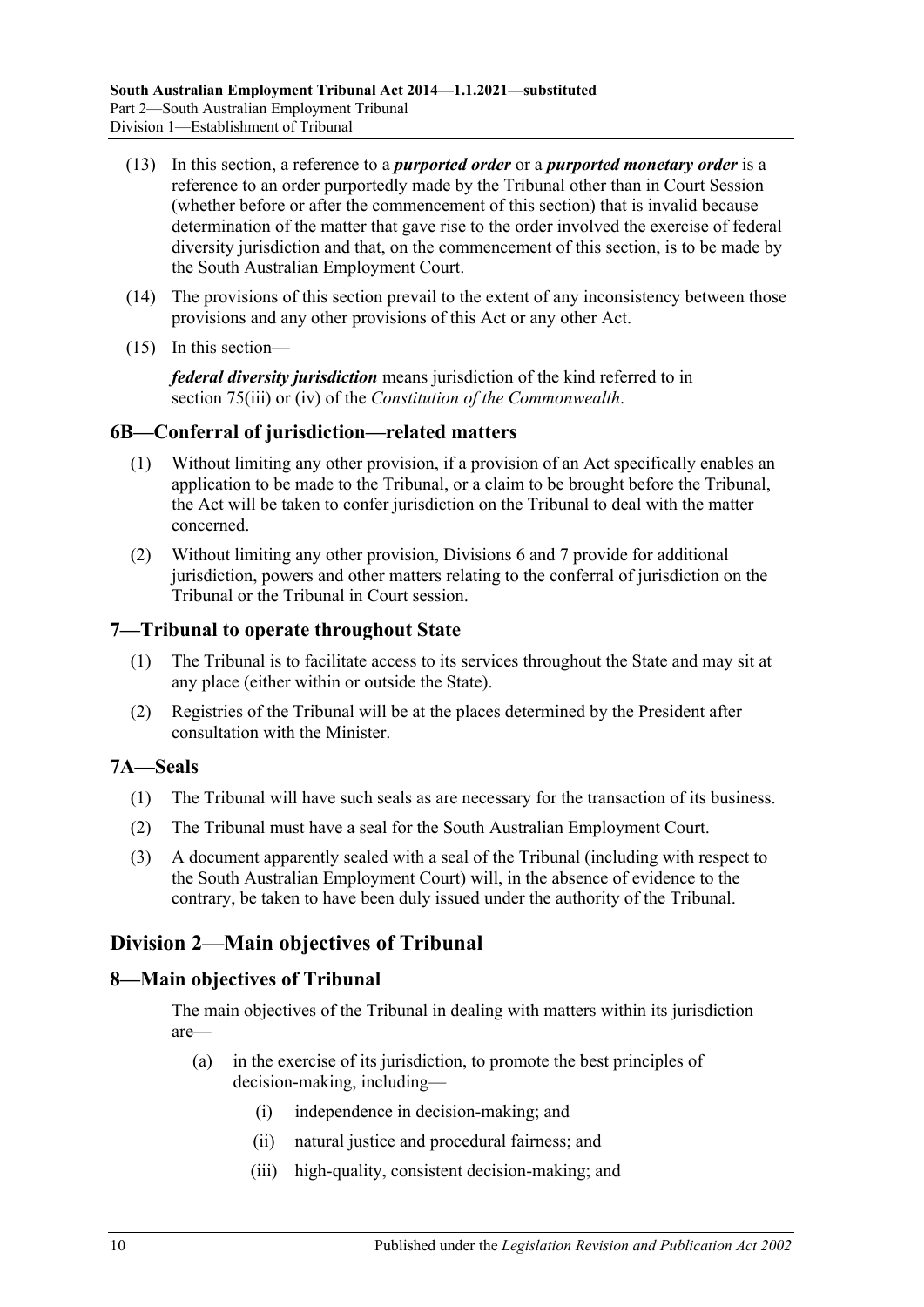- (iv) transparency and accountability in the exercise of statutory functions, powers and duties; and
- (b) to be accessible by being easy to find and easy to access, and to be responsive to parties, especially people with special needs; and
- (c) to ensure that applications are processed and resolved as quickly as possible while achieving a just outcome, including by resolving disputes through high-quality processes and the use of mediation and alternative dispute resolution procedures wherever appropriate; and
- (d) to keep costs to parties involved in proceedings before the Tribunal to a minimum insofar as is just and appropriate; and
- (e) to use straightforward language and procedures (including, insofar as is reasonably practicable and appropriate, by using simple and standardised forms); and
- (f) to act with as little formality and technicality as possible, including by informing itself in such manner as the Tribunal thinks fit; and
- (g) to be flexible in the way in which the Tribunal conducts its business and to adjust its procedures to best fit the circumstances of a particular case or a particular jurisdiction.

# <span id="page-10-1"></span><span id="page-10-0"></span>**Division 3—Members of Tribunal**

### **Subdivision 1—The members**

### <span id="page-10-2"></span>**9—The members**

The members of the Tribunal are—

- (a) the President; and
- (b) the Deputy Presidents; and
- (c) the magistrates who are designated as members of the Tribunal under this Act; and
- (d) the Commissioners; and
- (e) the supplementary panel members.

### <span id="page-10-3"></span>**Subdivision 2—The President**

#### <span id="page-10-4"></span>**10—Appointment of President**

- (1) The President of the Tribunal will be a judge of the District Court appointed by the Governor, by proclamation, to be the President of the Tribunal.
- (2) The President of the Tribunal will, by virtue of holding that office, have the same rank, title, status and precedence as a judge of the Supreme Court.
- <span id="page-10-5"></span>(3) Furthermore, the appointment of a judge of the District Court as President of the Tribunal does not affect—
	- (a) the judge's tenure of office or status as a judge; or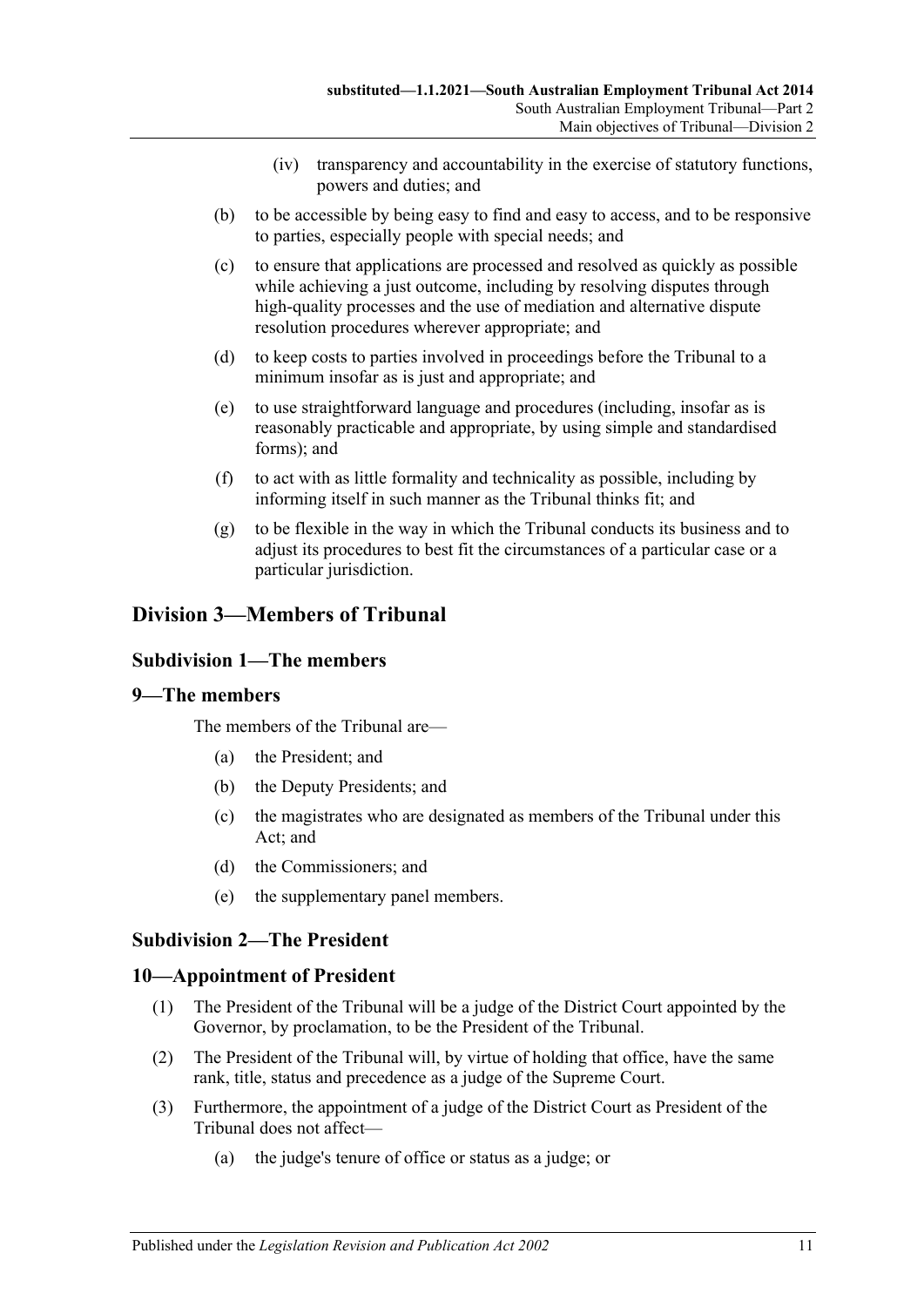- (b) the payment of the judge's salary or allowances as a judge (subject to the operation of [subsection](#page-11-1) (7)); or
- (c) the ability of the person to do anything in the person's capacity as a judge (including as to the exercise of the jurisdiction of the District Court); or
- (d) any other right or privilege that the judge has as a judge.
- <span id="page-11-2"></span>(4) Service in the office of President of the Tribunal is taken, for all purposes, to constitute service as a judge of the District Court.
- <span id="page-11-3"></span>(5) Subject to [subsections](#page-10-5) (3) and [\(4\),](#page-11-2) an appointment may be subject to conditions determined by the Governor.
- <span id="page-11-4"></span>(6) Without limiting [subsection](#page-11-3) (5), the Remuneration Tribunal may determine that the President's salary or allowances as a judge will have an additional component on account of holding office under this Act (and the jurisdiction to make such a determination is conferred on the Remuneration Tribunal by this Act).
- <span id="page-11-1"></span>(7) Any salary or allowances payable as an additional component of remuneration under [subsection](#page-11-4) (6) cannot be reduced during the person's term of office as President.
- <span id="page-11-5"></span>(8) A person ceases to be the President of the Tribunal if—
	- (a) the person ceases to be a judge of the District Court; or
	- (b) the person, with the approval of the Governor, resigns as President by written notice to the Attorney-General; or
	- (c) the person dies.
- (9) Nothing under [subsection](#page-11-5) (8)(b) affects the person's tenure or status as a judge.
- (10) Before the Governor makes a proclamation under this section, the Attorney-General must consult with the Chief Justice and the Chief Judge.

#### <span id="page-11-0"></span>**11—President's functions generally**

- (1) The President of the Tribunal has the functions conferred on the President under this Act or any other Act.
- (2) The functions of the President include—
	- (a) participating as a member of the Tribunal; and
	- (b) having primary responsibility for the administration of the Tribunal; and
	- (c) managing the business of the Tribunal, including by ensuring that the Tribunal operates efficiently and effectively and continually improves the way in which it carries out its functions; and
	- (d) providing leadership and guidance to the Tribunal and engendering cohesiveness and collaboration amongst the members and staff of the Tribunal; and
	- (e) giving directions about the practices and procedures to be followed by the Tribunal; and
	- (f) developing and implementing performance standards and setting benchmarks for the Tribunal; and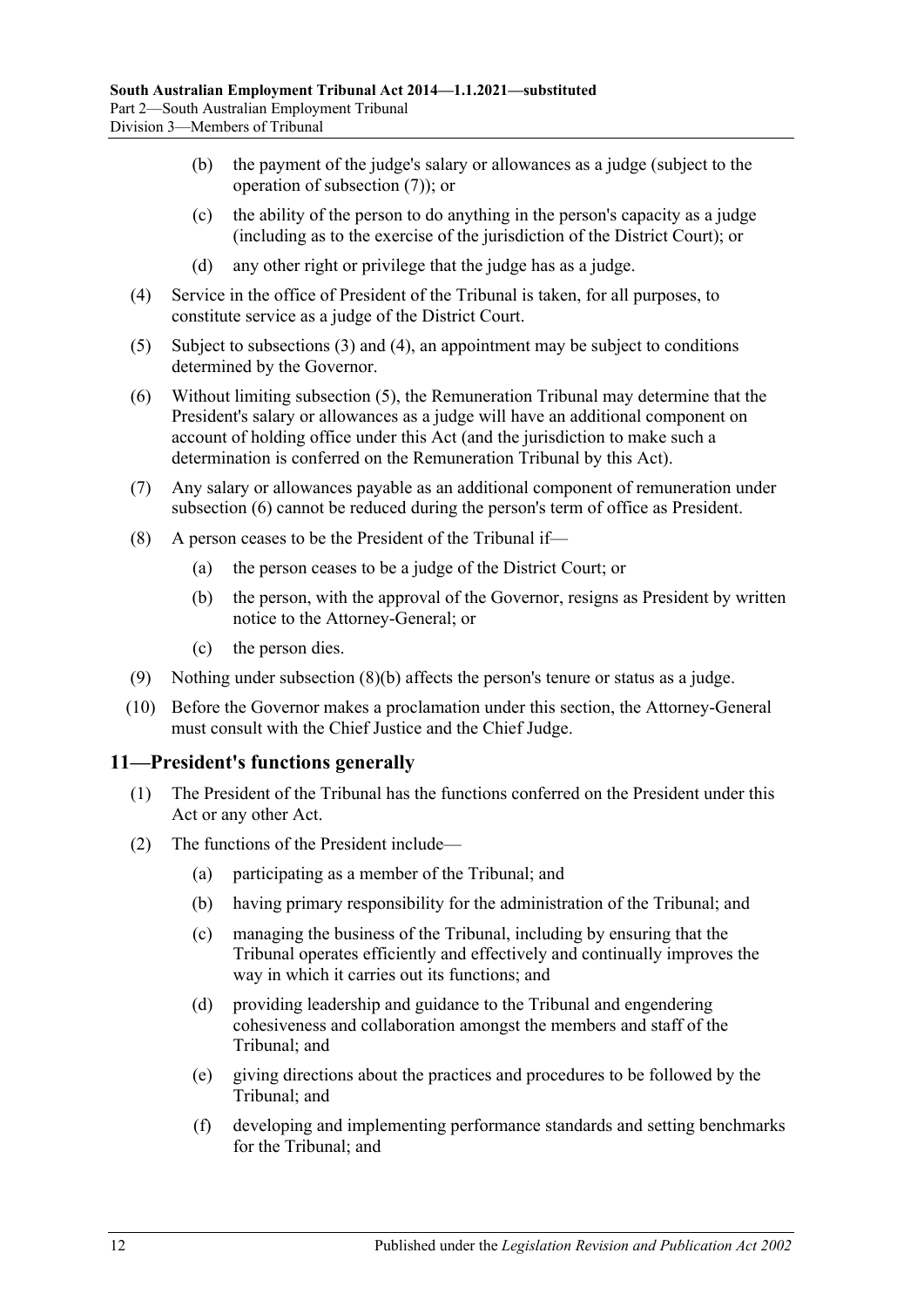- (g) being responsible for promoting the training, education and professional development of members of the Tribunal; and
- (h) overseeing the proper use of the resources of the Tribunal; and
- (i) providing advice about—
	- (i) the membership of the Tribunal; and
	- (ii) the operations and activities of the Tribunal.
- (3) The President may do all things necessary or convenient to be done in the performance of the President's functions.
- (4) In the performance of the President's functions, the President is not subject to direction or control by the Minister.

### <span id="page-12-3"></span><span id="page-12-0"></span>**12—Acting President**

- (1) If there is a vacancy in the office of President or the President is absent or for any other reason is unable to perform the functions of office, the Governor may, by proclamation, appoint a person to act as President of the Tribunal.
- (2) The Governor may only appoint—
	- (a) a Deputy President; or
	- (b) a judge of the District Court,

to act as President.

- (3) A person appointed to act as President—
	- (a) has all the functions of the President; and
	- (b) is taken to be the President for all purposes related to this Act or a relevant Act.
- (4) A person appointed to act as President is, for the period of his or her appointment, entitled to be paid additional salary and allowances to ensure that his or her salary and allowances equal the salary and allowances payable to a President of the Tribunal.
- (5) The Governor may, by further proclamation—
	- (a) extend or renew an appointment under this section; or
	- (b) revoke an appointment under this section.
- (6) Until an appointment is made under [subsection](#page-12-3) (1) (or unless such an appointment is made) the most senior Deputy President who is also a judge of the District Court will be taken to hold an appointment to act as the President of the Tribunal.

### <span id="page-12-1"></span>**Subdivision 3—The Deputy Presidents**

#### <span id="page-12-2"></span>**12A—Number of Deputy Presidents**

There will be at least 2 Deputy Presidents of the Tribunal.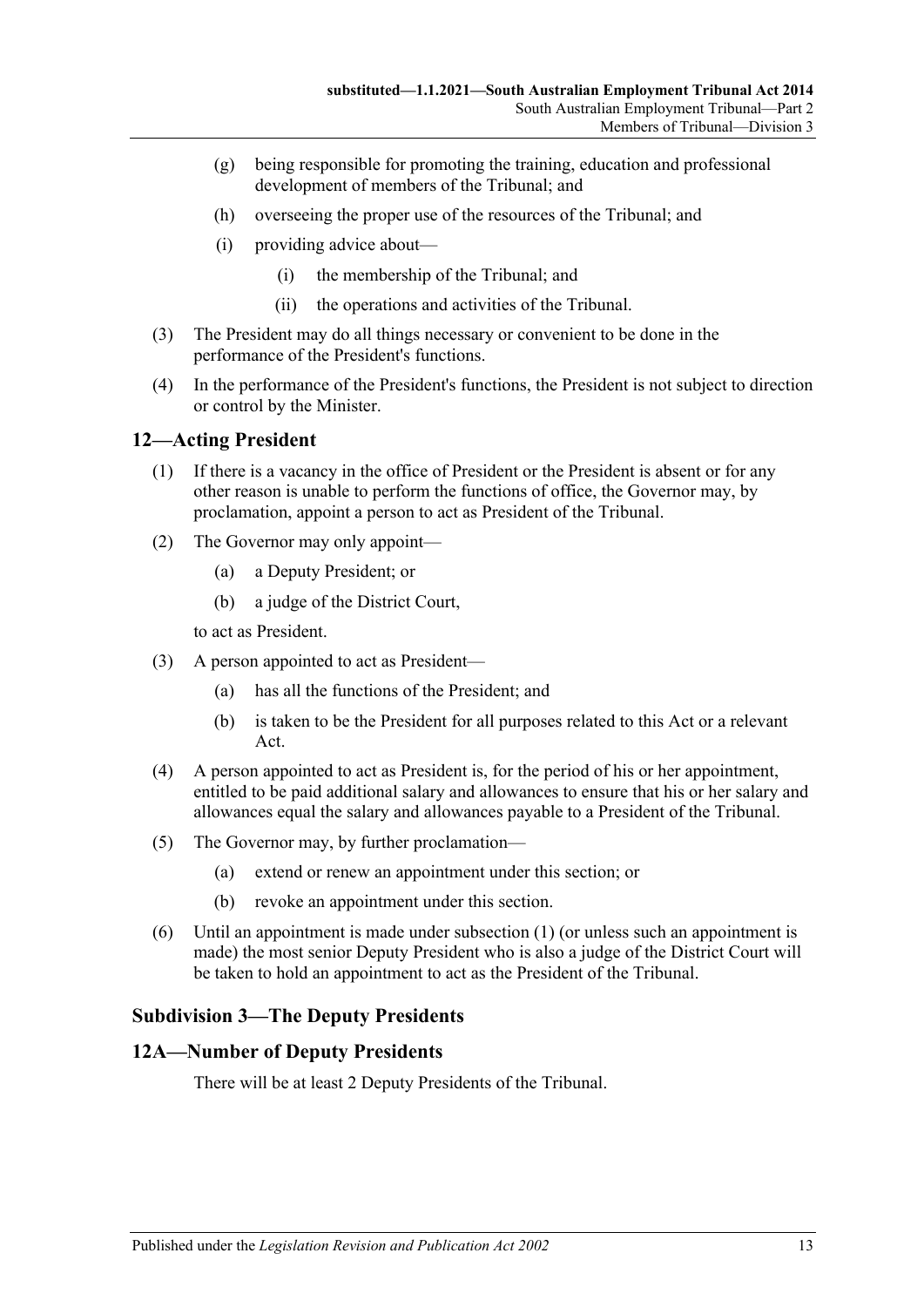### <span id="page-13-0"></span>**13—Appointment of Deputy Presidents**

- <span id="page-13-1"></span>(1) A Deputy President will be—
	- (a) a judge of the District Court appointed by the Governor, by proclamation, to be a Deputy President of the Tribunal; or
	- (b) a magistrate appointed by the Governor, by proclamation, to be a Deputy President of the Tribunal.
- <span id="page-13-6"></span><span id="page-13-3"></span>(2) The appointment of a judge of the District Court as a Deputy President of the Tribunal under [subsection](#page-13-1) (1)(a) does not affect—
	- (a) the judge's tenure of office or status as a judge; or
	- (b) the payment of the judge's salary or allowances as a judge (subject to the operation of [subsection](#page-13-2) (5)); or
	- (c) the ability of the person to do anything in the person's capacity as a judge (including as to the exercise of the jurisdiction of the District Court); or
	- (d) any other right or privilege that the judge has as a judge of the District Court.
- <span id="page-13-4"></span>(3) Service in the office of Deputy President of the Tribunal by a judge of the District Court is taken, for all purposes, to constitute service as a judge of that Court.
- <span id="page-13-5"></span>(4) Subject to [subsections \(2\)](#page-13-3) and [\(3\),](#page-13-4) an appointment under [subsection](#page-13-1) (1)(a) may be subject to conditions determined by the Governor.
- <span id="page-13-2"></span>(5) Without limiting [subsection](#page-13-1) (4), in the case of an appointment under subsection  $(1)(a)$ , the Remuneration Tribunal may determine that a Deputy President's salary or allowance as a judge will have an additional component on account of holding office under this Act (and the jurisdiction to make such a determination is conferred on the Remuneration Tribunal by this Act).
- (6) Any salary or allowances payable as an additional component of remuneration under [subsection](#page-13-2) (5) cannot be reduced during the person's term of office as a Deputy President of the Tribunal.
- <span id="page-13-7"></span>(7) The appointment of a magistrate as a Deputy President of the Tribunal under [subsection](#page-13-6) (1)(b) does not affect—
	- (a) the magistrate's tenure of office or status as a magistrate; or
	- (b) the payment of the magistrate's salary or allowances as a magistrate (subject to the operation of [subsection](#page-14-1) (10)); or
	- (c) the ability of the person to do anything in the person's capacity as a magistrate; or
	- (d) any other right or privilege that the magistrate has by virtue of the office of magistrate.
- <span id="page-13-8"></span>(8) Service in the office of Deputy President of the Tribunal by a magistrate is taken, for all purposes, to constitute service as a magistrate.
- <span id="page-13-9"></span>(9) Subject to [subsections](#page-13-7) (7) and [\(8\),](#page-13-8) an appointment under [subsection](#page-13-6) (1)(b) may be subject to conditions determined by the Governor.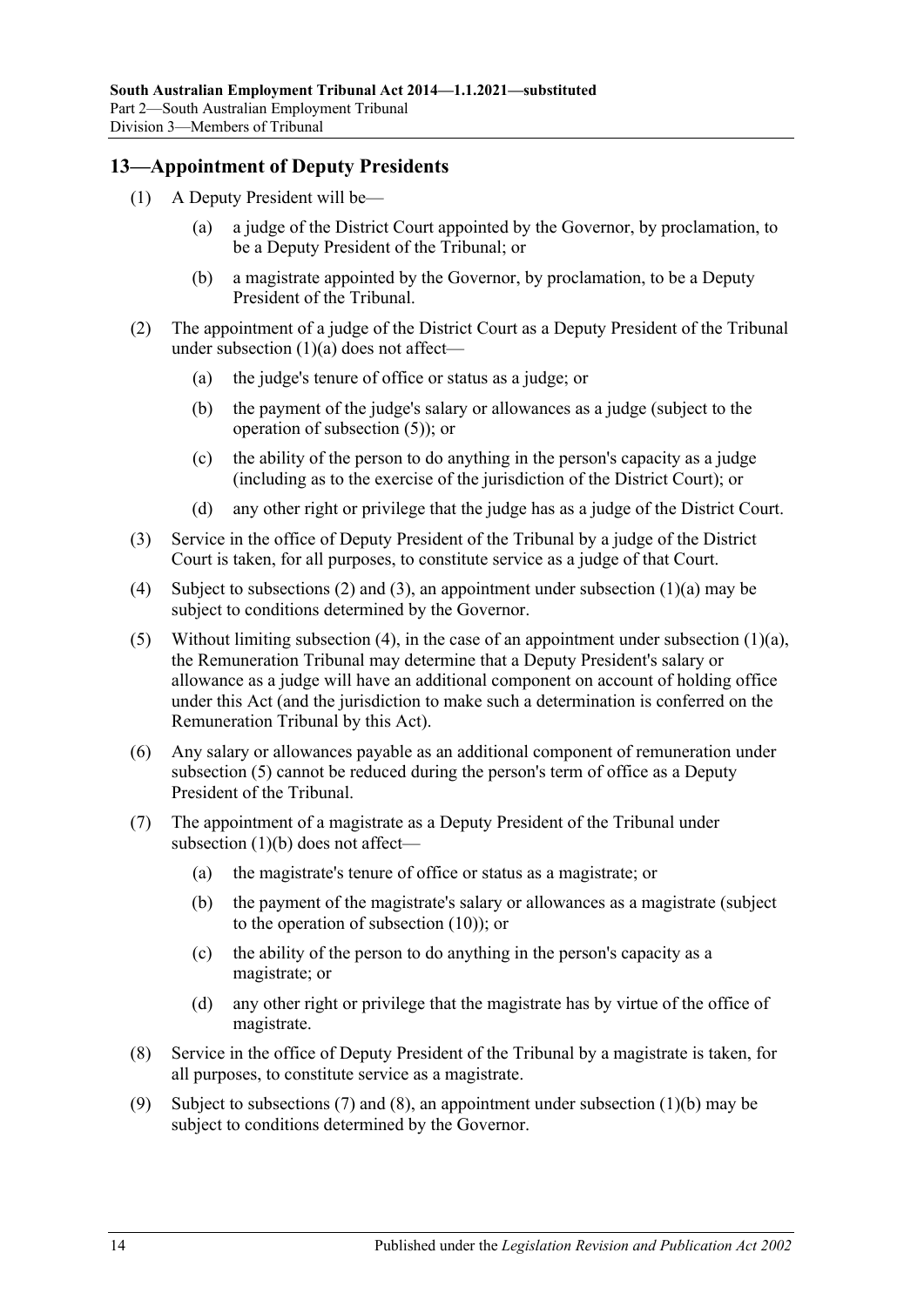- <span id="page-14-1"></span>(10) Without limiting [subsection](#page-13-9) (9), in the case of an appointment under [subsection](#page-13-6) (1)(b), the Remuneration Tribunal may determine that a Deputy President's salary or allowance as a magistrate will have an additional component on account of holding office under this Act (and the jurisdiction to make such a determination is conferred on the Remuneration Tribunal by this Act).
- (11) A person ceases to be a Deputy President of the Tribunal if
	- (a) in the case of an appointment under [subsection](#page-13-1)  $(1)(a)$ —the person ceases to be a judge of the District Court; or
	- (b) in the case of an appointment under [subsection](#page-13-6)  $(1)(b)$ —the person ceases to be a magistrate; or
	- (c) the person resigns as Deputy President by written notice to the Attorney-General; or
	- (d) the person dies.
- <span id="page-14-2"></span>(12) Nothing in [subsection](#page-14-2)  $(11)(c)$  affects a person's tenure or status as a judge (in the case of an appointment under [subsection](#page-13-1)  $(1)(a)$  or as a magistrate (in the case of an appointment under [subsection](#page-13-6) (1)(b)).
- (13) Before the Governor makes a proclamation under this section, the Attorney-General must consult with—
	- (a) the Chief Justice; and
	- (b) in the case of an appointment under [subsection](#page-13-1)  $(1)(a)$ —the Chief Judge; and
	- (c) in the case of an appointment under [subsection](#page-13-6)  $(1)(b)$ —the Chief Magistrate.

#### <span id="page-14-0"></span>**14—Deputy President's functions generally**

- (1) A Deputy President of the Tribunal has the functions conferred on the Deputy President under this Act or any other Act.
- (2) The functions of a Deputy President include—
	- (a) participating as a member of the Tribunal; and
	- (b) assisting the President in the management of the business of the Tribunal; and
	- (c) assisting the President in managing the members of the Tribunal, including in connection with the training, education and professional development of members of the Tribunal; and
	- (d) other functions assigned by the President.
- (3) A Deputy President may do all things necessary or convenient to be done in the performance of the Deputy President's functions.
- (4) A Deputy President is subject to the direction of the President in performing the Deputy President's functions, other than adjudicating in the Tribunal.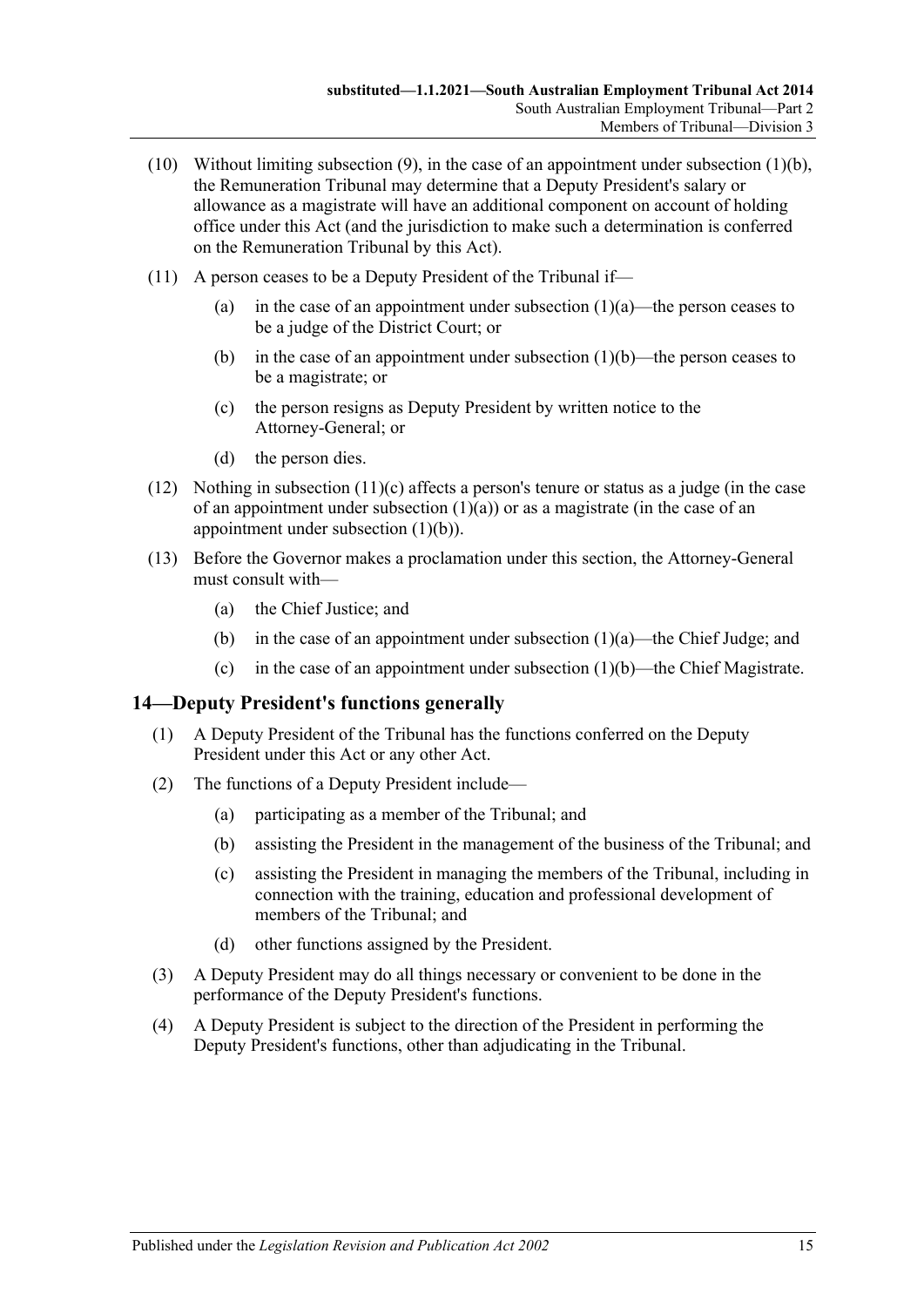## <span id="page-15-0"></span>**Subdivision 4—Magistrates**

#### <span id="page-15-4"></span><span id="page-15-1"></span>**15—Magistrates**

- (1) Any magistrate holding office under the *[Magistrates Act](http://www.legislation.sa.gov.au/index.aspx?action=legref&type=act&legtitle=Magistrates%20Act%201983) 1983* who is designated by the Governor, by proclamation, as a member of the Tribunal on a recommendation of the Attorney-General will (while he or she continues to hold office as a magistrate) be a member of the Tribunal.
- (2) The Attorney-General must consult with the President of the Tribunal and the Chief Magistrate before making a recommendation under [subsection](#page-15-4) (1).
- (3) A magistrate appointed under this section will act as a full-time, part-time or sessional member of the Tribunal under an arrangement established by the President and the Chief Magistrate (being an arrangement that may be varied from time to time).
- (4) The designation of a magistrate under this section does not affect—
	- (a) the magistrate's tenure of office or status as a magistrate; or
	- (b) the payment of the magistrate's salary or allowances as a magistrate; or
	- (c) the ability of the person from doing anything in the person's capacity as a magistrate; or
	- (d) any other right or privilege that the magistrate has as a magistrate.

### <span id="page-15-2"></span>**Subdivision 5—Commissioners**

#### <span id="page-15-5"></span><span id="page-15-3"></span>**16—Appointment of Commissioners**

- (1) The Governor may, on the recommendation of the Minister, appoint a person as a Commissioner.
- <span id="page-15-8"></span><span id="page-15-6"></span>(2) The Minister may from time to time appoint a panel of persons who will, at the request of the Minister—
	- (a) after consultation with the President, recommend the selection criteria for Commissioners;
	- (b) assess a candidate or candidates for appointment as a Commissioner (and, as appropriate, to provide advice to the Minister for the purposes of [subsection](#page-15-5) (1)).
- <span id="page-15-7"></span>(3) A person is eligible for appointment as a Commissioner only if the person—
	- (a) is a legal practitioner of at least 5 years standing (taking into account, for that purpose, periods of legal practice and judicial service within and outside the State); or
	- (b) has, in the Minister's opinion, extensive knowledge, expertise or experience relating to a class of matter for which functions may be exercised by the Tribunal.
- (4) In recommending persons for appointment as Commissioners, the Minister must have regard to—
	- (a) any criteria applying under [subsection](#page-15-6) (2)(a); and
	- (b) any advice provided under [subsection](#page-15-7) (2)(b); and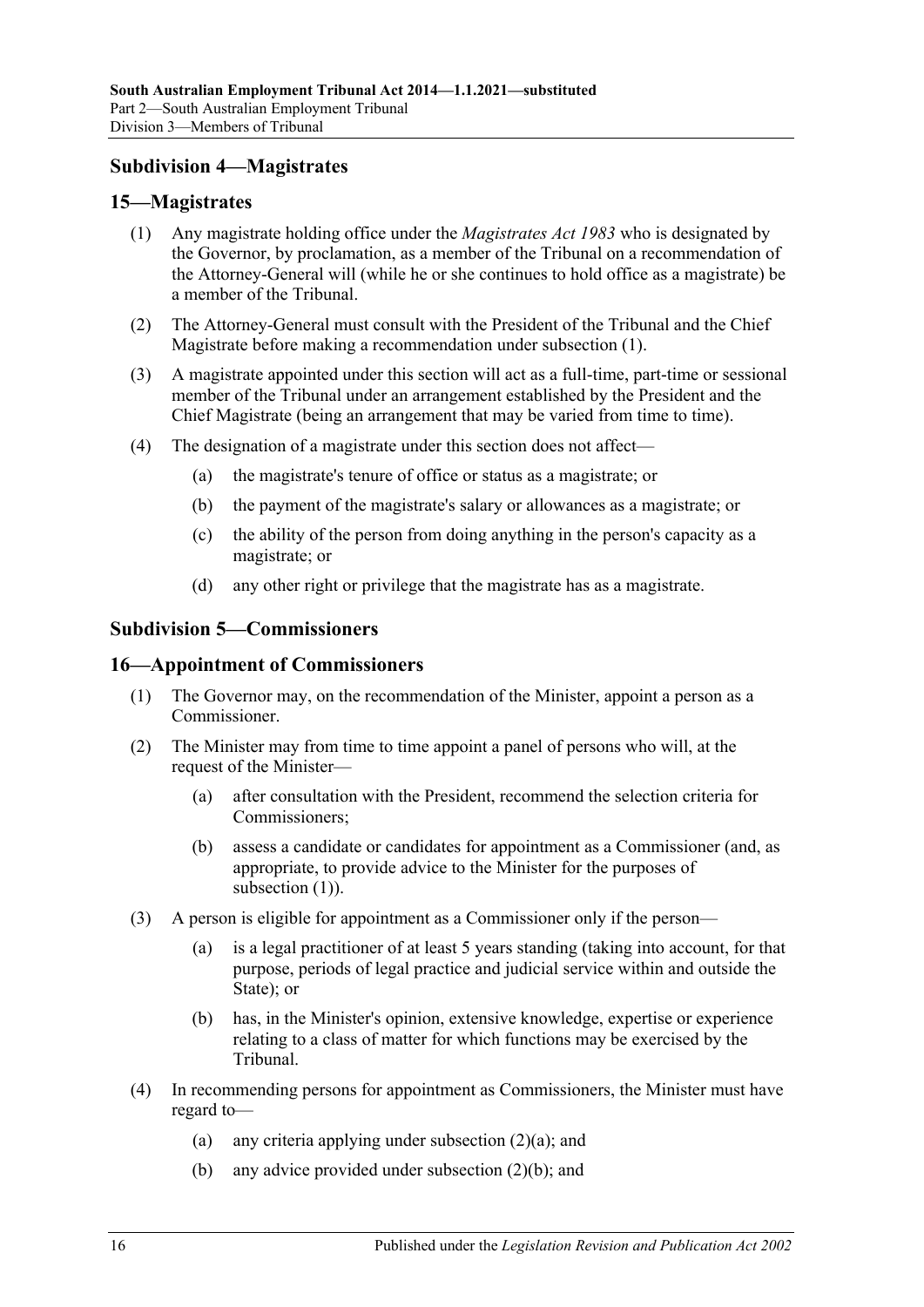- (c) the following:
	- (i) the need for balanced gender representation in the membership of the Tribunal;
	- (ii) the need for the membership of the Tribunal to reflect social and cultural diversity;
	- (iii) the range of knowledge, expertise and experience required within the membership of the Tribunal.
- (5) The Minister must consult with the President of the Tribunal before making a recommendation under [subsection](#page-15-5) (1).
- (6) A Commissioner will be appointed for a term of office, not exceeding 5 years, specified in the instrument of appointment.
- (7) A person appointed as a Commissioner is eligible for reappointment at the expiration of a term of office (and without the need for seeking advice from a panel established under [subsection](#page-15-8) (2)).
- <span id="page-16-1"></span>(8) A Commissioner is appointed on conditions specified in the instrument of appointment.
- <span id="page-16-2"></span>(9) A Commissioner may be appointed on a full-time, part-time or sessional basis (and this may be altered from time to time with the agreement of the Minister).
- (10) A Commissioner—
	- (a) must advise the President of the Tribunal of the nature of any paid employment or professional work undertaken outside his or her duties as a member of the Tribunal; and
	- (b) must not engage in any such employment or work if the President informs the member that, in the President's opinion, to do so would or may conflict with the proper performance of the member's duties of office.
- (11) The Minister must consult with the President about—
	- (a) the conditions of an appointment under [subsection](#page-16-1) (8); and
	- (b) the basis of an appointment under [subsection](#page-16-2) (9).

#### <span id="page-16-3"></span><span id="page-16-0"></span>**17—Commissioner ceasing to hold office and suspension**

- (1) The Governor may, on the recommendation of the Minister, remove a Commissioner from office for—
	- (a) misconduct; or
	- (b) neglect of duty; or
	- (c) incompetence; or
	- (d) incapacity to carry out official duties satisfactorily.
- (2) A person ceases to be a Commissioner if the person—
	- (a) dies; or
	- (b) completes a term of office and is not reappointed; or
	- (c) resigns by written notice to the Minister; or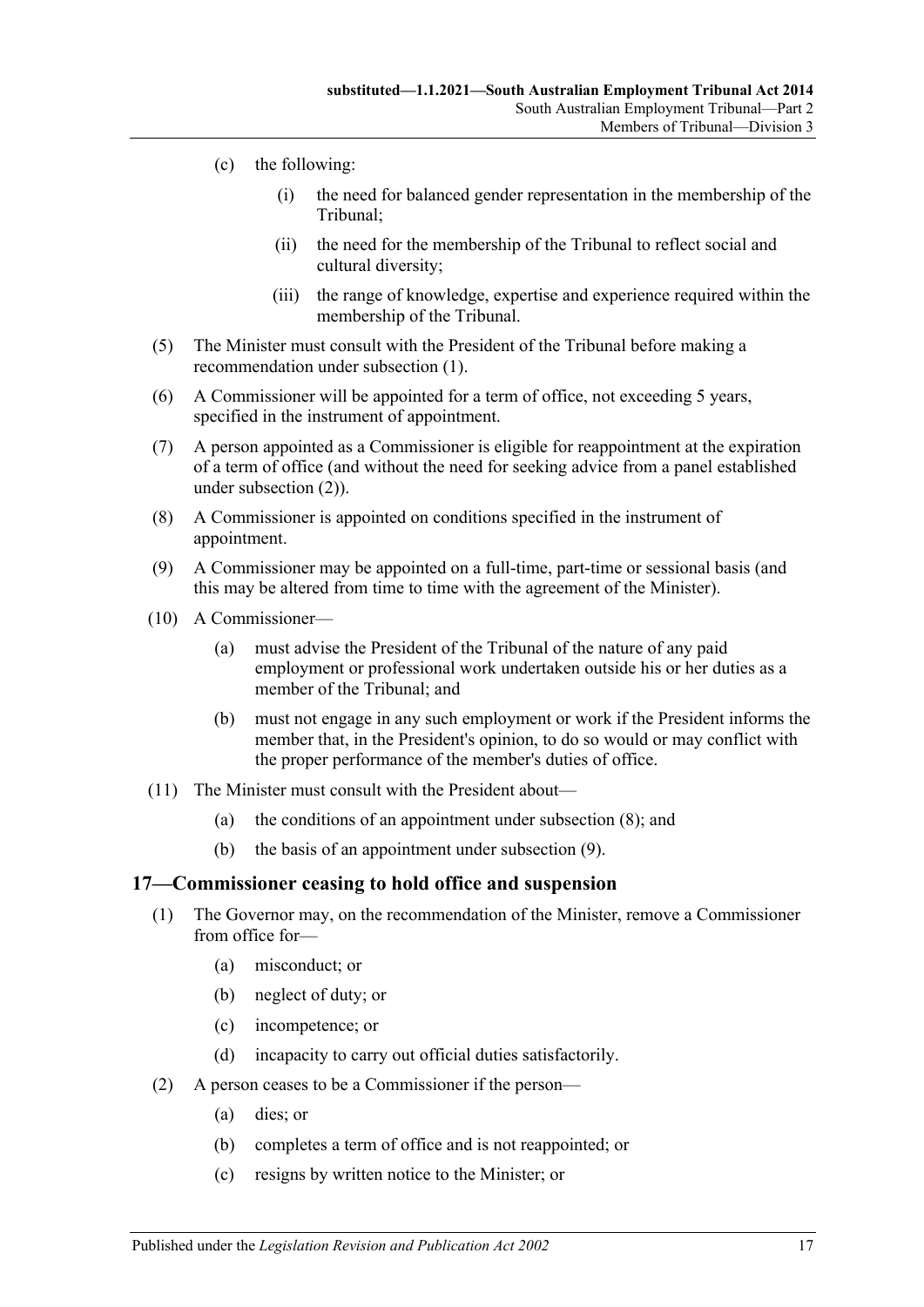- (d) ceases to satisfy any qualification by virtue of which the person was eligible for appointment to the Tribunal; or
- (e) is removed from office under [subsection](#page-16-3) (1).
- (3) The Minister must consult with the President before making a recommendation under [subsection](#page-16-3)  $(1)$ .
- <span id="page-17-3"></span>(4) The President may, on his or her own initiative or at the request of the Minister, suspend a Commissioner from office if it appears that there may be grounds for the removal of the Commissioner from the Commissioner's office.
- (5) If a Commissioner who is appointed on a full-time or part-time basis is suspended under [subsection](#page-17-3) (4), the Commissioner remains entitled to the Commissioner's usual remuneration and allowances during the period of suspension.

# <span id="page-17-0"></span>**18—Supplementary Commissioners**

- (1) The Minister may, at the request or with the agreement of the President of the Tribunal, temporarily appoint a person to act as a supplementary Commissioner in relation to a particular matter or matters or for a specified period.
- (2) The Minister may only appoint a person under this section if he or she is eligible for appointment as a Commissioner.
- (3) An appointment under this section must be made in writing.
- (4) The person may act as a member of the Tribunal in relation to a matter, or for the period, for which the person is appointed, and when acting under the appointment the person is to be regarded as a Commissioner for the purposes of this Act and any relevant Act (and the other provisions of this Subdivision apply with any necessary modifications in relation to a person appointed under this section).
- (5) A person appointed under this section is, for the period of appointment, entitled to be paid any salary or allowances determined by the Minister after consultation with the President of the Tribunal.
- (6) A person appointed under this section for a particular period may be appointed to act for a further period by the Minister after consultation with the President of the Tribunal.
- <span id="page-17-4"></span>(7) The Governor may at any time, on the recommendation of the Minister, cancel the appointment of a person under this section.
- (8) Before the Governor acts under [subsection](#page-17-4) (7), the Minister must consult with the President of the Tribunal (unless the Minister is acting at the request of the President).

# <span id="page-17-1"></span>**Division 3A—Supplementary panel members**

### <span id="page-17-2"></span>**18A—Supplementary panel members**

- (1) There will be such panels of supplementary panel members as may be necessary for the purposes of any relevant Act.
- (2) A supplementary panel member will be appointed by the Governor on the recommendation of the Minister responsible for the administration of this Act in consultation with the Minister responsible for the administration of the relevant Act (unless otherwise provided by the relevant Act).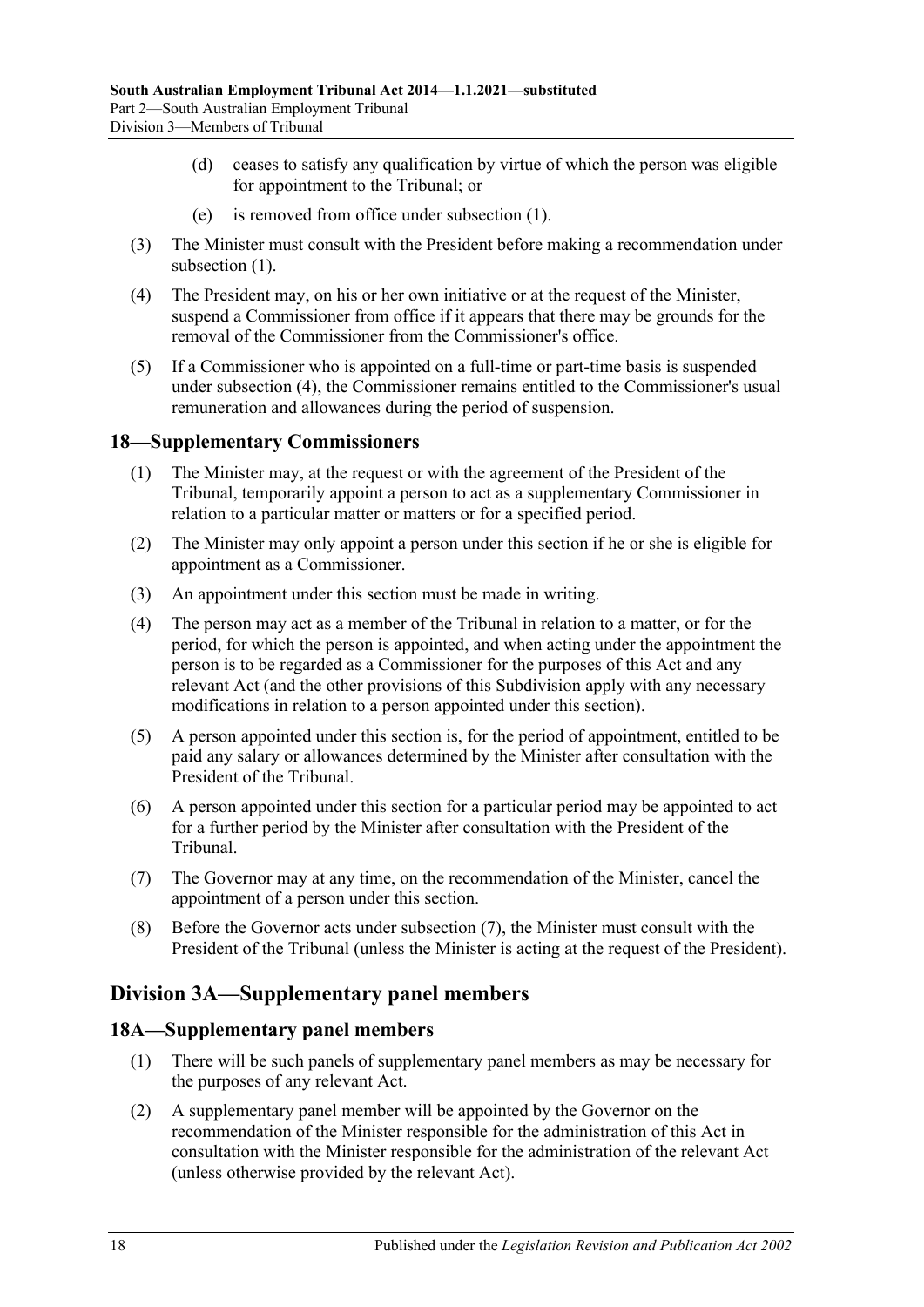- (3) A supplementary panel member will be appointed for a term of office, not exceeding 5 years, specified in the instrument of appointment and is eligible for reappointment at the expiration of a term of office.
- (4) A supplementary panel member is appointed on conditions specified in the instrument of appointment.
- (5) A supplementary panel member will sit on a sessional basis.
- (6) Subject to the conditions of appointment, a supplementary panel member may perform work outside the Tribunal.
- <span id="page-18-2"></span>(7) The Governor may, on the recommendation of the Minister responsible for the administration of this Act after consultation with the Minister responsible for the administration of the relevant Act, remove a supplementary panel member from office for—
	- (a) misconduct; or
	- (b) neglect of duty; or
	- (c) incompetence; or
	- (d) incapacity to carry out official duties satisfactorily.
- (8) A person ceases to be a supplementary panel member if the person—
	- (a) dies; or
	- (b) completes a term of office and is not reappointed; or
	- (c) resigns by written notice to the Minister; or
	- (d) ceases to satisfy any qualification by virtue of which the person was eligible for appointment to the panel; or
	- (e) is removed from office under [subsection](#page-18-2) (7).
- (9) The Governor may make appointments from time to time for the purpose of maintaining or increasing the membership of panels established under this section.

# <span id="page-18-0"></span>**Division 4—Constitution of Tribunal and its decision-making processes**

### <span id="page-18-1"></span>**19—Constitution of Tribunal**

- (1) Subject to this section, the President may determine, in relation to a particular matter or matters, or particular classes of matters, which member or members of the Tribunal will constitute the Tribunal.
- (1a) The Tribunal sitting as the South Australian Employment Court may only be constituted by members of the Tribunal who are also judges or magistrates (sitting alone or in any combination as the President thinks fit).
- (2) The Tribunal is not to be constituted by more than 3 members.
- (3) A Full Bench of the Tribunal (including a Full Bench of the South Australian Employment Court) consists of 3 Presidential members.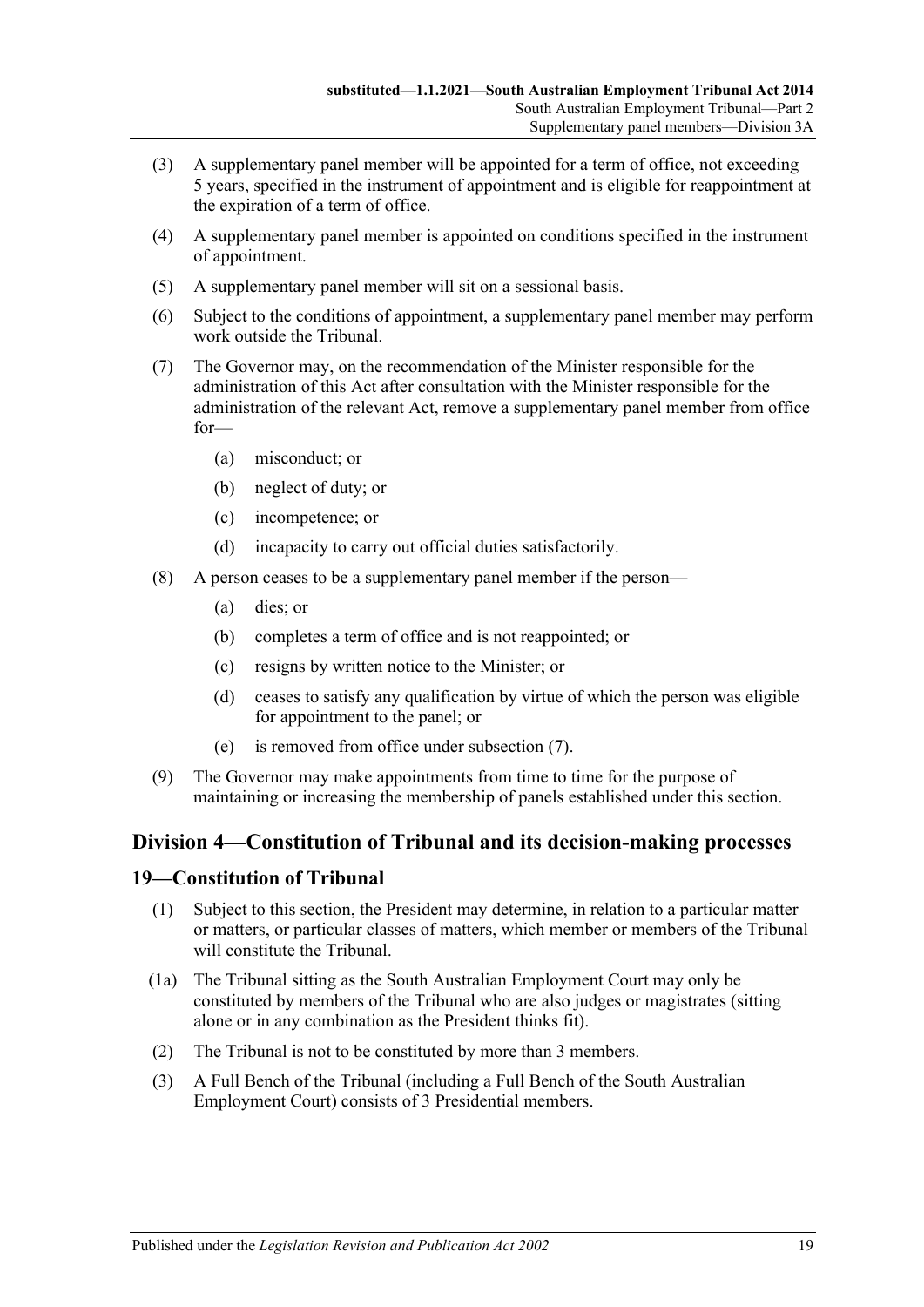- (4) The President may, as he or she thinks fit—
	- (a) alter who is to constitute the Tribunal for the purpose of dealing with a matter, or anything relating to a matter, and the Tribunal as constituted after the alteration can have regard to any record of the proceedings of the Tribunal in relation to the matter before the alteration or any evidence taken in the proceedings before the alteration;
	- (b) provide that different aspects of the same matter may be dealt with by different members of the Tribunal, and the members of the Tribunal may then come together and have regard to any evidence taken by the respective members of the Tribunal for the purposes of the proceedings of the Tribunal.
- (5) In addition, the Tribunal may be constituted of—
	- (a) a registrar for the purpose of adjourning proceedings; or
	- (b) a registrar or other member of the staff of the Tribunal for any other purpose specified by this Act or a relevant Act, prescribed by the rules of the Tribunal, or determined by the President.
- (5a) In addition, a member of the Tribunal (not being a judge or magistrate), or a registrar or other member of the staff of the Tribunal, may assist with the business of the South Australian Employment Court to the extent that it may be appropriate to do so.
- (6) The Tribunal may, at any one time, be separately constituted in accordance with this section for the hearing and determination of any number of separate matters.
- (7) The Tribunal may, if it considers it appropriate to do so, organise its business and regulate proceedings before the Tribunal in such a way that 2 or more proceedings in respect of the same matter are heard together.
- (8) Where a registrar or other member of the staff of the Tribunal exercises the jurisdiction of the Tribunal, the registrar or other member of the staff may, and must if the Tribunal or the President of the Tribunal so directs, refer the matter to the Tribunal for determination by the Tribunal.
- (9) If a provision of this Act and the provisions of a relevant Act deal with the manner in which the Tribunal is to be constituted for the purposes of proceedings or any other business under a relevant Act, this section applies subject to those provisions of the relevant Act.

#### <span id="page-19-0"></span>**20—Who presides at proceedings of Tribunal**

- (1) If, for dealing with a particular matter, the Tribunal is constituted by 2 or more members, the most senior of them is to preside at the proceedings of the Tribunal.
- (2) The seniority of members of the Tribunal depends on which of the offices held takes precedence and, if that does not determine a member's seniority, the matter is to be resolved by the President of the Tribunal.
- (3) The order of precedence of offices is as follows:
	- (a) President;
	- (b) Deputy President;
	- (c) magistrate;
	- (d) Commissioner;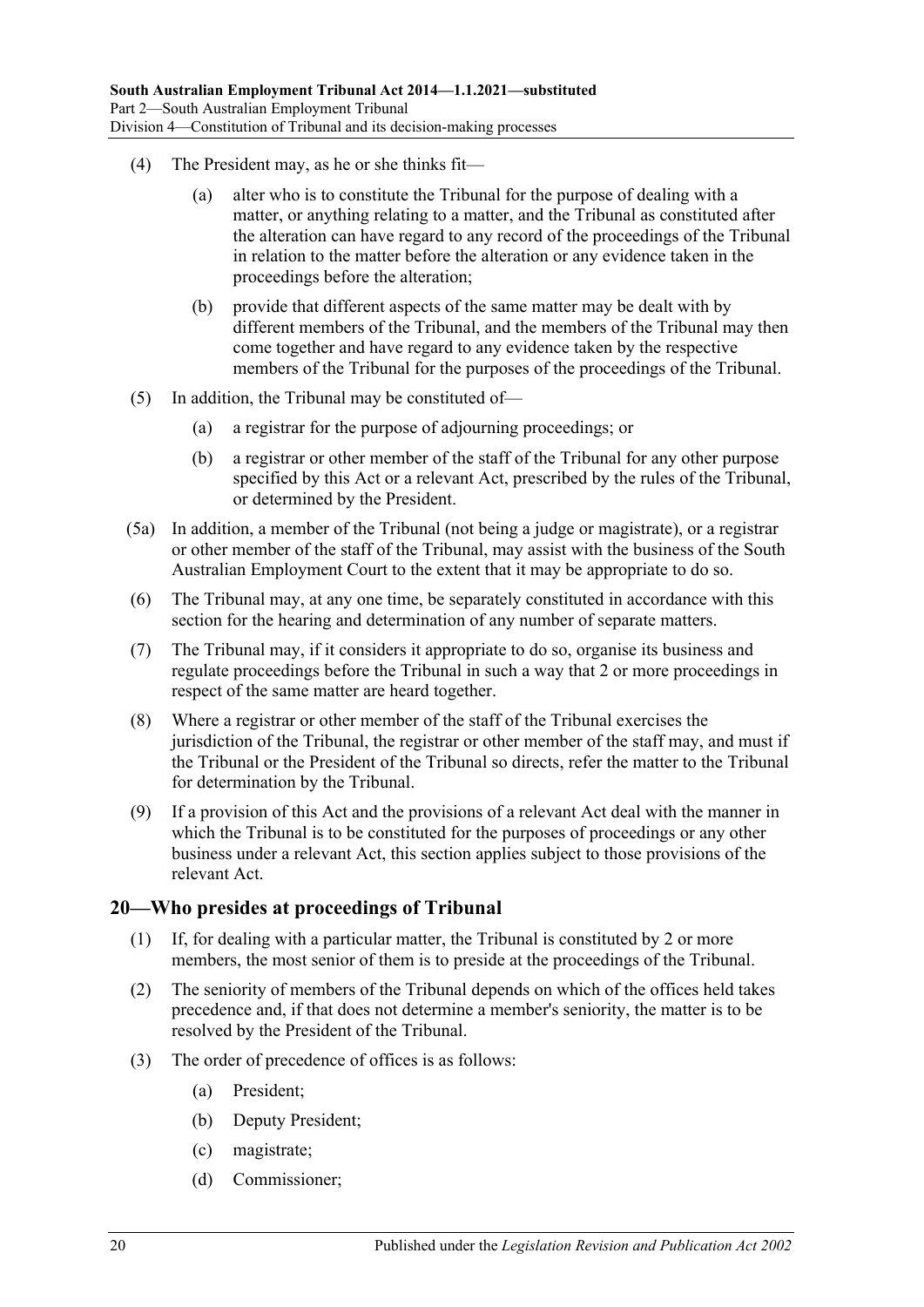(e) supplementary panel member.

#### <span id="page-20-0"></span>**21—Decision if 2 or more members constitute Tribunal**

If the Tribunal is constituted by 2 or more members, a question they are required to decide is resolved, unless [section](#page-20-1) 22 applies, according to the opinion of the majority of them but, if their opinions on the question are equally divided, the question is to be resolved according to the opinion of the presiding member.

#### <span id="page-20-1"></span>**22—Determination of questions of law**

- (1) The member of the Tribunal constituting the Tribunal or, if the Tribunal is constituted by 2 or more members, the presiding member, may refer a question of law to a Full Bench of the South Australian Employment Court.
- <span id="page-20-5"></span>(2) If a question of law is referred under this section—
	- (a) the question is decided by the Tribunal according to the opinion of the Full Bench of the South Australian Employment Court; or
	- (b) the Full Bench may refer the question to the Court of Appeal for determination.
- (3) If a Full Bench of the Court decides a question of law under [subsection](#page-20-5) (2), the Full Bench may, in addition—
	- (a) decide any other questions remaining between the parties; and
	- (b) make such orders that are necessary to dispose of the matter.

# <span id="page-20-2"></span>**Division 5—Related matters**

#### <span id="page-20-3"></span>**24—Validity of acts of Tribunal**

An act or proceeding of the Tribunal is not invalid by reason only of a vacancy in the membership of, or a defect in the appointment of a person to, the Tribunal or a panel from which members of the Tribunal are drawn, or a defect in the appointment of any other person to act on behalf of the Tribunal.

#### <span id="page-20-4"></span>**25—Disclosure of interest by members of Tribunal**

If the Tribunal is constituted of, or includes, a member who has a pecuniary or other interest that could conflict with the proper performance of the member's functions in proceedings before the Tribunal, the member—

- (a) must disclose the interest to the parties to the proceedings and to the President of the Tribunal; and
- (b) must not take part in the proceedings or exercise powers affecting the proceedings—
	- (i) if the President directs the member to withdraw from the proceedings; or
	- (ii) if a party to the proceedings does not consent to the member hearing and determining, or participating in the hearing and determination of, the proceedings.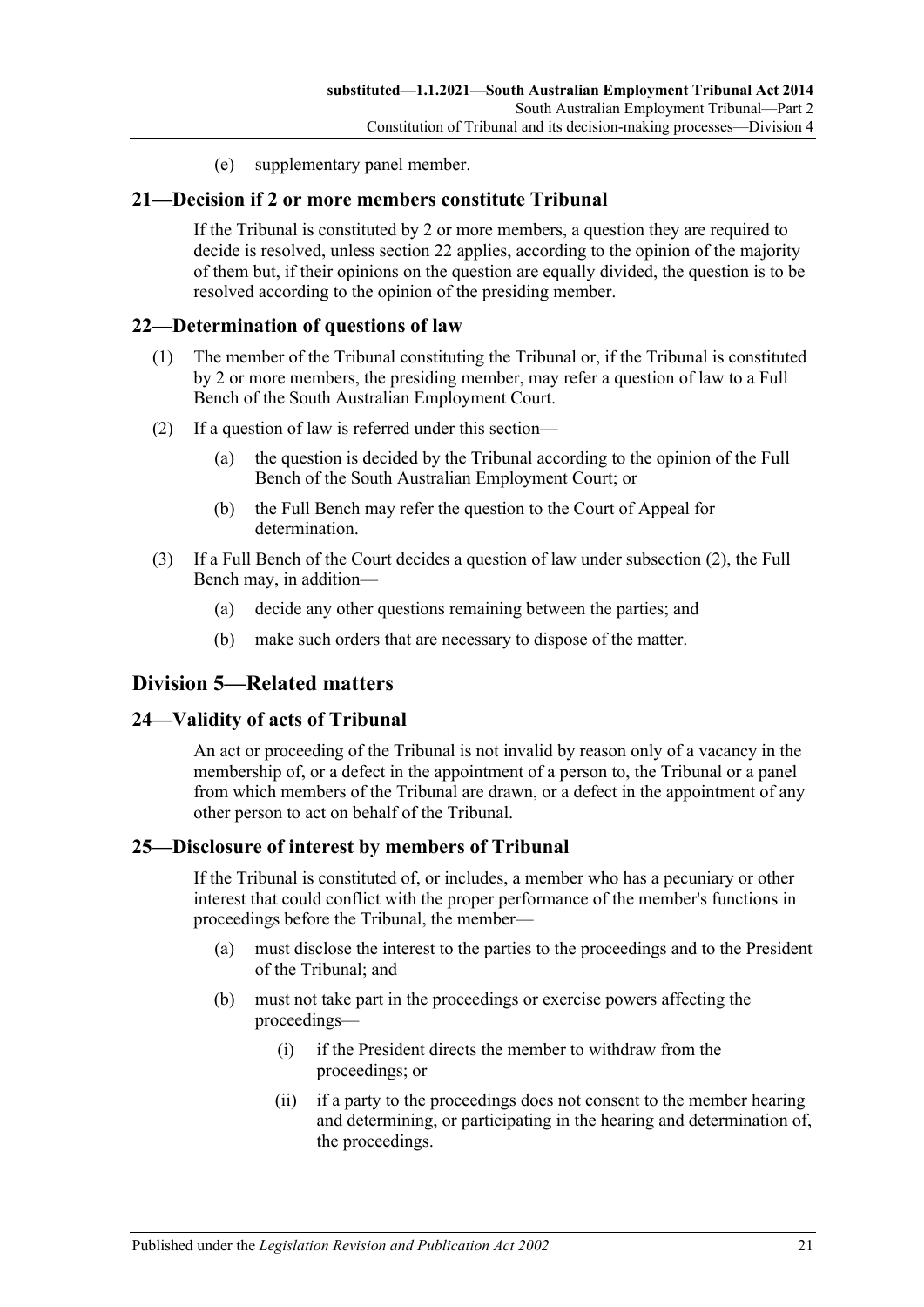## <span id="page-21-7"></span><span id="page-21-0"></span>**26—Delegation**

- (1) The President of the Tribunal may delegate a function or power of the President under this or any other Act—
	- (a) to another member of the Tribunal; or
	- (b) to a member of the staff of the Tribunal; or
	- (c) to the person (being either a member of the Tribunal or a member of the staff of the Tribunal) for the time being performing particular duties or holding or acting in a particular position.
- (2) A delegation under [subsection](#page-21-7) (1)—
	- (a) must be made by instrument in writing; and
	- (b) may be conditional; and
	- (c) does not derogate from the ability of the President to act in any matter; and
	- (d) is revocable at will by the President.

# <span id="page-21-1"></span>**Division 6—Additional provisions relating to jurisdiction**

#### <span id="page-21-2"></span>**26A—Declaratory judgments**

Without limiting any specific jurisdiction to make declaratory judgments conferred by another Act, the South Australian Employment Court may, on matters within its jurisdiction, make binding declarations of right whether or not any consequential relief is or could be claimed.

#### <span id="page-21-3"></span>**26B—Other provisions relating to civil jurisdiction of Court**

Without limiting any other provision of this Act, the South Australian Employment Court may, in exercising any jurisdiction that is in the nature of a civil jurisdiction, exercise any power under Part 6 of the *[District Court Act](http://www.legislation.sa.gov.au/index.aspx?action=legref&type=act&legtitle=District%20Court%20Act%201991) 1991*, subject to any exclusions or modifications prescribed by the regulations as if references to the District Court extended to the South Australian Employment Court.

#### <span id="page-21-4"></span>**26C—Binding nature of decisions**

Without limiting any other provision of this Act, any decision or determination of the South Australian Employment Court is binding and authoritative in nature and binds the parties to the relevant matter by its own force.

# <span id="page-21-5"></span>**Division 7—Additional provisions relating to jurisdiction under** *Return to Work Act 2014*

# <span id="page-21-8"></span><span id="page-21-6"></span>**26D—Civil jurisdiction under** *Return to Work Act 2014*

(1) The South Australian Employment Court has exclusive jurisdiction to hear and determine an action for damages to which Part 5 of the *[Return to Work Act](http://www.legislation.sa.gov.au/index.aspx?action=legref&type=act&legtitle=Return%20to%20Work%20Act%202014) 2014* applies.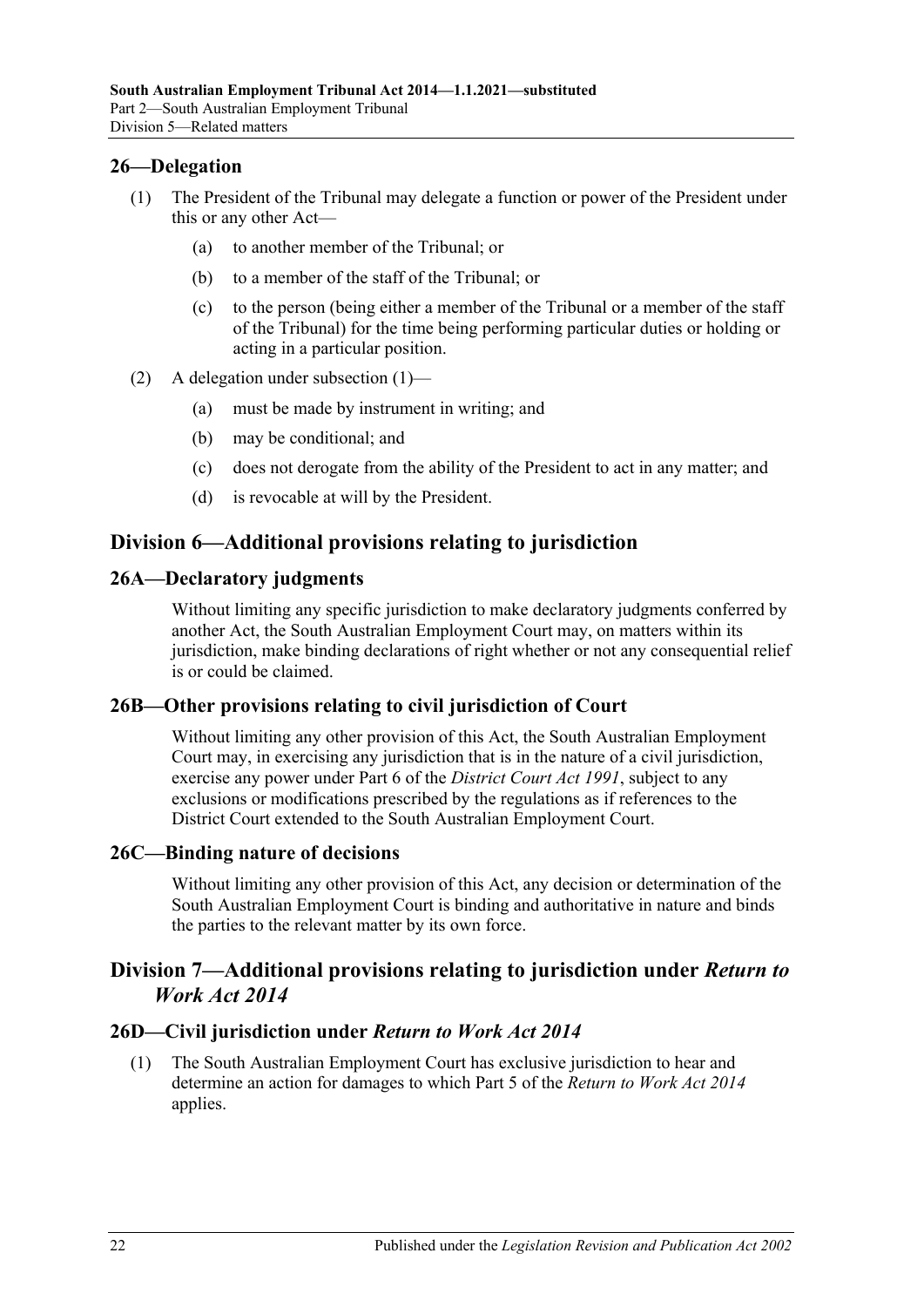- <span id="page-22-4"></span>(2) Proceedings for any tortfeasor liable in respect of damages to which Part 5 of the *[Return to Work Act](http://www.legislation.sa.gov.au/index.aspx?action=legref&type=act&legtitle=Return%20to%20Work%20Act%202014) 2014* applies to recover contribution from any other tortfeasor liable in respect of those damages may be brought before the Tribunal and dealt with by the South Australian Employment Court.
- (3) If a cause of action giving rise to proceedings brought under [subsection](#page-21-8) (1) or [\(2\)](#page-22-4) also gives rise to a claim in respect of some other matter, the claim may be included in those proceedings even though it does not relate to proceedings for damages within the scope of section 71(1) of the *[Return to Work Act](http://www.legislation.sa.gov.au/index.aspx?action=legref&type=act&legtitle=Return%20to%20Work%20Act%202014) 2014*.
- (4) Any matter that is ancillary or related to a matter that is the subject of proceedings brought under a preceding subsection may also be included in those proceedings.
- (5) In connection with the operation of this section, a reference to a court in a prescribed provision will be taken to be a reference to the South Australian Employment Court.
- (6) In this section—

*prescribed provision* means any of the following provisions of the *[Return to Work](http://www.legislation.sa.gov.au/index.aspx?action=legref&type=act&legtitle=Return%20to%20Work%20Act%202014)  Act [2014](http://www.legislation.sa.gov.au/index.aspx?action=legref&type=act&legtitle=Return%20to%20Work%20Act%202014)*:

- (a) section 22;
- (b) Part 5;
- (c) Part 8.

#### <span id="page-22-5"></span><span id="page-22-0"></span>**26E—Rights of action and recovery against third parties**

- (1) A reference in section 66 of the *[Return to Work Act](http://www.legislation.sa.gov.au/index.aspx?action=legref&type=act&legtitle=Return%20to%20Work%20Act%202014) 2014* to the District Court of South Australia will be taken to include a reference to the Tribunal.
- (2) The jurisdiction of the Tribunal by virtue of the operation of [subsection](#page-22-5) (1) is assigned to the South Australian Employment Court.
- (3) An action to recover an excess under section 66(9) of the *[Return to Work Act](http://www.legislation.sa.gov.au/index.aspx?action=legref&type=act&legtitle=Return%20to%20Work%20Act%202014) 2014* may be brought in the South Australian Employment Court (or in any other court of competent jurisdiction).

### <span id="page-22-1"></span>**26F—Review jurisdiction under** *Return to Work Act 2014*

A reference in section 103 of the *[Return to Work Act](http://www.legislation.sa.gov.au/index.aspx?action=legref&type=act&legtitle=Return%20to%20Work%20Act%202014) 2014* to [Part](#page-24-0) 3 of this Act will be taken to be a reference to [Division 1](#page-24-1) of that Part.

### <span id="page-22-6"></span><span id="page-22-2"></span>**26G—Injuries that develop gradually**

- (1) A reference in section 188 of the *[Return to Work Act](http://www.legislation.sa.gov.au/index.aspx?action=legref&type=act&legtitle=Return%20to%20Work%20Act%202014) 2014* to the Industrial Relations Court of South Australia will be taken to be a reference to the Tribunal.
- (2) The jurisdiction of the Tribunal by virtue of the operation of [subsection](#page-22-6) (1) is assigned to the South Australian Employment Court.

### <span id="page-22-3"></span>**26H—Criminal jurisdiction**

The South Australian Employment Court is conferred with jurisdiction to try a charge for an offence against the *[Return to Work Act](http://www.legislation.sa.gov.au/index.aspx?action=legref&type=act&legtitle=Return%20to%20Work%20Act%202014) 2014*.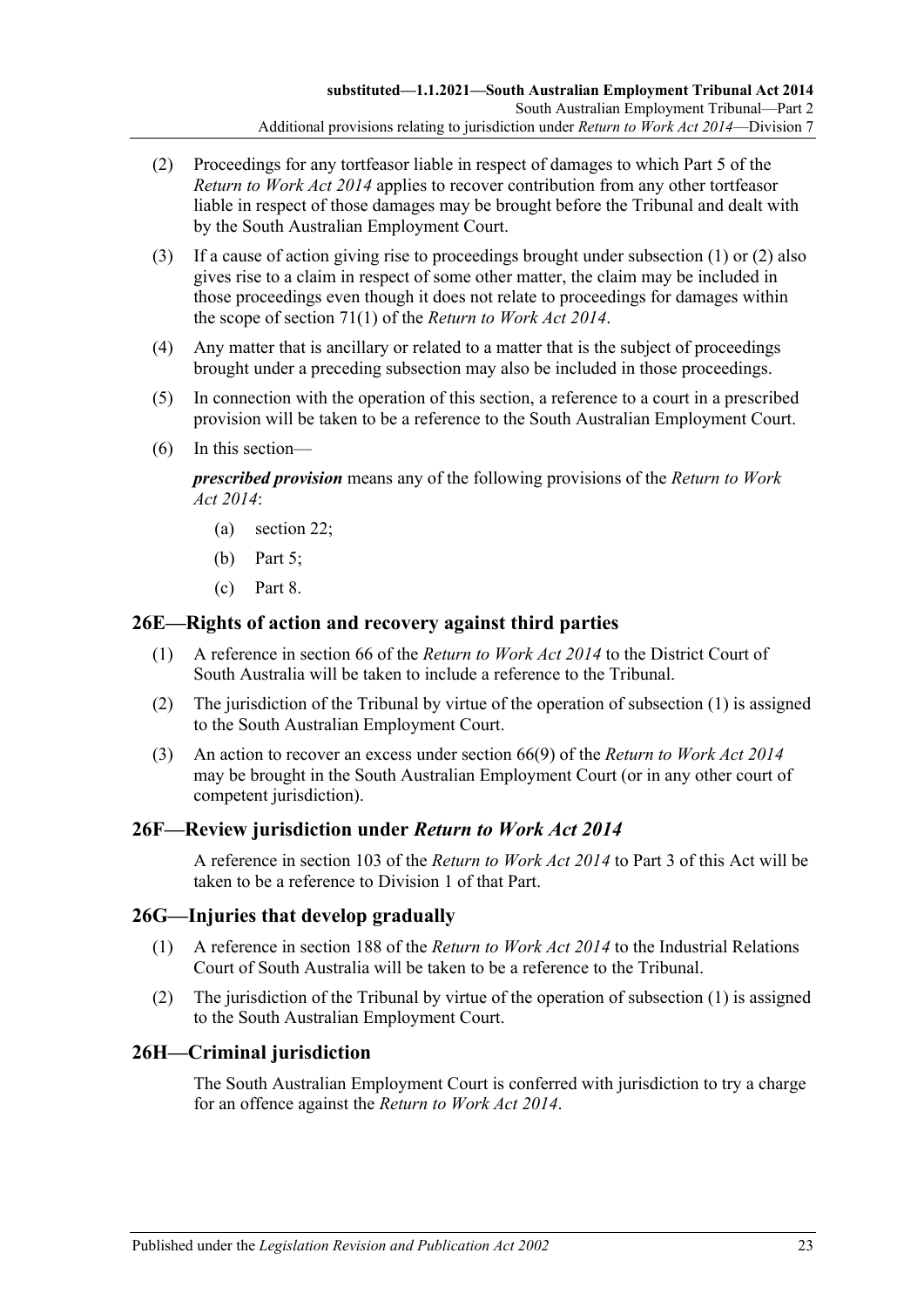## <span id="page-23-0"></span>**26I—Appeals**

An appeal from a decision of the Tribunal under the *[Return to Work Act](http://www.legislation.sa.gov.au/index.aspx?action=legref&type=act&legtitle=Return%20to%20Work%20Act%202014) 2014* (other than in the exercise of its criminal jurisdiction) will be limited to a question of law.

# <span id="page-23-1"></span>**Division 8—Additional provisions relating to jurisdiction under** *Workers Compensation Act 1971*

### <span id="page-23-2"></span>**26IA—Additional provisions relating to jurisdiction under** *Workers Compensation Act 1971*

- (1) The purpose of this section is, in consequence of—
	- (a) the continued application of the *[Workers Compensation Act](http://www.legislation.sa.gov.au/index.aspx?action=legref&type=act&legtitle=Workers%20Compensation%20Act%201971)*  $1971<sup>1</sup>$  under Schedule 9 clause 59(1) of the *[Return to Work Act](http://www.legislation.sa.gov.au/index.aspx?action=legref&type=act&legtitle=Return%20to%20Work%20Act%202014) 2014*; and
	- (b) the dissolution of the Industrial Relations Court under section 69 of the *[Statutes Amendment \(South Australian Employment Tribunal\) Act](http://www.legislation.sa.gov.au/index.aspx?action=legref&type=act&legtitle=Statutes%20Amendment%20(South%20Australian%20Employment%20Tribunal)%20Act%202016) 2016*,

to confer on the Tribunal the same jurisdiction under the *[Workers Compensation](http://www.legislation.sa.gov.au/index.aspx?action=legref&type=act&legtitle=Workers%20Compensation%20Act%201971)  Act [1971](http://www.legislation.sa.gov.au/index.aspx?action=legref&type=act&legtitle=Workers%20Compensation%20Act%201971)* that was previously conferred on the Industrial Relations Court.

#### **Note—**

<sup>1</sup> The *[Workers Compensation Act](http://www.legislation.sa.gov.au/index.aspx?action=legref&type=act&legtitle=Workers%20Compensation%20Act%201971) 1971* was repealed by the *Workers Rehabilitation and [Compensation Act](http://www.legislation.sa.gov.au/index.aspx?action=legref&type=act&legtitle=Workers%20Rehabilitation%20and%20Compensation%20Act%201986) 1986*.

- <span id="page-23-3"></span>(2) The *[Workers Compensation Act](http://www.legislation.sa.gov.au/index.aspx?action=legref&type=act&legtitle=Workers%20Compensation%20Act%201971) 1971* is to be read—
	- (a) as if a reference in that Act to the "Court" were a reference to the Tribunal; and
	- (b) as if reference in that Act to a "Judge" were a reference to a Presidential member of the Tribunal who is a District Court judge; and
	- (c) as if a reference in that Act to the "Registrar" were a reference to a registrar of the Tribunal; and
	- (d) as if a reference in that Act to an "Industrial magistrate" were a reference to a Presidential member of the Tribunal who is a magistrate; and
	- (e) as if a reference in that Act to the "Rules" were a reference to the Rules of the Tribunal; and
	- (f) as if a reference in that Act to the "Regulations" were a reference to regulations under this Act; and
	- (g) as if a reference in that Act to the "Full Industrial Relations Court" were a reference to the Full Bench of the Tribunal in Court Session.
- (3) The jurisdiction of the Tribunal by virtue of the operation of [subsection](#page-23-3) (2) is assigned to the South Australian Employment Court.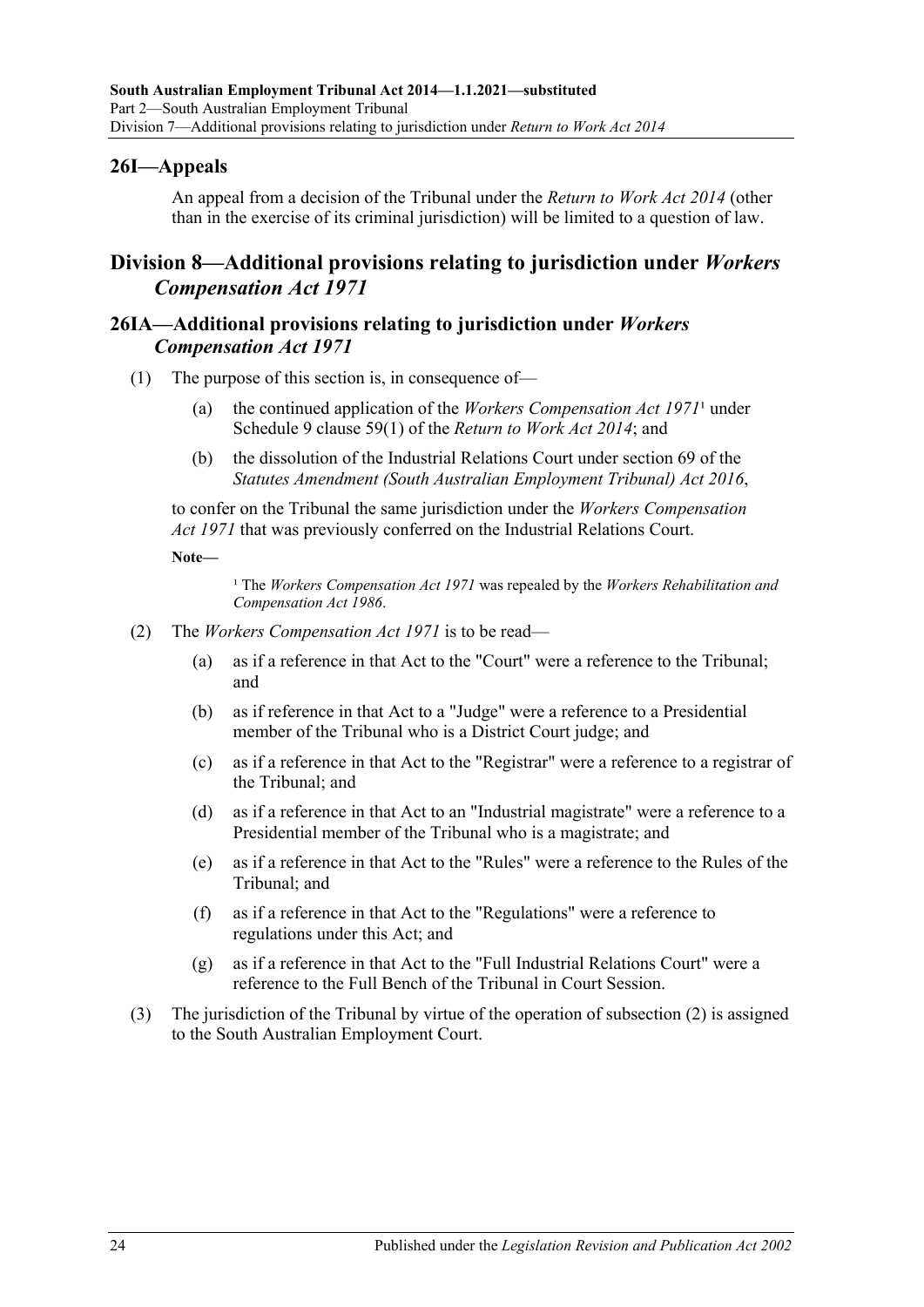# <span id="page-24-0"></span>**Part 3—Exercise of jurisdiction**

# <span id="page-24-1"></span>**Division 1—Review jurisdiction**

# <span id="page-24-2"></span>**26J—Application of Division**

- <span id="page-24-6"></span>(1) This Division applies if—
	- (a) the Tribunal is dealing with a matter that involves the review of a decision made under an Act (including in a case that constitutes an appeal under a relevant Act); or
	- (b) a relevant Act provides for the Tribunal to deal with a matter under this Division; or
	- (c) the rules apply this Division to a matter within the jurisdiction of the Tribunal.
- (2) [Subsection](#page-24-6)  $(1)(a)$  does not apply in any circumstances prescribed by the regulations.

# <span id="page-24-3"></span>**27—General nature of proceedings**

- (1) Subject to a relevant Act, a matter under this Division will be dealt with by the Tribunal as a review of the decision that constitutes the matter.
- <span id="page-24-5"></span>(2) Where the review of a decision is to be undertaken, the person or body that made or is taken to have made the decision is the *decision-maker* for the purposes of these provisions.
- (3) Subject to [subsections \(4\),](#page-24-7) [\(5\)](#page-24-8) and [\(6\),](#page-24-9) the Tribunal will examine the decision of the decision-maker by way of rehearing.
- <span id="page-24-7"></span>(4) On a rehearing, the Tribunal must reach the correct or preferable decision but in doing so must have regard to the decision of the original decision-maker.
- <span id="page-24-8"></span>(5) A procedure on a rehearing will include—
	- (a) an examination of the evidence or material before the decision-maker (unless any such evidence or material is to be excluded under another provision of this Act or under any other law); and
	- (b) a consideration of any further evidence or material that the Tribunal decides, in the circumstances of the particular case, to admit for the purposes of rehearing the matter.
- <span id="page-24-9"></span>(6) In dealing with a matter under this Division, the Tribunal is to deal with the matter in accordance with this Act and any relevant Act.
- (7) Furthermore, a relevant Act may modify the operation of this Act in relation to a matter that comes within the exercise of the Tribunal's jurisdiction under this Division.

# <span id="page-24-10"></span><span id="page-24-4"></span>**28—Decision-maker must assist Tribunal**

(1) In proceedings for a review of a decision, the decision-maker must use his or her best endeavours to help the Tribunal so that it can make its decision on the review.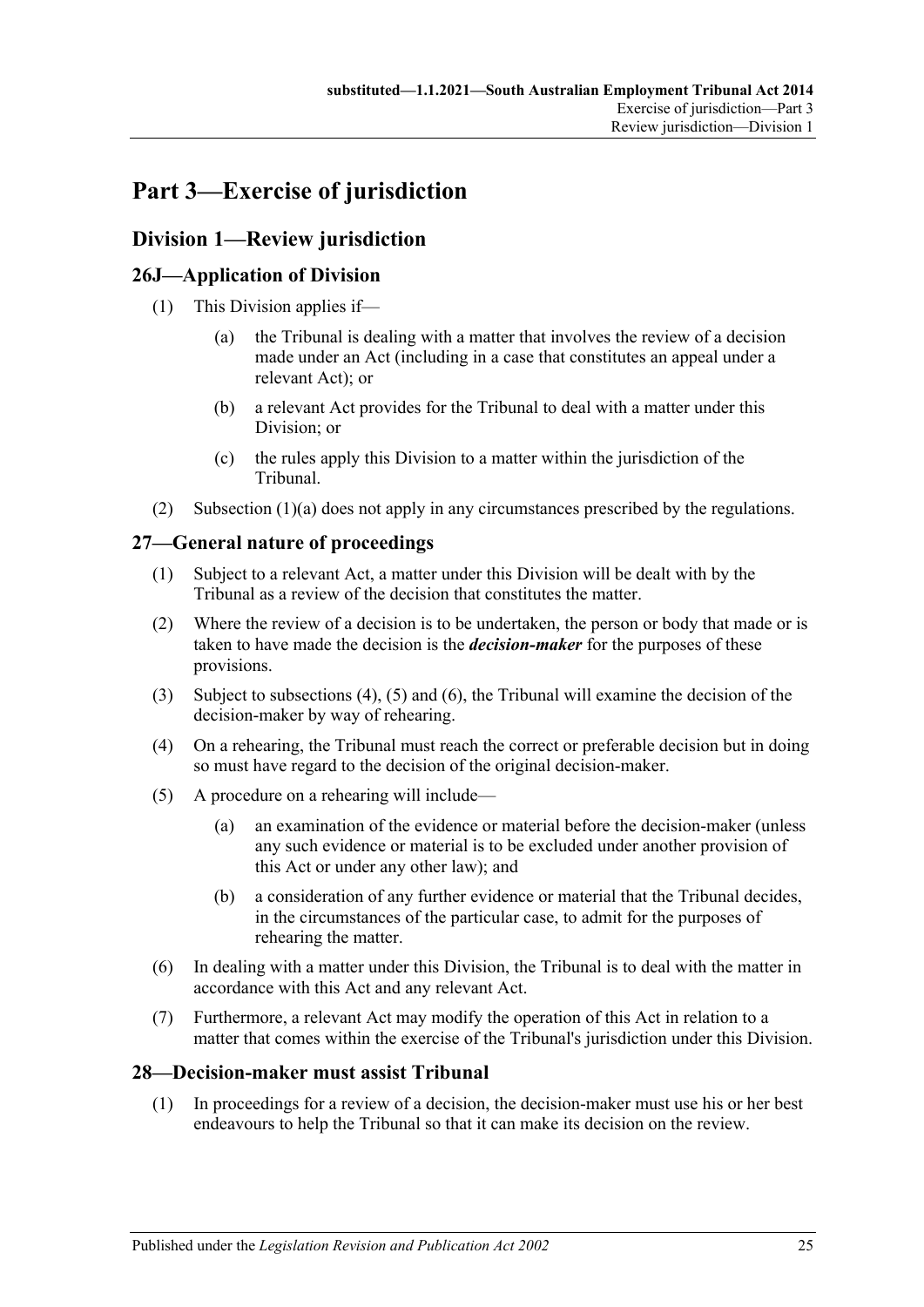- <span id="page-25-2"></span><span id="page-25-1"></span>(2) Without limiting [subsection](#page-24-10) (1), the decision-maker must provide the following to the Tribunal within a reasonable period and in any event within the time prescribed by the regulations:
	- (a) a written statement of the reasons for the decision;
	- (b) any document or thing in the decision-maker's possession or control that may be relevant to the Tribunal's review of the decision.
- (3) The decision-maker must, in providing any document or thing under [subsection](#page-25-1) (2), take reasonable steps to identify the documents or things that were taken into account in making the relevant decision.
- <span id="page-25-3"></span>(4) If the Tribunal considers that there are additional documents or things in the decision-maker's possession or control that may be relevant to the Tribunal's review of the reviewable decision, the Tribunal may, by written notice, require the decision-maker to provide the documents or things.
- <span id="page-25-4"></span>(5) If the Tribunal considers the statement of reasons given under [subsection](#page-25-2)  $(2)(a)$  is not adequate, the Tribunal may, by written notice, require the decision-maker to give the Tribunal an additional statement containing stated further particulars.
- (6) The decision-maker must comply with a notice given under [subsection](#page-25-3) (4) or [\(5\)](#page-25-4) within the period stated in the notice.
- (7) A requirement under this section that the decision-maker give the Tribunal information or a document or thing applies despite any provision in another Act prohibiting or restricting the disclosure of the information or the information contained in the document or thing.
- (8) The Tribunal may examine any document or thing provided under this section and draw any conclusions of fact it considers proper.

# <span id="page-25-0"></span>**29—Effect of review proceedings on decision being reviewed**

- (1) The commencement of proceedings for a review of a decision does not affect the operation of the decision or prevent the taking of action to implement the decision unless—
	- (a) the relevant Act states otherwise; or
	- (b) an order is made under [subsection](#page-25-5) (2).
- <span id="page-25-5"></span>(2) On or after the commencement of proceedings for a review of a decision, the Tribunal or the decision-maker may, on application or on its own initiative, make an order staying or varying the operation or the implementation of the whole or a part of the decision pending the determination of the matter, or until such time (whether before or after the determination of the matter) as the Tribunal or the decision-maker may specify, if the Tribunal, or the decision-maker, is satisfied that it is just and reasonable in the circumstances to make the order.
- (3) An order by the Tribunal or the decision-maker under this section—
	- (a) is subject to such conditions as are specified in the order; and
	- (b) may be varied or revoked—
		- (i) in any case—by further order of the Tribunal; or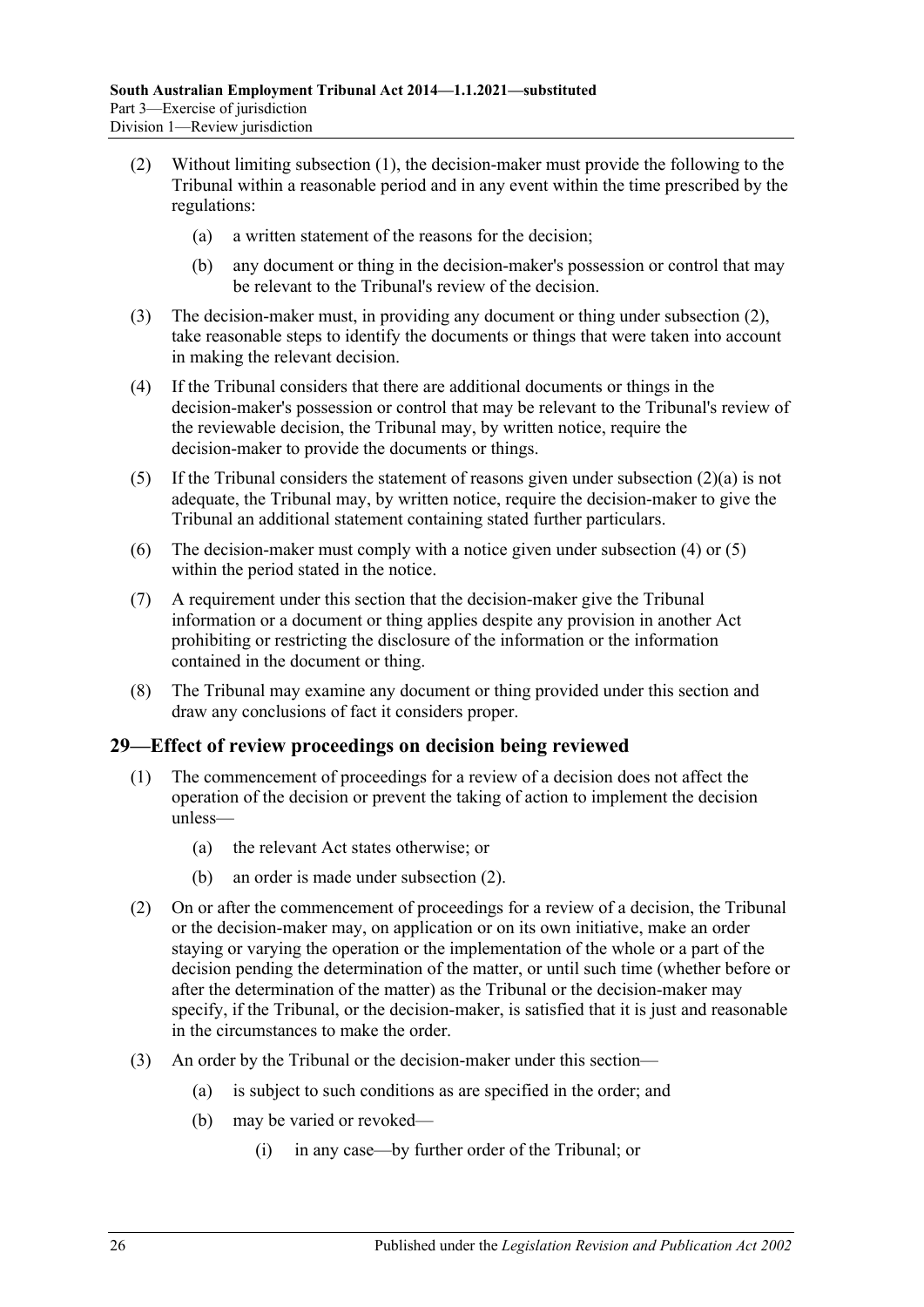(ii) if the order was made by the decision-maker—by further order by the decision-maker or the Tribunal.

# <span id="page-26-0"></span>**30—Decision on review**

- (1) The Tribunal may, on a review of a decision—
	- (a) affirm the decision that is being reviewed; or
	- (b) vary the decision that is being reviewed; or
	- (c) set aside the decision being reviewed and—
		- (i) substitute its own decision; or
		- (ii) send the matter back to the decision-maker for reconsideration in accordance with any directions or recommendations that the Tribunal considers appropriate,

<span id="page-26-2"></span>and, in any case, may make any order the Tribunal considers appropriate (including any interim order pending the reconsideration and determination of the matter by the decision-maker, or any ancillary or consequential order, that the Tribunal considers appropriate).

- (2) The fact that a decision is made on reconsideration under [subsection](#page-26-2)  $(1)(c)(ii)$  does not prevent the decision from being open to review by the Tribunal.
- <span id="page-26-3"></span>(3) The decision-maker's decision as affirmed or varied by the Tribunal or a decision that the Tribunal substitutes for the decision-maker's decision—
	- (a) is to be regarded as, and given effect as, a decision of the decision-maker; and
	- (b) unless the relevant Act states otherwise or the Tribunal orders otherwise, is to be regarded as having effect, from the time when the decision reviewed would have, or would have had, effect.
- (4) Without limiting [subsection](#page-26-3)  $(3)(a)$ , the decision-maker has power to do anything necessary to implement the Tribunal's decision.
- (5) Despite [subsection](#page-26-3)  $(3)(a)$ , the decision as affirmed, varied or substituted is not again open to review before the Tribunal as a decision of the decision-maker (but may be subject to appeal under this Act).

# <span id="page-26-1"></span>**31—Tribunal may invite decision-maker to reconsider decision**

- (1) At any stage of proceedings for the review of a decision, the Tribunal may invite the decision-maker to reconsider the decision.
- (2) On being invited by the Tribunal to reconsider the decision, the decision-maker may—
	- (a) affirm the decision; or
	- (b) vary the decision; or
	- (c) set aside the decision and substitute a new decision.
- (3) If the decision-maker varies the decision or sets it aside and substitutes a new decision, unless the proceedings for a review are withdrawn, the proceedings will then be taken to be for—
	- (a) the review of the decision as varied; or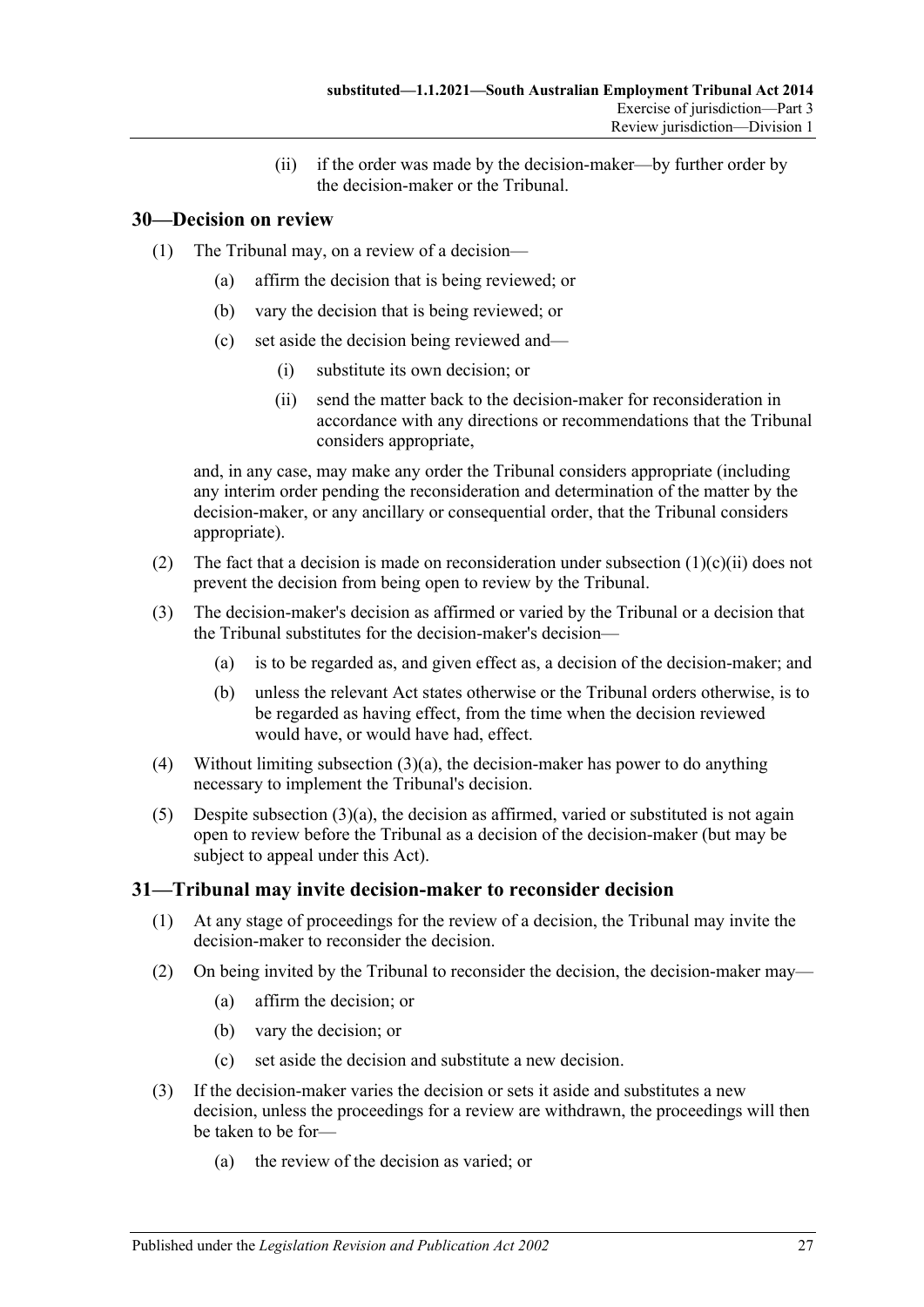- (b) the review of the substituted decision.
- (4) The Tribunal may specify a period within which the decision-maker should act under this section (and if the decision-maker does not take action within that period then the Tribunal may resume its proceedings under this Part in such manner as it thinks fit).

# <span id="page-27-0"></span>**Division 2—Application of Division**

# <span id="page-27-1"></span>**31A—Application of Division**

- (1) This Division applies in cases where [Division 1](#page-24-1) does not apply.
- (2) Subject to a relevant Act, a matter under this Division will, depending on the nature of the matter, be dealt with by the Tribunal—
	- (a) acting as the original decision-maker in the matter (and according to those principles which, according to law, are to be applied to bodies that make such decisions according to statute); or
	- (b) resolving a dispute between the parties to the relevant proceedings (according to law and including, if appropriate, by giving a judgment, making a declaration or providing any other remedy); or
	- (c) adopting any other course of action and providing any other relief, decision or determination that the Tribunal considers appropriate to deal with the matter.
- (3) In dealing with a matter under this Division, the Tribunal is to deal with the matter in accordance with this Act and any relevant Act.
- (4) Furthermore, a relevant Act may modify the operation of this Act in relation to a matter that comes within the exercise of the Tribunal's jurisdiction under this Division.

# <span id="page-27-2"></span>**Part 4—Principles, powers and procedures**

# <span id="page-27-3"></span>**Division 1—Principles governing hearings**

# <span id="page-27-4"></span>**32—Principles governing hearings**

- (1) On the hearing of any proceedings, but subject to the provisions of a relevant Act—
	- (a) the procedure of the Tribunal will, subject to this Act, be conducted with the minimum of formality; and
	- (b) the Tribunal is not bound by the rules of evidence, may adopt, as in its discretion it considers appropriate, any findings, decision or judgment of a court or other tribunal (insofar as may be relevant to the proceedings before the Tribunal), and may otherwise inform itself as it thinks fit; and
	- (c) the Tribunal must act according to equity, good conscience and the substantial merits of the case and without regard to legal technicalities and forms.
- (1a) However, the rules of evidence and other formal procedures of a court of record apply to the South Australian Employment Court to the extent that the Court considers it necessary or appropriate and the Tribunal (in the exercise of any jurisdiction) may give directions about any question of evidence.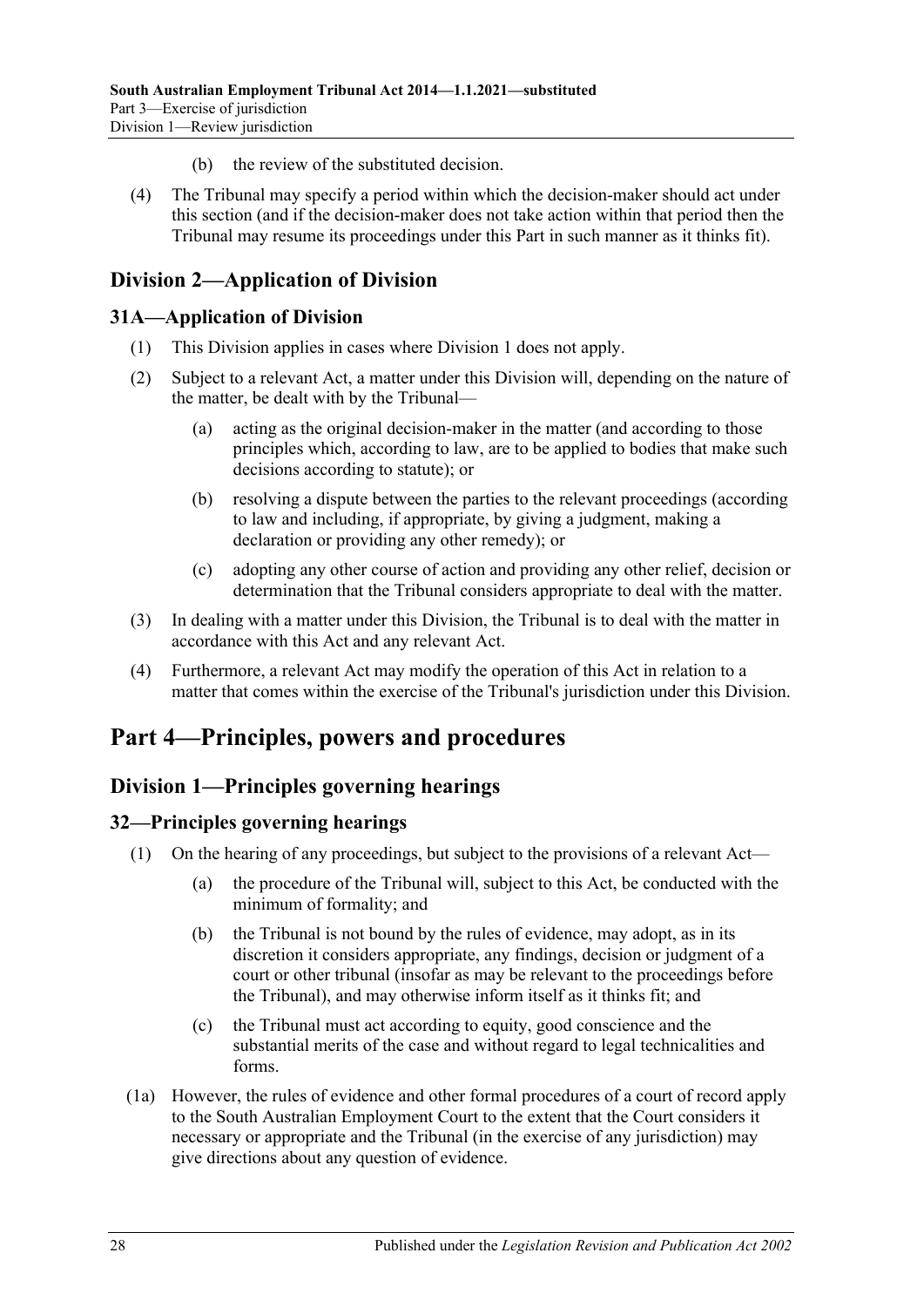- (2) Nothing in this Act affects any rule or principle of law relating to—
	- (a) legal professional privilege; or
	- (b) "without prejudice" privilege; or
	- (c) public interest immunity.
- (3) This section does not limit the operation of [section](#page-41-1) 64.

# <span id="page-28-0"></span>**Division 2—Evidentiary powers**

### <span id="page-28-1"></span>**33—Power to require person to give evidence or to produce evidentiary material**

- (1) The Tribunal may, on the application of a party to proceedings or on its own initiative, issue a summons requiring a person to appear before the Tribunal at a specified time and place to give evidence or to produce evidentiary material (or both).
- (2) A summons to produce evidentiary material may, instead of providing for production of the material before the Tribunal, provide for production of the material to an officer of the Tribunal, or to any person nominated in the summons.
- (3) The Tribunal may—
	- (a) retain any document, object or substance produced before it for such reasonable period as it thinks fit, and make copies of any document; and
	- (b) require a person to make an oath or affirmation (which may be administered by any member or officer of the Tribunal) to answer truthfully questions put by any member of the Tribunal or any person appearing before the Tribunal; and
	- (c) require any person to answer any questions put by any member of the Tribunal or any person appearing before the Tribunal that are determined by the Tribunal to be relevant to the proceedings before the Tribunal.
- (4) A person who is called to give evidence or to produce evidentiary material before the Tribunal and—
	- (a) refuses or fails to make an oath or affirmation when required to do so under this section; or
	- (b) refuses or fails without reasonable excuse to produce evidentiary material that the person is required by the Tribunal to produce; or
	- (c) refuses or fails without reasonable excuse to appear before the Tribunal in response to a summons; or
	- (d) refuses or fails without reasonable excuse to give evidence before the Tribunal or otherwise refuses or fails without reasonable excuse to answer any question put in proceedings before the Tribunal or otherwise required under this Act; or
	- (e) gives false or misleading evidence to the Tribunal; or
	- (f) misbehaves before the Tribunal, wilfully insults the Tribunal or 1 or more members or officers of the Tribunal in the exercise of official duties, or wilfully interrupts the proceedings of the Tribunal,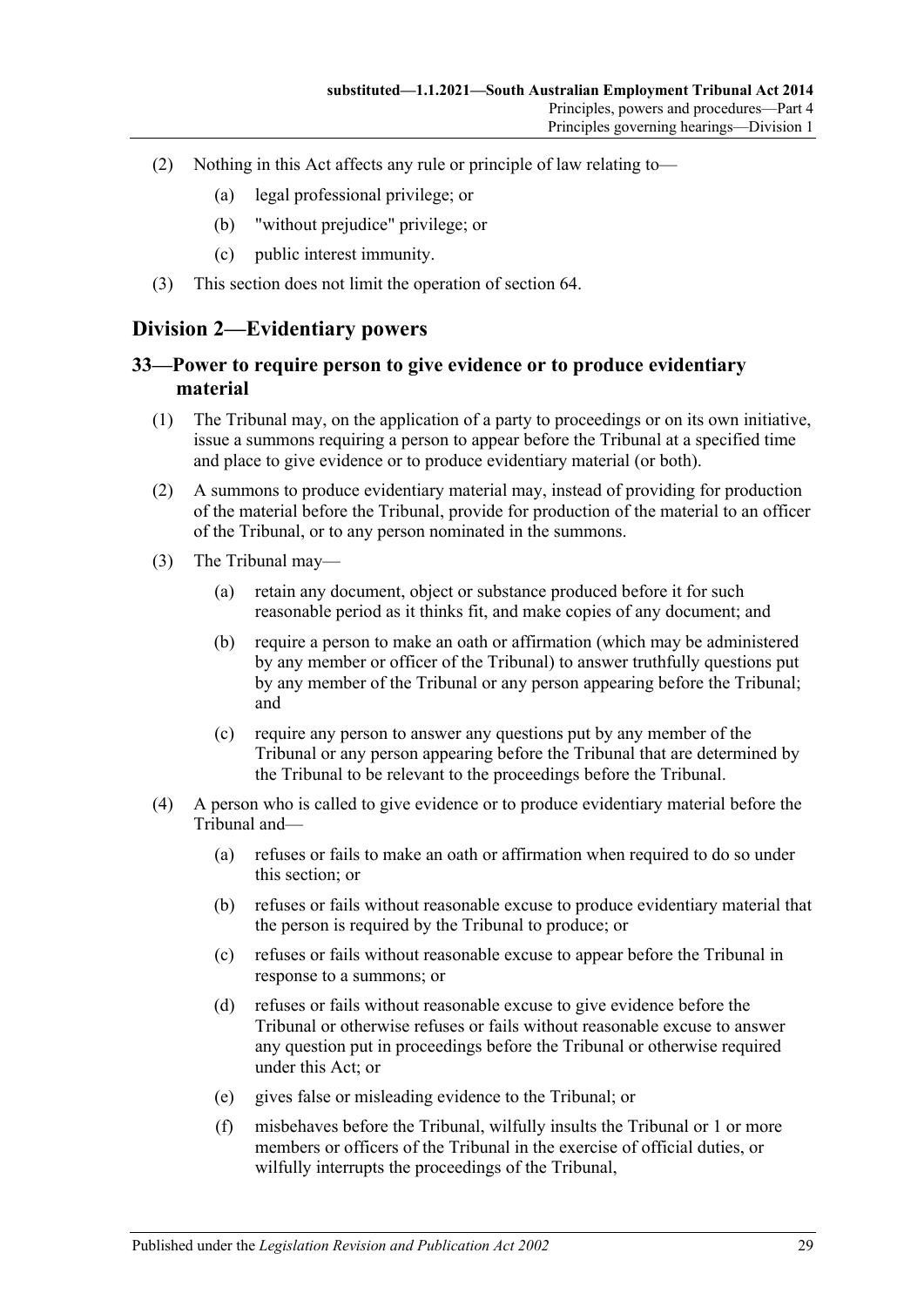is guilty of an offence.

Maximum penalty: \$25 000 or imprisonment for 1 year.

- (5) A summons under this section may be issued on behalf of the Tribunal by—
	- (a) any member of the Tribunal; or
	- (b) a registrar; or
	- (c) any other officer authorised under the rules or by the President of the Tribunal to issue such summonses.

#### <span id="page-29-0"></span>**34—Entry and inspection**

- (1) A member of the Tribunal may enter any land, building, structure, ship or vessel and carry out any inspection that the Tribunal considers relevant to any proceedings before the Tribunal.
- (2) A member of the Tribunal may authorise an officer of the Tribunal, or any other specified person, to enter any land, building, structure, ship or vessel and carry out an inspection that the member considers relevant to any proceedings before the Tribunal.
- (3) A person who obstructs a member of the Tribunal, or a person authorised by the Tribunal, in the exercise of a power of entry or inspection under this section is guilty of an offence.

Maximum penalty: \$10 000 or imprisonment for 6 months.

#### <span id="page-29-1"></span>**35—Expert reports**

- (1) The Tribunal may refer any question arising in any proceedings for investigation and report by an expert in the relevant field.
- (2) The Tribunal must seek submissions from the parties to the proceedings before making a reference under this section.
- (3) A person to whom a question is referred under this section becomes an officer of the Tribunal and may exercise such powers of the Tribunal as the Tribunal delegates.
- <span id="page-29-4"></span>(4) The Tribunal may adopt a report obtained under this section in whole or in part (or may reject it).
- (5) Any action taken under [subsection](#page-29-4) (4) does not prevent the Tribunal from making a further reference to an expert.
- (6) The Tribunal may order a party to pay or contribute to the costs of an expert's investigation and report under this section.

# <span id="page-29-2"></span>**Division 3—Procedures**

#### <span id="page-29-3"></span>**36—Practice and procedure generally**

- (1) The Tribunal is to take measures that are reasonably practicable—
	- (a) to ensure that the parties to any proceedings have a reasonable opportunity to understand the nature of the matter under consideration; and
	- (b) to ensure that the parties to any proceedings understand the nature of any assertions made in the proceedings and the legal implications of those assertions; and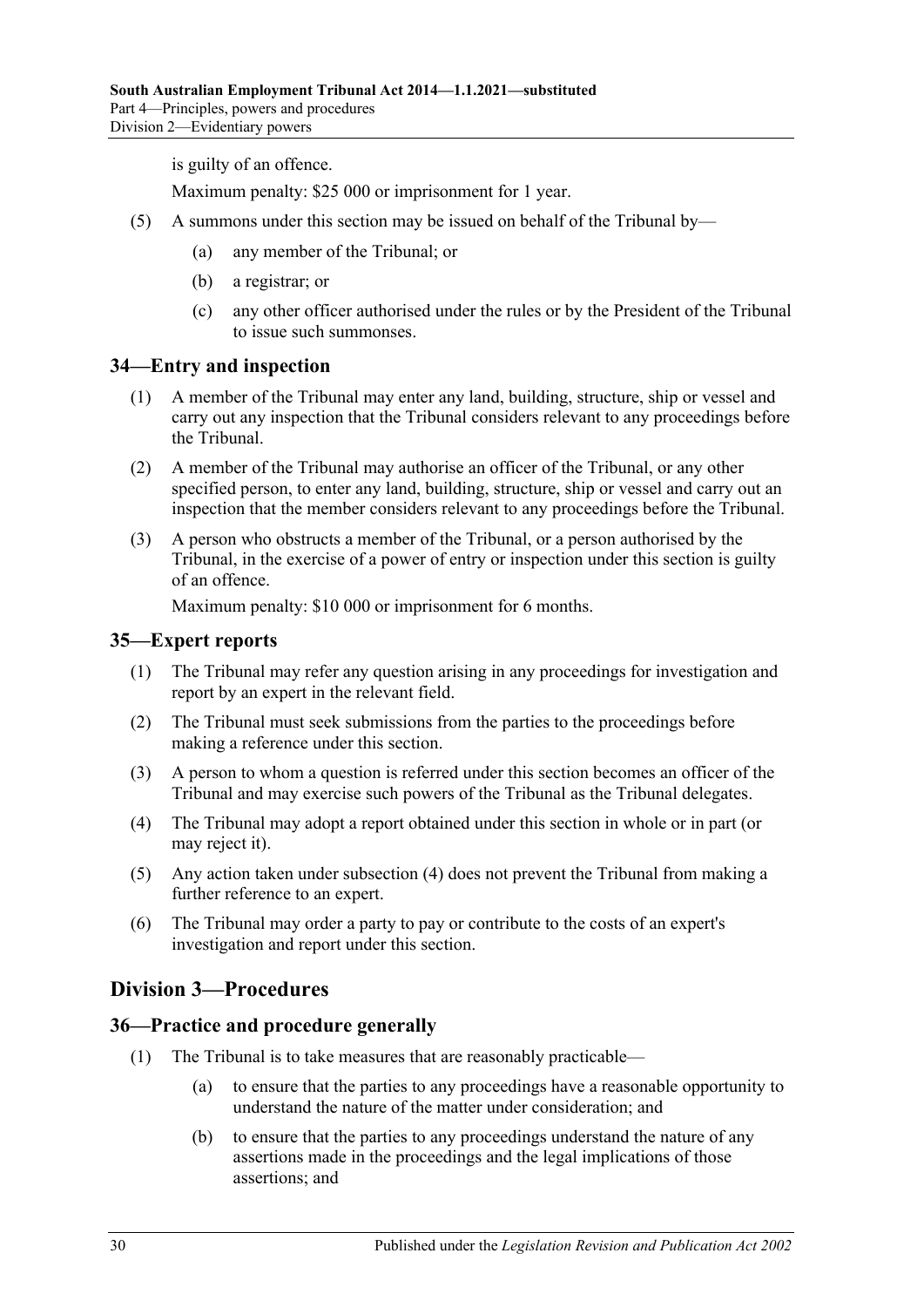- (c) to explain to the parties, if requested to do so, any aspect of the procedure of the Tribunal, or any decision or ruling made by the Tribunal; and
- (d) to ensure that the parties have the opportunity in any proceedings to be heard or otherwise have their submissions received.
- (2) The Tribunal—
	- (a) is to take all practicable steps to ensure that all relevant material is disclosed to the Tribunal so as to enable it to determine all the relevant facts in issue in any proceedings; and
	- (b) may require evidence or argument to be presented in writing and decide on the matters on which it will hear oral evidence or argument; and
	- (c) may limit the time available for presenting the respective cases of parties before it at a hearing to an extent that it considers would not impede the fair and adequate presentation of the cases; and
	- (d) may require a document to be served outside the State; and
	- (e) may adjourn any proceedings at any time and to any place (including for the purpose of enabling the parties to negotiate a settlement or for the purpose of reconsideration of a decision by the decision-maker); and
	- (f) may proceed to hear and determine proceedings in the absence of a party.
- (3) To the extent that the practice or procedure of the Tribunal is not prescribed by or under this Act or a relevant Act, it is to be as the Tribunal determines.

### <span id="page-30-0"></span>**37—Directions for conduct of proceedings**

- (1) The Tribunal may give directions at any time in any proceedings and do whatever is necessary for the speedy and fair conduct of the proceedings.
- (2) The Tribunal may give directions on its own initiative or at the request of a party.
- (3) A directions hearing may be held for the purposes of this section before any other hearing in any proceedings.
- (4) The Tribunal may give a direction requiring a party to produce a document or other material, or to provide information, to the Tribunal or another party.

# <span id="page-30-1"></span>**38—Consolidating and splitting proceedings**

- (1) The Tribunal may direct that 2 or more proceedings that concern the same or related facts or circumstances—
	- (a) be consolidated into 1 proceeding; or
	- (b) remain as separate proceedings but be heard and determined together.
- (2) If proceedings are consolidated, evidence given in the consolidated proceedings is admissible in relation to matters involved in either of the proceedings that were consolidated.
- (3) The Tribunal may direct—
	- (a) that any aspect of any proceedings be heard and determined separately;
	- (b) that proceedings commenced by 2 or more persons jointly be split into separate proceedings.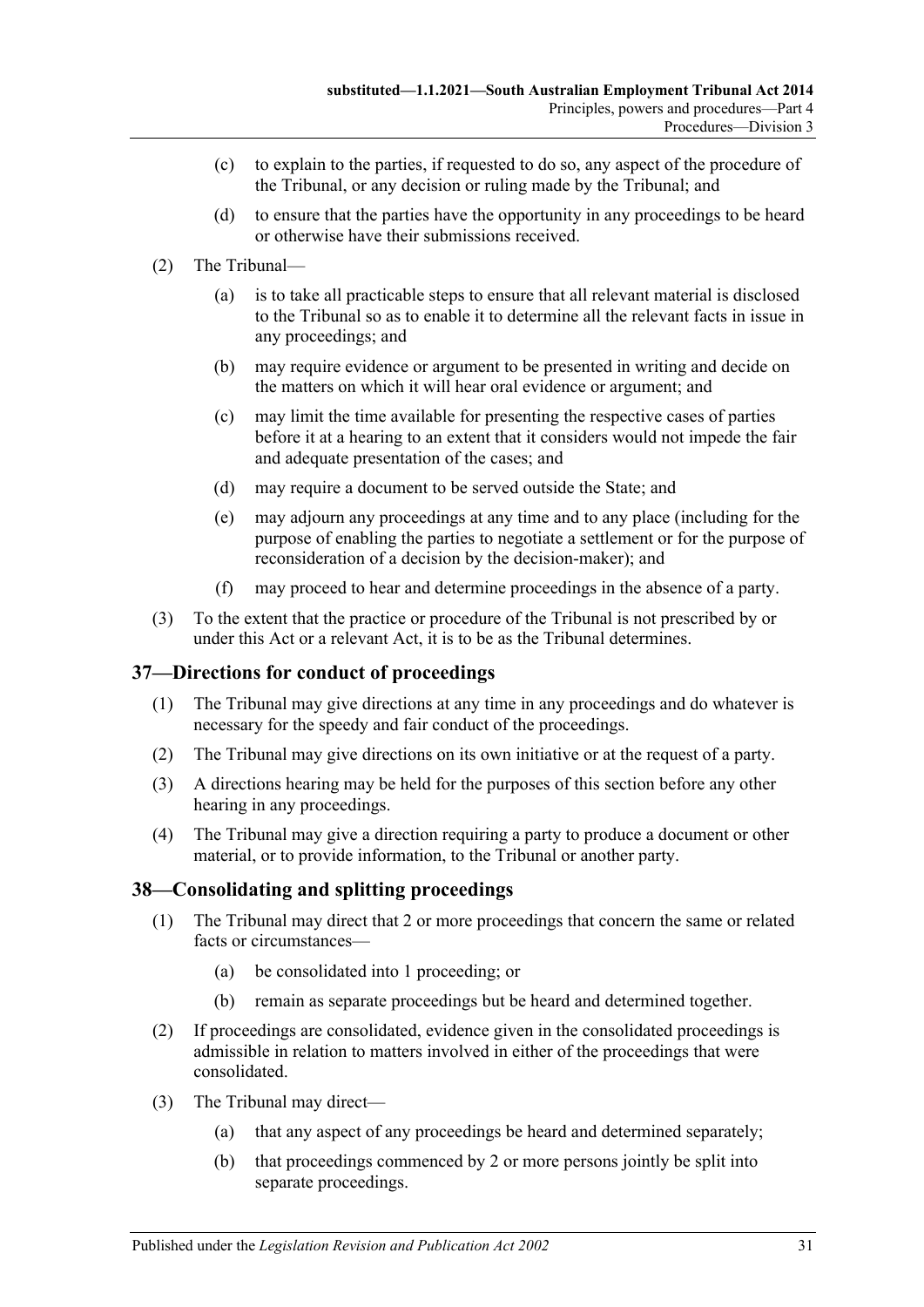#### <span id="page-31-0"></span>**39—More appropriate forum**

The Tribunal may, at any time, make an order striking out all, or any part, of any proceedings if it considers that the matter, or any aspect of it, would be more appropriately dealt with by another tribunal, a court, or any other person.

#### <span id="page-31-4"></span><span id="page-31-1"></span>**40—Dismissing proceedings on withdrawal or for want of prosecution**

- (1) The applicant in any proceedings may withdraw or agree to the withdrawal of the proceedings or a part of the proceedings.
- (2) Unless otherwise provided by the rules, an applicant can only act under [subsection](#page-31-4) (1) with the leave of the Tribunal.
- (3) The Tribunal may make an order dismissing or striking out all, or any part, of any proceedings if the applicant withdraws or agrees to the withdrawal of the proceedings or that part of it.
- <span id="page-31-5"></span>(4) At any time, the Tribunal may make an order dismissing or striking out all, or any part, of any proceedings for want of prosecution.
- (5) The Tribunal's power to make an order under [subsection](#page-31-5) (4) is exercisable only by a legally qualified member of the Tribunal.
- (6) The Tribunal may make an order under this section on the application of a party or on its own initiative.

#### <span id="page-31-2"></span>**41—Frivolous, vexatious or improper proceedings**

- (1) This section applies if the Tribunal believes that a proceeding—
	- (a) is frivolous, vexatious, misconceived or lacking in substance or involves a trivial matter or amount; or
	- (b) is being used for an improper purpose; or
	- (c) is otherwise an abuse of process.
- <span id="page-31-6"></span>(2) If this section applies, the Tribunal may order that the proceeding be dismissed or struck out and may make any related or ancillary order.
- (3) The Tribunal may act under [subsection](#page-31-6) (2) on the application of a party or on its own initiative.
- (4) If a proceeding is dismissed or struck out under this section, another proceeding of the same kind in relation to the same matter cannot be commenced before the Tribunal without the leave of a Presidential member.

#### <span id="page-31-3"></span>**42—Proceedings being conducted to cause disadvantage**

- <span id="page-31-8"></span><span id="page-31-7"></span>(1) This section applies if the Tribunal believes that a party to any proceedings is conducting the proceedings in a way that unnecessarily disadvantages another party to the proceedings by conduct such as—
	- (a) failing to comply with an order or direction of the Tribunal without reasonable cause; or
	- (b) failing to comply with this Act or a relevant Act; or
	- (c) asking for an adjournment the need for which is attributable to a failure described in [paragraph](#page-31-7) (a) or [\(b\);](#page-31-8) or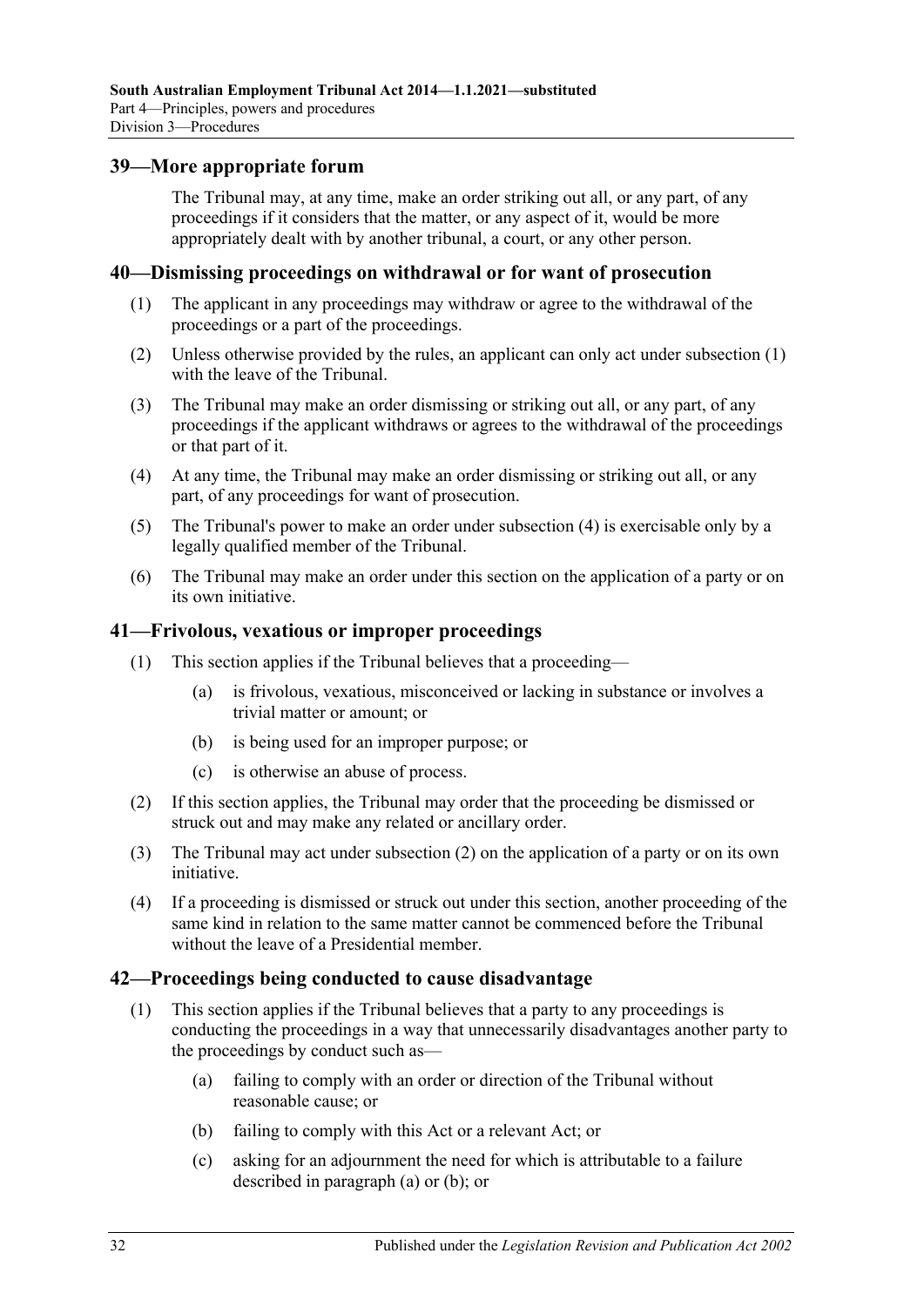- (d) attempting to deceive another party or the Tribunal; or
- (e) vexatiously conducting the proceedings; or
- (f) failing to attend any hearing in the proceedings.
- <span id="page-32-3"></span>(2) If this section applies, the Tribunal may—
	- (a) if the party causing the disadvantage is the applicant, order that the proceedings be dismissed or struck out; and
	- (b) if the party causing the disadvantage is not the applicant—
		- (i) determine the proceedings in favour of the applicant and make any appropriate orders; or
		- (ii) order that the party causing the disadvantage be struck out of the proceedings.
- (3) The Tribunal may act under [subsection](#page-32-3) (2) on the application of a party or on its own initiative.
- (4) If any proceedings are dismissed or struck out under this section, another proceeding of the same kind in relation to the same matter cannot be commenced before the Tribunal without the leave of a Presidential member.

# <span id="page-32-1"></span><span id="page-32-0"></span>**Division 4—Conferences, mediation and settlement**

#### **Subdivision 1—Conferences**

#### <span id="page-32-2"></span>**43—Compulsory conciliation conferences**

- (1) The Tribunal may, at an initial directions hearing or at any other time, require parties to any proceedings to attend a compulsory conciliation conference (a *compulsory conference*).
- (2) The Tribunal must, if so required by the rules or a relevant Act, require parties to attend a compulsory conference.
- (3) However, subject to a relevant Act, the Tribunal may dispense with a conference in prescribed circumstances.
- (4) A conference must be commenced within the time fixed by the rules.
- (5) The purpose of a compulsory conference is to identify, clarify and narrow the issues in the proceedings and to promote the resolution of the matters by a settlement between the parties.
- (6) A compulsory conference may, at the discretion of the member of the Tribunal presiding at the conference, be adjourned or reconvened from time to time.
- (7) However, in any event, the proceedings constituting a compulsory conference should not run over a period exceeding 6 weeks (unless the member of the Tribunal presiding at the conference considers that good reasons exist that justify an extension of time for attempting to settle the matter).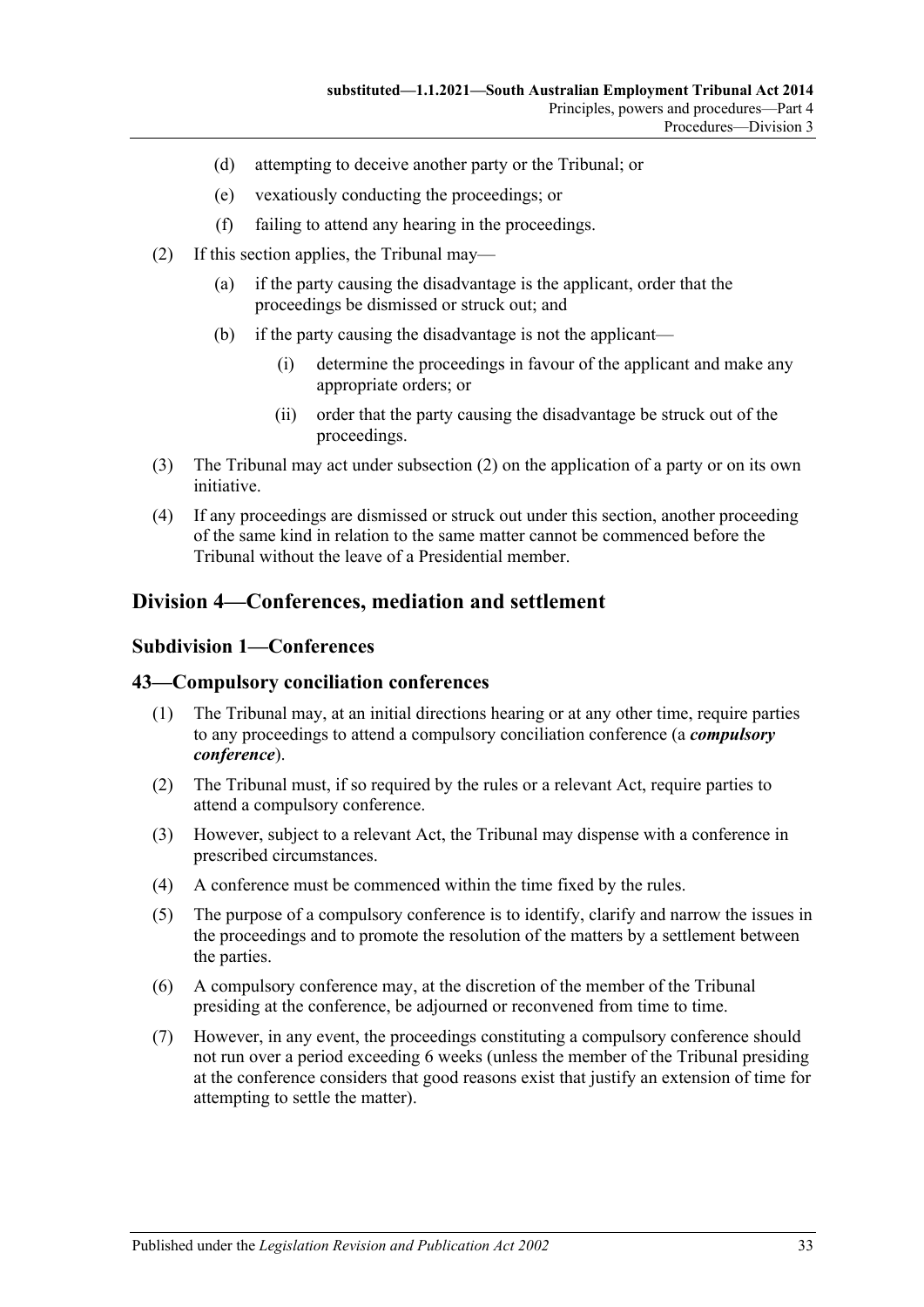- (8) If the period in which proceedings constituting a compulsory conference are conducted is extended beyond 6 weeks, the member of the Tribunal presiding at the conference must ensure that the good reasons justifying the extension of time are recorded on the file maintained by the Tribunal in relation to the matter and that a record of the reasons is issued to the parties.
- (9) Unless the member of the Tribunal presiding at the conference directs otherwise, a compulsory conference is to be held in private.
- (10) Subject to this section and except to the extent to which the rules may specify the procedure for a compulsory conference, the member of the Tribunal presiding at a compulsory conference may determine the procedure for the conference.
- (11) The member of the Tribunal presiding at a compulsory conference may—
	- (a) require a party to the proceedings to furnish particulars of his or her case;
	- (b) determine who, apart from the parties to the proceedings (and their representatives), may be present at the conference;
	- (c) subject to [subsection](#page-33-0) (15), record any settlement reached at a conference and make any determination or order (including an order under, or for the purposes of, a relevant Act) necessary to give effect to a settlement;
	- (d) on his or her own initiative, close the conference at any time if, in his or her opinion, settlement cannot be reached;
	- (e) advise the Tribunal if the conference does not reach a settlement within a reasonable time;
	- (f) permit a party to withdraw from the proceedings (and make any consequential order that is appropriate in the circumstances);
	- (g) determine a matter against any party who obstructs or delays the conference, fails to attend the conference, or fails to comply with a rule or order of the Tribunal and, in so doing, make any order as the member of the Tribunal thinks fit (including an order as to costs);
	- (h) do such other things as the rules of the Tribunal so provide.
- (12) Despite [section](#page-20-1) 22, the member of the Tribunal presiding at a compulsory conference may not refer a question of law to a Full Bench of the Tribunal.
- (13) If settlement of a matter is not reached at a compulsory conference, the member of the Tribunal presiding at the conference—
	- (a) must give to the parties an assessment of the merits of the party's case; and
	- (b) must seek to recommend ways to resolve any matter in dispute.
- (14) Evidence of anything said or done in the course of a compulsory conference under this section is inadmissible in proceedings before the Tribunal except by consent of all parties to the proceedings.
- <span id="page-33-0"></span>(15) The member of the Tribunal presiding at a compulsory conference—
	- (a) must not accept a settlement that appears to be inconsistent with a relevant Act (but he or she may adjourn the proceedings to enable the parties to explore the possibility of varying the settlement to comply with a relevant Act); and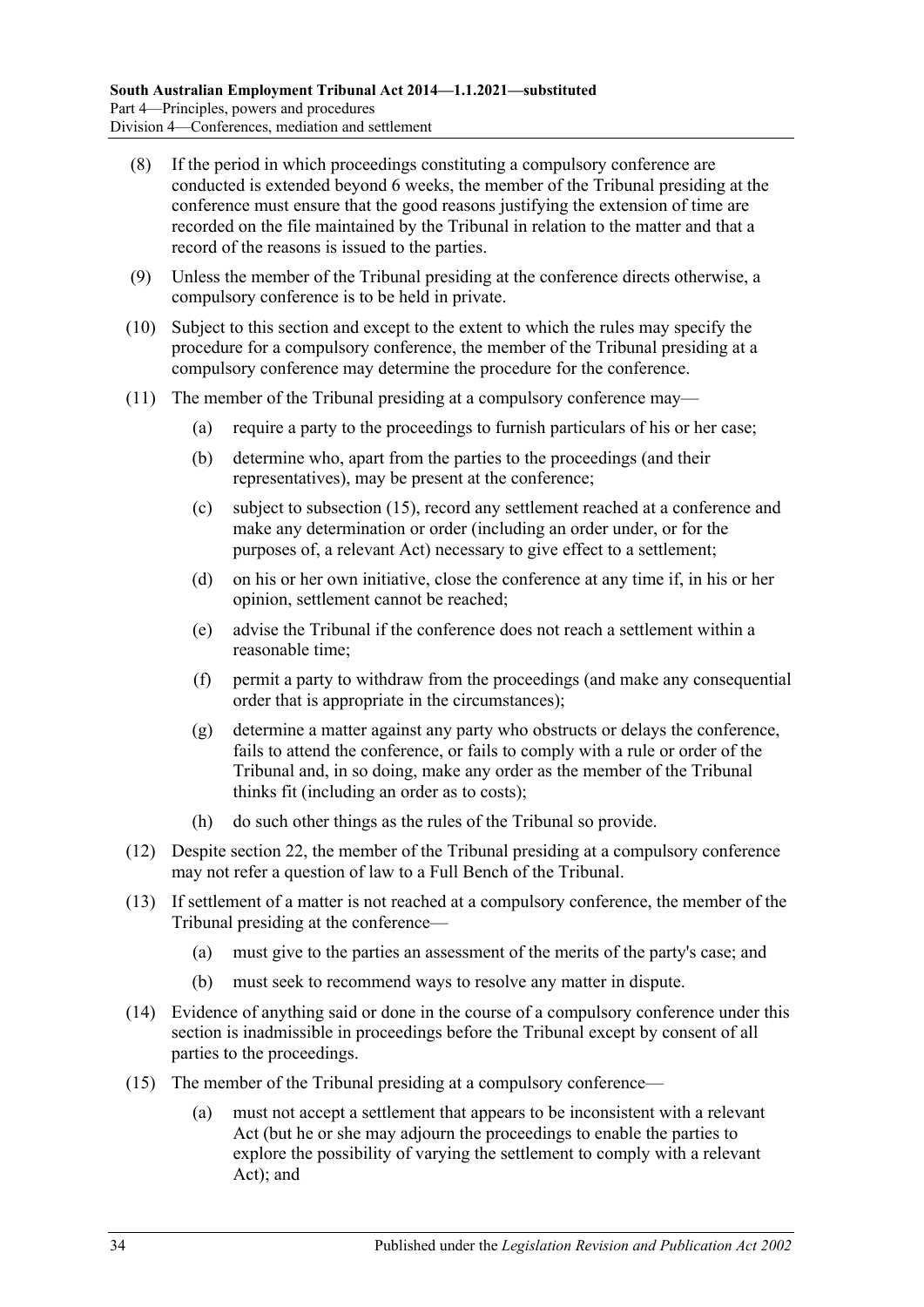- (b) may decline to accept a settlement on the basis that the settlement may materially prejudice any person who was not represented at the conference but who has a direct or material interest in the matter.
- (16) If the member of the Tribunal presiding at a conference is unable to continue with the conference, another member of the Tribunal may be appointed to continue and complete the conference.
- (17) Unless all parties to the proceedings agree to his or her continued participation, the member of the Tribunal who presided at the conference is disqualified from sitting as a member of the Tribunal for the purpose of hearing and determining the matter.
- (18) A registrar is expressly authorised to constitute the Tribunal for the purposes of this section.
- (19) The rules may set out circumstances where the outcome of any proceedings under this section (including details of a settlement) are to be available to members of the public.

### <span id="page-34-0"></span>**44—Referral of matters for hearing and determination**

If a compulsory conciliation conference under this Subdivision does not result in an agreed settlement of the matter, the member of the Tribunal presiding at the conference must refer the matter for hearing and determination.

# <span id="page-34-1"></span>**45—Pre-hearing conferences**

- (1) Before the Tribunal proceeds with the hearing of a matter, a pre-hearing conference must be held before a Presidential member of the Tribunal.
- (2) The Presidential member presiding at the conference—
	- (a) must—
		- (i) make an assessment of the matter; and
		- (ii) for the purpose of making the assessment—
			- (A) inquire into and consider the steps taken, and the steps that should be taken, to explore, or further explore, possible settlement of the matter (including referral of the matter to a Presidential member of the Tribunal for mediation); and
			- (B) seek to identify and narrow the issues in dispute; and
	- (b) may give such directions or orders as he or she considers appropriate.
- (3) This section applies to and in relation to—
	- (a) proceedings under the *[Return to Work Act](http://www.legislation.sa.gov.au/index.aspx?action=legref&type=act&legtitle=Return%20to%20Work%20Act%202014) 2014*; and
	- (b) any other proceedings prescribed by the regulations.

# <span id="page-34-2"></span>**Subdivision 2—Mediation**

### <span id="page-34-3"></span>**46—Mediation**

(1) The Tribunal may, at an initial directions hearing, a compulsory conciliation conference or at any other time, refer the matter, or any aspect of the matter, for mediation by a person specified as a mediator by the Tribunal.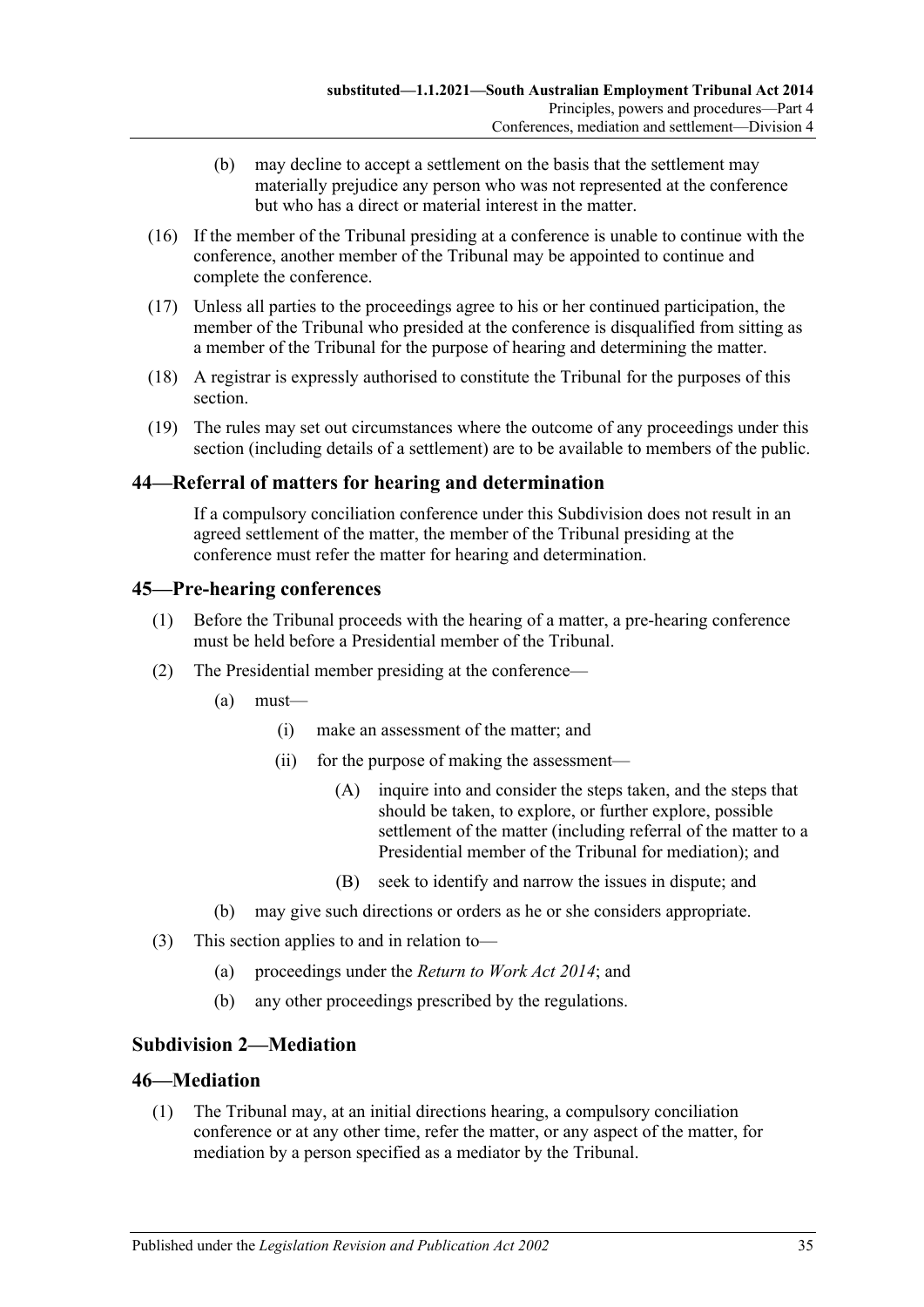- (2) The person specified as a mediator must be a person who has been approved by the President of the Tribunal to act as a mediator.
- (3) The referral may be made with or without the consent of the parties.
- (4) The purpose of a mediation is to achieve the resolution of the matters by a settlement between the parties or, if a settlement is not achievable through this process, to further refine or narrow the issues in dispute.
- (5) The rules may specify how notice of the mediation is to be given, how the mediation is to be conducted, and the fees to be paid by a party to the mediation.
- (6) Unless the mediator directs otherwise, the mediation is to be held in private.
- (7) Subject to this section and except to the extent to which the rules may specify the procedure for a mediation, the mediator may determine the procedure for the mediation.
- (8) If the mediator is a member of the Tribunal and a settlement is reached at the mediation, the mediator may reduce the terms of the settlement to writing and make any determination or order (including an order under, or for the purposes of, a relevant Act) necessary to give effect to the settlement.
- (9) If a settlement is not reached at the mediation or the mediator is not a member of the Tribunal, the mediator is to report on the outcome of the mediation to the Tribunal as constituted when it made the referral.
- (10) Any settlement under this section—
	- (a) must not be inconsistent with a relevant Act; and
	- (b) may be rejected by the Tribunal on the basis that the settlement may materially prejudice any person who has not participated in the mediation but who has a direct or material interest in the matter.
- (11) Evidence of anything said or done in the course of a mediation under this section is inadmissible in proceedings before the Tribunal except by consent of all parties to the proceedings.
- (12) If the mediator is a member of the Tribunal, the member cannot take any further part in dealing with the proceedings after the mediation, unless all parties to the proceedings agree to his or her continued participation.
- (13) The rules may set out circumstances where the outcome of any proceedings under this section (including details of a settlement) are to be available to members of the public.

# <span id="page-35-0"></span>**Subdivision 3—Settling proceedings**

#### <span id="page-35-1"></span>**47—Settling proceedings**

- (1) The Tribunal may itself endeavour to achieve a negotiated settlement of a matter before the Tribunal.
- <span id="page-35-2"></span>(2) If the parties agree in writing to settle a matter before the Tribunal, the Tribunal may make any determination or order (including an order under, or for the purposes of, a relevant Act) necessary to give effect to the settlement.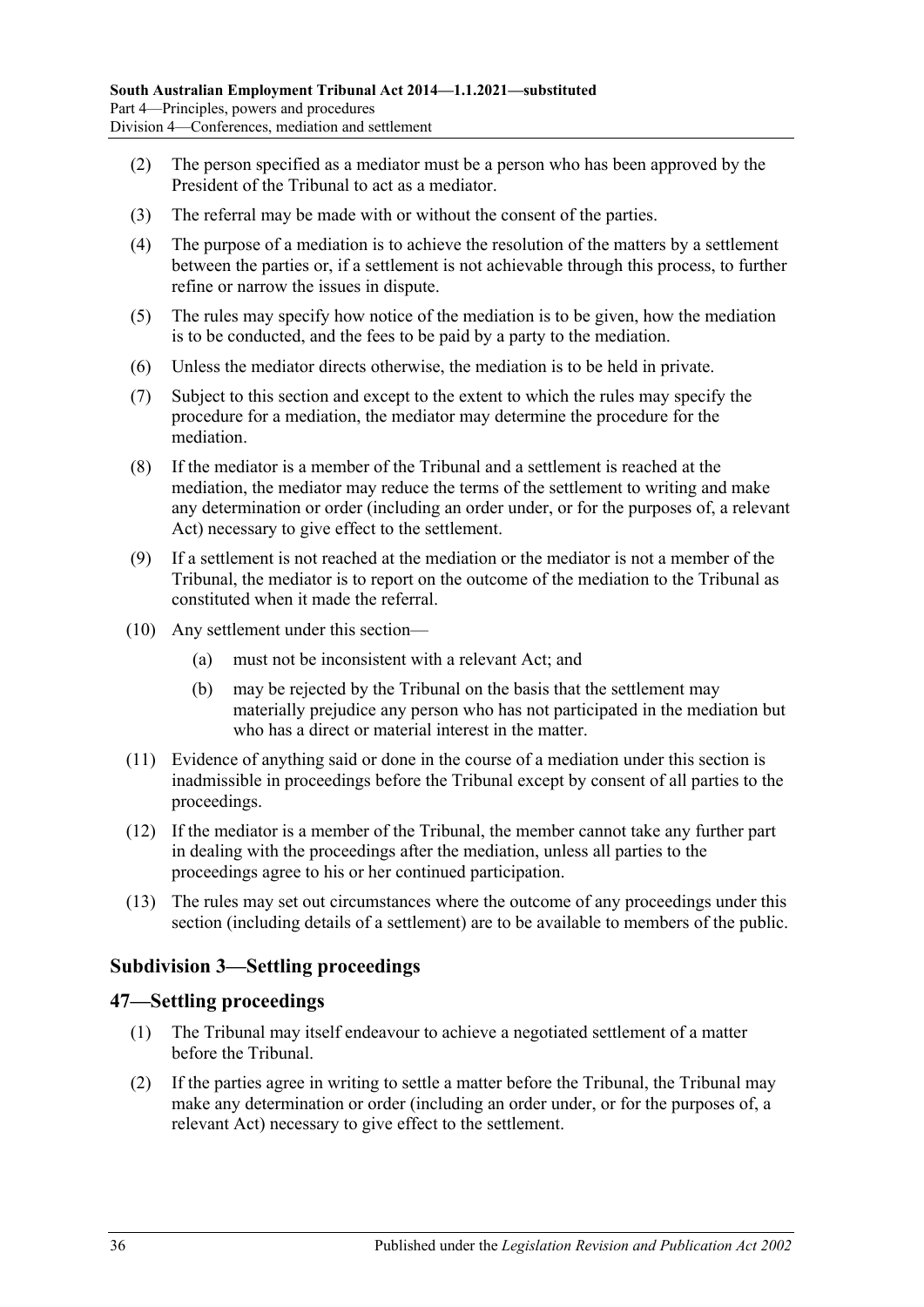(3) A settlement under this section must not be inconsistent with a relevant Act and the Tribunal may reject a settlement under [subsection](#page-35-2) (2) on the basis that the settlement may materially prejudice any person who is not a party to the settlement but who has a direct or material interest in the matter or that the terms of the settlement are inappropriate.

# <span id="page-36-0"></span>**Division 5—Parties**

# <span id="page-36-3"></span><span id="page-36-1"></span>**48—Parties**

- (1) A person is a party to proceedings before the Tribunal if the person is—
	- (a) the applicant; or
	- (b) in the case of proceedings involving the review of a decision—the decision-maker; or
	- (c) without limiting a preceding paragraph, a respondent to an application before the Tribunal, a person against whom a claim is made by proceedings brought before the Tribunal, or a party to a dispute before the Tribunal; or
	- (d) a person joined in the proceedings by order of the Tribunal; or
	- (e) a person lawfully intervening in the proceedings; or
	- (f) a person specified by another provision of this Act or a relevant Act to be a party to the proceedings.
- (2) [Subsection](#page-36-3) (1) applies subject to any provision or exclusion made by the rules of the Tribunal.
- (3) In any proceedings where a decision-maker is a party, the official description rather than the personal name of the decision-maker is to be used so far as is practicable.

### <span id="page-36-2"></span>**49—Joinder of parties etc**

- (1) The Tribunal may order that a person be joined as a party to proceedings before the Tribunal if the Tribunal considers that—
	- (a) the person should be bound by, or have the benefit of, a decision of the Tribunal in the proceedings; or
	- (b) the person's interests are affected by the proceedings; or
	- (c) for any other reason it is desirable that the person be joined as a party.
- (1a) The Tribunal may order that a person who is a party to proceedings before the Tribunal be removed as a party if the Tribunal considers that the person has no proper interest in the proceedings.
- (1b) The Tribunal may order that notice of proceedings be given to specified persons or in a specified way.
- (2) The Tribunal may make an order under this section—
	- (a) on the application of any person or on its own initiative; and
	- (b) without notice to the person to whom the order relates.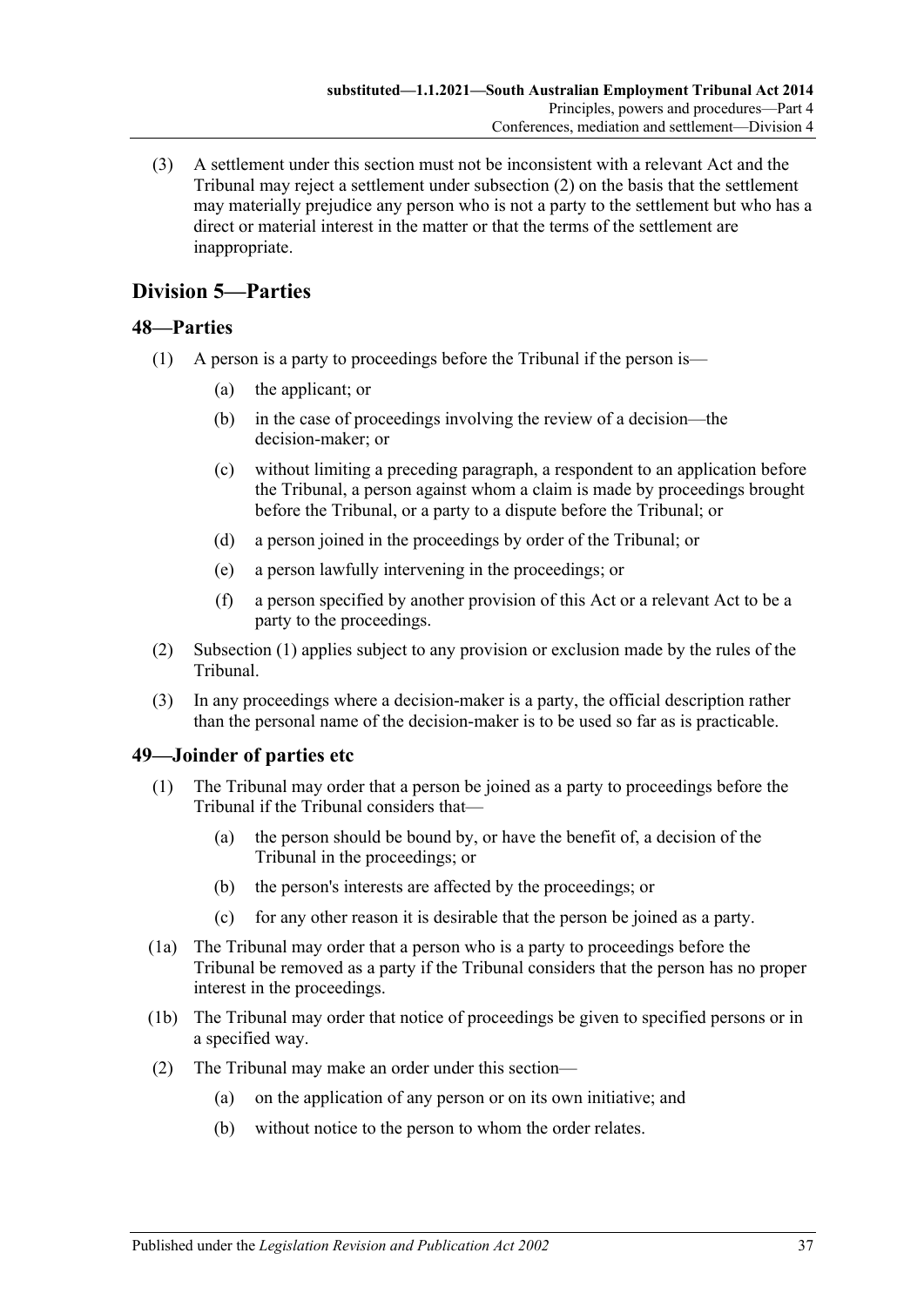## <span id="page-37-0"></span>**50—Intervening**

- (1) The Attorney-General may, on behalf of the State, intervene in any proceedings before the Tribunal at any time.
- (2) The Tribunal may give leave at any time for any other person to intervene in proceedings before the Tribunal on conditions, if any, that the Tribunal thinks fit.

# <span id="page-37-1"></span>**Division 6—Representation**

#### <span id="page-37-2"></span>**51—Representation**

- (1) A party to proceedings before the Tribunal is entitled to appear (subject to the provisions of a relevant Act)—
	- (a) personally; or
	- (b) by counsel; or
	- (c) with the leave of the Tribunal and subject to the rules—by other representative.
- (2) Unless otherwise determined by the Tribunal, a person appearing before the Tribunal may be assisted by another person as a friend.
- (3) A person may not act as a representative in proceedings before the Tribunal if—
	- (a) the person is a legal practitioner whose practising certificate has been suspended; or
	- (b) the person's name has been struck off the roll of legal practitioners; or
	- (c) the person would be acting in any other manner that is inconsistent with disciplinary proceedings that have been taken under the *[Legal Practitioners](http://www.legislation.sa.gov.au/index.aspx?action=legref&type=act&legtitle=Legal%20Practitioners%20Act%201981)  Act [1981](http://www.legislation.sa.gov.au/index.aspx?action=legref&type=act&legtitle=Legal%20Practitioners%20Act%201981)*.

# <span id="page-37-3"></span>**Division 7—Costs**

### <span id="page-37-4"></span>**52—Costs**

- (1) Subject to this Act or a relevant Act, parties bear their own costs in any proceedings before the Tribunal (other than proceedings assigned to the South Australian Employment Court to which [section](#page-21-3) 26B applies).
- (2) If the Tribunal makes an order for the payment of costs and does not fix the amount of costs, that amount is to be assessed and settled in accordance with the rules.

### <span id="page-37-5"></span>**53—Costs—related matters**

(1) Any power of the Tribunal under this Act or a relevant Act to make an order for the payment by a party of the costs of another party includes the power to make an order for the payment of an amount to compensate the other party for any expenses or loss resulting from any proceedings or matter.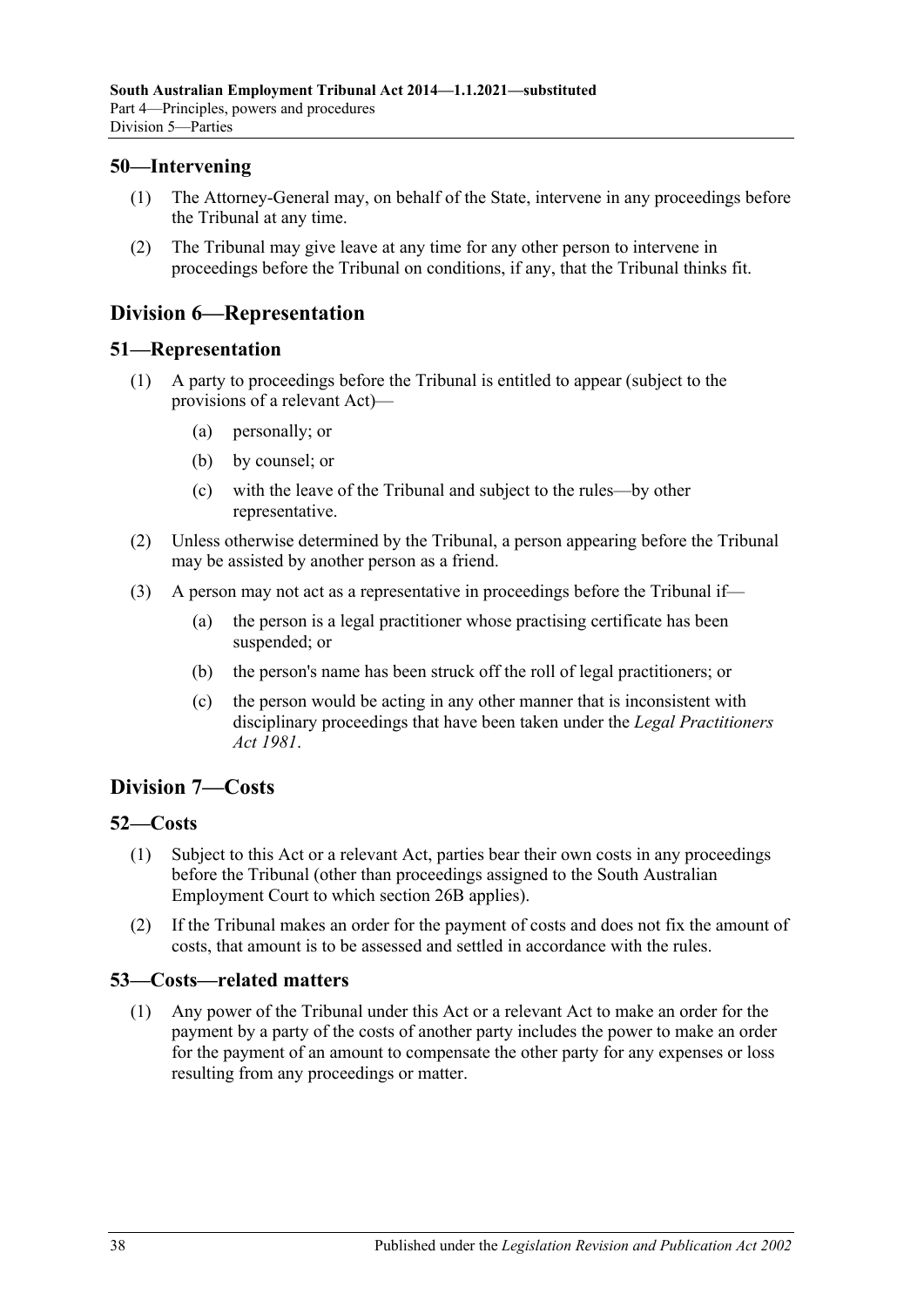- (2) Without limiting anything else that may be considered in making an order for the payment by a party of the costs of another party, where the matter that is the subject of any proceedings comes within the Tribunal's review jurisdiction, the Tribunal is to have regard to—
	- (a) whether the party genuinely attempted to enable and assist the decision-maker to make a decision on its merits;
	- (b) whether the party (being the decision-maker) genuinely attempted to make a decision on its merits.
- (3) The rules may deal with the effect of certain offers to settle, and the response, if any, to the offer, on the making of an order for the payment by a party of the costs of another party.
- (4) The Tribunal may order that the representative of a party, rather than the party, in the representative's own capacity compensate that or any other party for costs incurred because the representative acted in, or delayed, any proceedings in a way that resulted in unnecessary costs.

# <span id="page-38-0"></span>**Division 8—Other procedural and related provisions**

#### <span id="page-38-1"></span>**54—Sittings**

The Tribunal will sit at such times and places as the President of the Tribunal may direct (including at different places at the same time).

### <span id="page-38-2"></span>**55—Hearings in public**

- (1) Subject to this or any other Act, proceedings before the Tribunal must be heard in public.
- <span id="page-38-3"></span>(2) The Tribunal may, where it is satisfied that it is desirable to do so—
	- (a) in the interest of justice; or
	- (b) by reason of the confidential nature of the evidence to be given before the Tribunal; or
	- (c) in order to expedite proceedings of the Tribunal; or
	- (d) for any other reason that the Tribunal thinks sufficient,

give directions—

- (e) requiring that a hearing, or part of a hearing, be held in private; or
- (f) prohibiting or restricting the publication of the name and address of a witness appearing before the Tribunal; or
- (g) prohibiting or restricting the publication of evidence given before the Tribunal or of the contents of any document produced to the Tribunal; or
- (h) prohibiting or restricting the disclosure to some or all of the parties to proceedings before the Tribunal of evidence given before the Tribunal or of the contents of any document produced to the Tribunal; or
- (i) excluding any person from the hearing before the Tribunal of any part of the proceedings.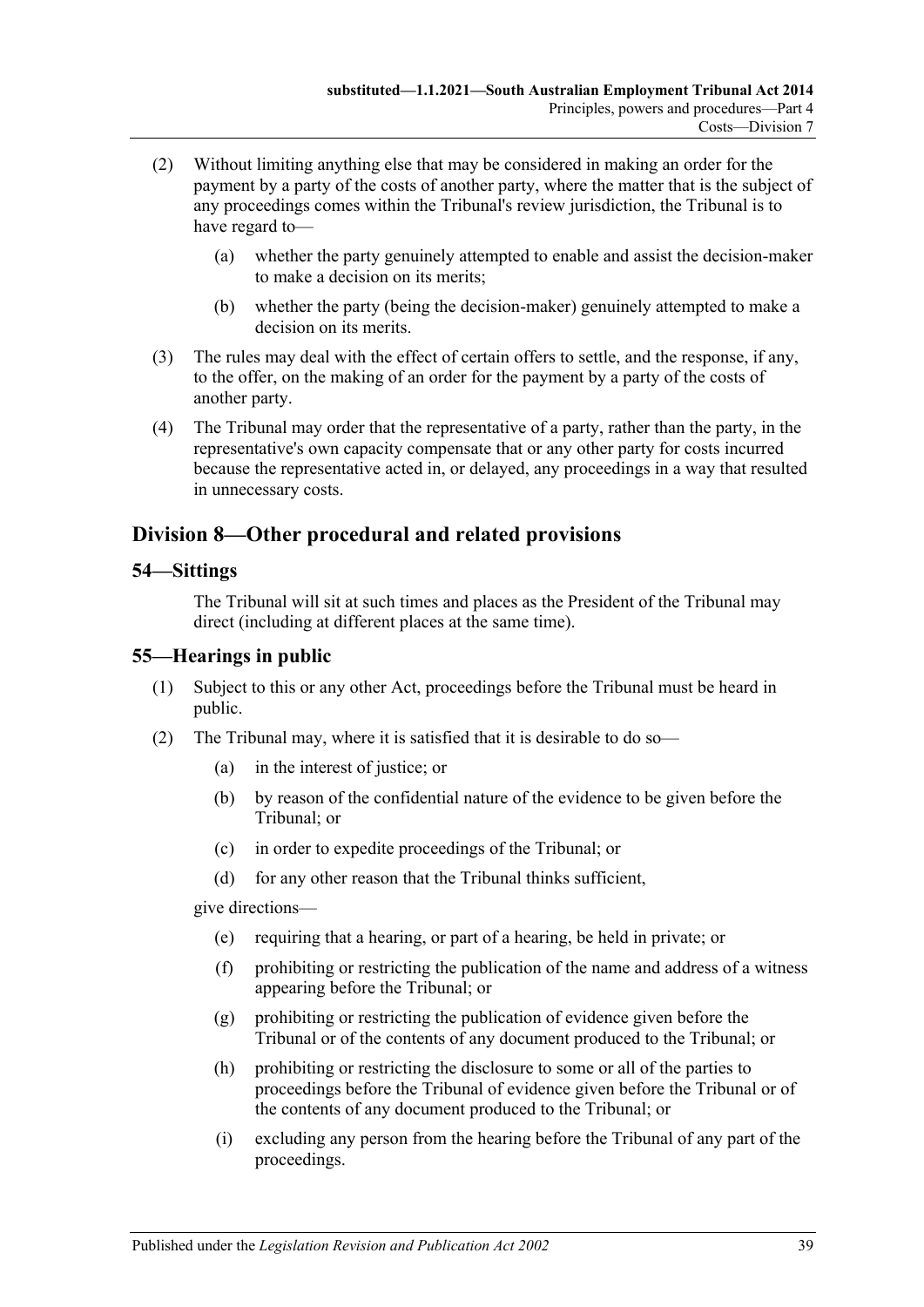(3) A person must comply with a direction of the Tribunal under [subsection](#page-38-3) (2). Maximum penalty: \$10 000.

# <span id="page-39-2"></span><span id="page-39-0"></span>**56—Preserving subject matter of proceedings**

- (1) The Tribunal may, on such terms as appear just, make any order that may be necessary to preserve the subject matter of proceedings, or to otherwise protect the interests of a party, until questions arising in the proceedings have been finally determined.
- (2) The Tribunal's power to make an order under [subsection](#page-39-2) (1) is exercisable by—
	- (a) a Presidential member of the Tribunal; or
	- (b) any other legally qualified member of the Tribunal who is authorised by the President of the Tribunal to make orders under this section.
- (3) The Tribunal may make the order on the application of a party or on its own initiative.
- (4) An order may be made under this section whether or not a person whose interests may be affected—
	- (a) is a party; or
	- (b) has been given an opportunity to be heard.
- (5) An order may be made under this section—
	- (a) for a specified period; or
	- (b) until a specified event or stage in the proceedings.
- <span id="page-39-3"></span>(6) In making an order under this section, the Tribunal—
	- (a) may require an undertaking as to costs or damages as it considers appropriate; and
	- (b) may provide for the revocation of the order if specified conditions are met.
- (7) The Tribunal may assess any costs or damages referred to in [subsection](#page-39-3) (6)(a) and any amount so assessed is recoverable as a debt in a court of competent jurisdiction.
- (8) The rules may place conditions on the Tribunal's power to make an order under this section.
- (9) The Tribunal's power under this section is in addition to, and does not limit, any power of the Tribunal under a relevant Act to make an order in the nature of an injunction or interim injunction.

### <span id="page-39-4"></span><span id="page-39-1"></span>**57—Security as to costs etc**

- (1) The Tribunal may order a party to proceedings before the Tribunal to give security for the payment of costs or to give an undertaking as to the payment of other monetary amounts that may be awarded against the party.
- (2) The security referred to in [subsection](#page-39-4) (1) will be of such amount, and given at such time and in such manner and form, as the Tribunal directs.
- (3) The Tribunal may reduce or increase the amount of security ordered under [subsection](#page-39-4) (1) to be given and may vary the time at which, or the manner or form in which, the security is to be given.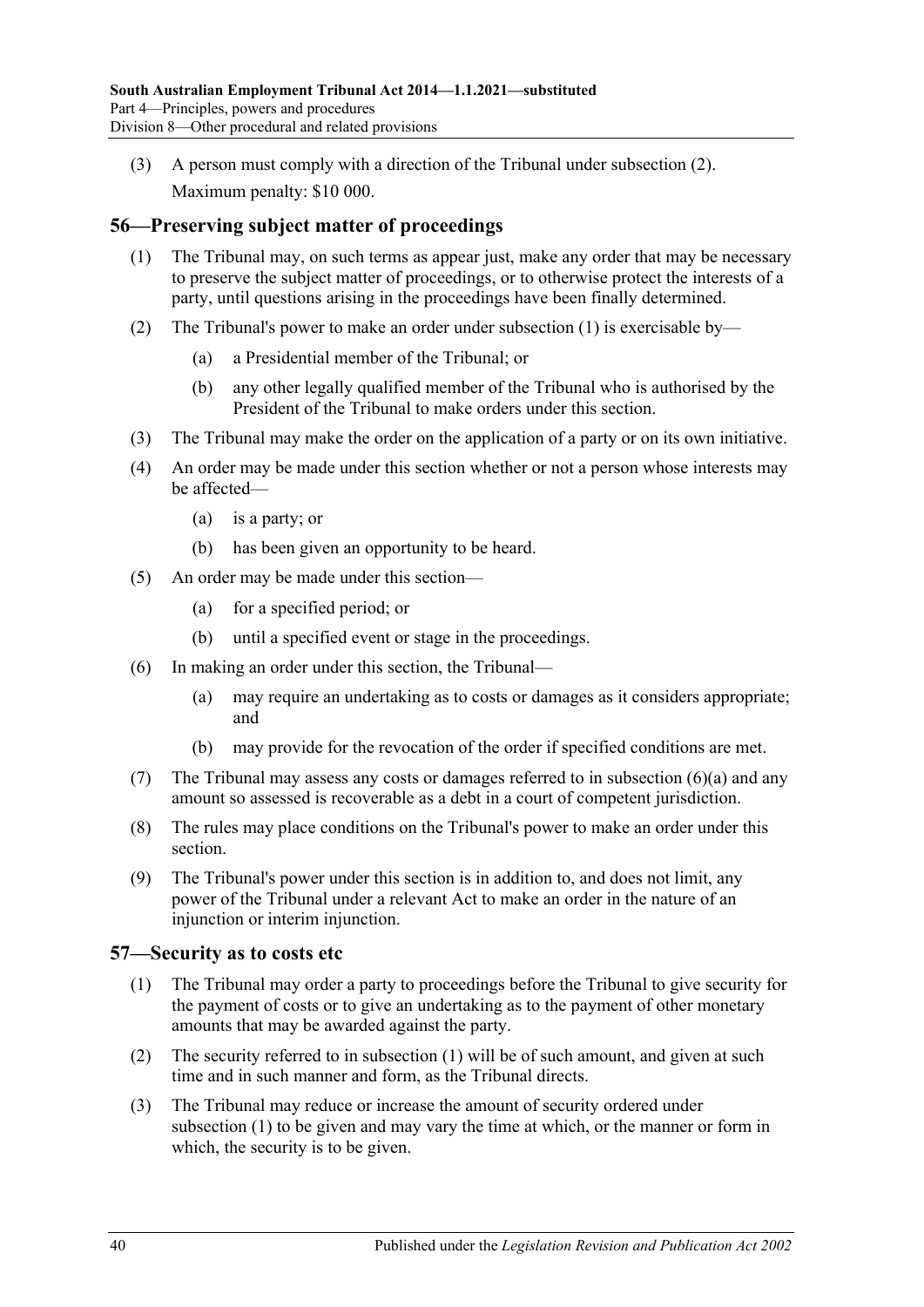- (4) If security, or further security, or an undertaking, is not given in accordance with an order under this section, the Tribunal may order that the proceedings be dismissed (with costs), or that a determination (with costs) be made against the party.
- (5) The provisions of this section relating to security, or the giving of an undertaking, do not affect the operation of any provision made by or under a relevant Act or by the rules for or in relation to the furnishing of security, the giving of an undertaking or the imposition of costs.
- (6) A member of the Tribunal who is not a legally qualified member of the Tribunal may not make an order under this section except with the concurrence of a legally qualified member.

# <span id="page-40-0"></span>**58—Interlocutory orders**

The Tribunal has power, in relation to matters within its jurisdiction, to make interlocutory orders.

# <span id="page-40-1"></span>**59—Conditional, alternative and ancillary orders and directions**

- (1) The Tribunal may make orders and give directions on conditions the Tribunal considers appropriate.
- (2) The Tribunal may make orders in the alternative so that a particular order takes effect, or does not take effect, according to whether stipulated conditions are complied with.
- (3) The Tribunal may, when making an ancillary order, provide that a decision of the Tribunal is to be implemented by a person who is not a party to the relevant proceedings.

### <span id="page-40-2"></span>**60—Special referees**

- (1) The Tribunal may refer any question arising in any proceedings to a special referee for the special referee—
	- (a) to decide the question; or
	- (b) to give his or her opinion in relation to it.
- (2) The Tribunal may adopt a special referee's decision or opinion, in whole or in part, or reject it.

# <span id="page-40-3"></span>**61—Relief from time limits**

- (1) The rules may provide for the Tribunal to extend or abridge a time limit for doing anything in connection with any proceedings, or the commencement of any proceedings, even though the limit is imposed under this Act or a relevant Act.
- (2) The extension—
	- (a) may be authorised even though the time for complying has passed; and
	- (b) may be given on conditions specified by the Tribunal.

### <span id="page-40-4"></span>**62—Electronic hearings and proceedings without hearings**

(1) If the Tribunal thinks it appropriate, it may allow the parties and their representatives and any witnesses (or 1 or more of them) to participate in a hearing in any proceedings by means of telephone, video link, or any other system or method of communication.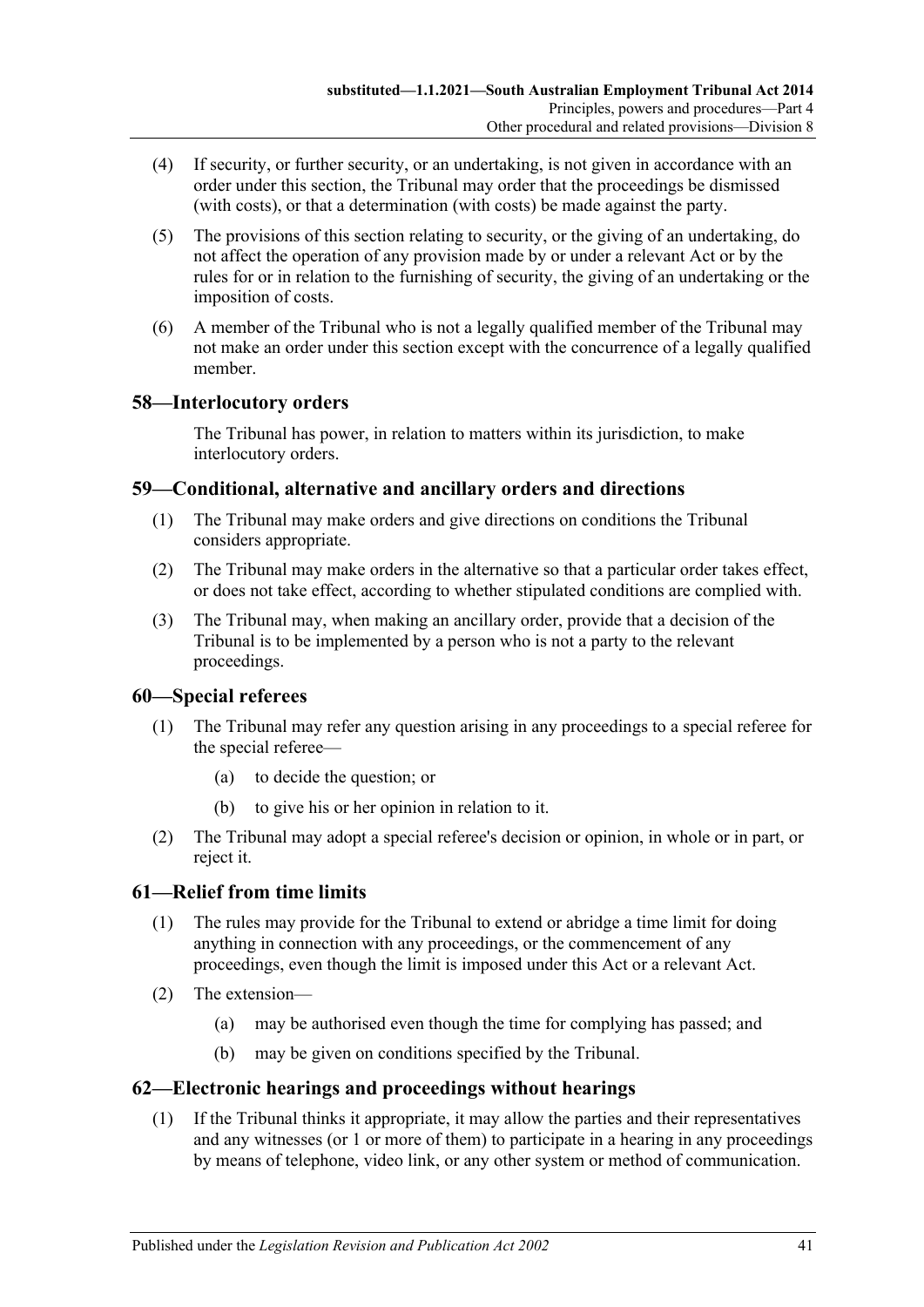- (2) If the Tribunal thinks it appropriate, it may conduct all or part of any proceedings entirely on the basis of documents without the parties or their representatives or any witnesses attending or participating in a hearing.
- (3) If the Tribunal acts under this section, the Tribunal is to take steps to ensure that the public has access to, or is precluded from access to, matters disclosed in the proceedings to the same extent as if the proceedings had been heard before the Tribunal with the attendance in person of all persons involved in the proceedings.

### <span id="page-41-0"></span>**63—Completion of part-heard matters**

A person who ceases to hold office as a member of the Tribunal (other than on account of having his or her appointment revoked or being removed from office) may nevertheless continue to act in the relevant office for the purpose of completing the hearing and determination of proceedings part-heard by the person when he or she ceased to hold that office.

### <span id="page-41-1"></span>**64—Other claims of privilege**

- (1) A person is excused from answering a question or producing a document or other material in any proceedings if the person could not be compelled to answer the question or produce the document or material in proceedings in the Supreme Court.
- (2) The Tribunal may require a person to produce a document or other material to it for the purpose of determining whether or not it is a document or material that the Tribunal has power to compel the person to produce.

## <span id="page-41-2"></span>**65—Power to enlarge scope**

The Tribunal may, with the consent of all parties to proceedings, enlarge the scope of the proceedings to include questions that are not presently at issue in the proceedings.

# <span id="page-41-3"></span>**Part 5—Review and appeals**

# <span id="page-41-4"></span>**Division 1—Review and appeals**

### <span id="page-41-6"></span><span id="page-41-5"></span>**66—Internal review**

- (1) A decision of the Tribunal constituted of—
	- (a) a Commissioner; or
	- (b) a magistrate (not being a Presidential member); or
	- (c) 2 or 3 members (but not including a Presidential member),

may, on application under the rules, be reviewed under this section.

- (1a) The regulations may exclude or modify the application of [subsection](#page-41-6) (1) insofar as it applies to prescribed classes of decisions under a relevant Act (subject to any provision made by a relevant Act).
- (1b) An application for review must be instituted within 1 month of the making of the decision to which the application relates but the Tribunal may, if it is satisfied that it is just and reasonable in the circumstances to do so, dispense with the requirement that the application should be instituted within that period (even if the time for instituting the application has expired).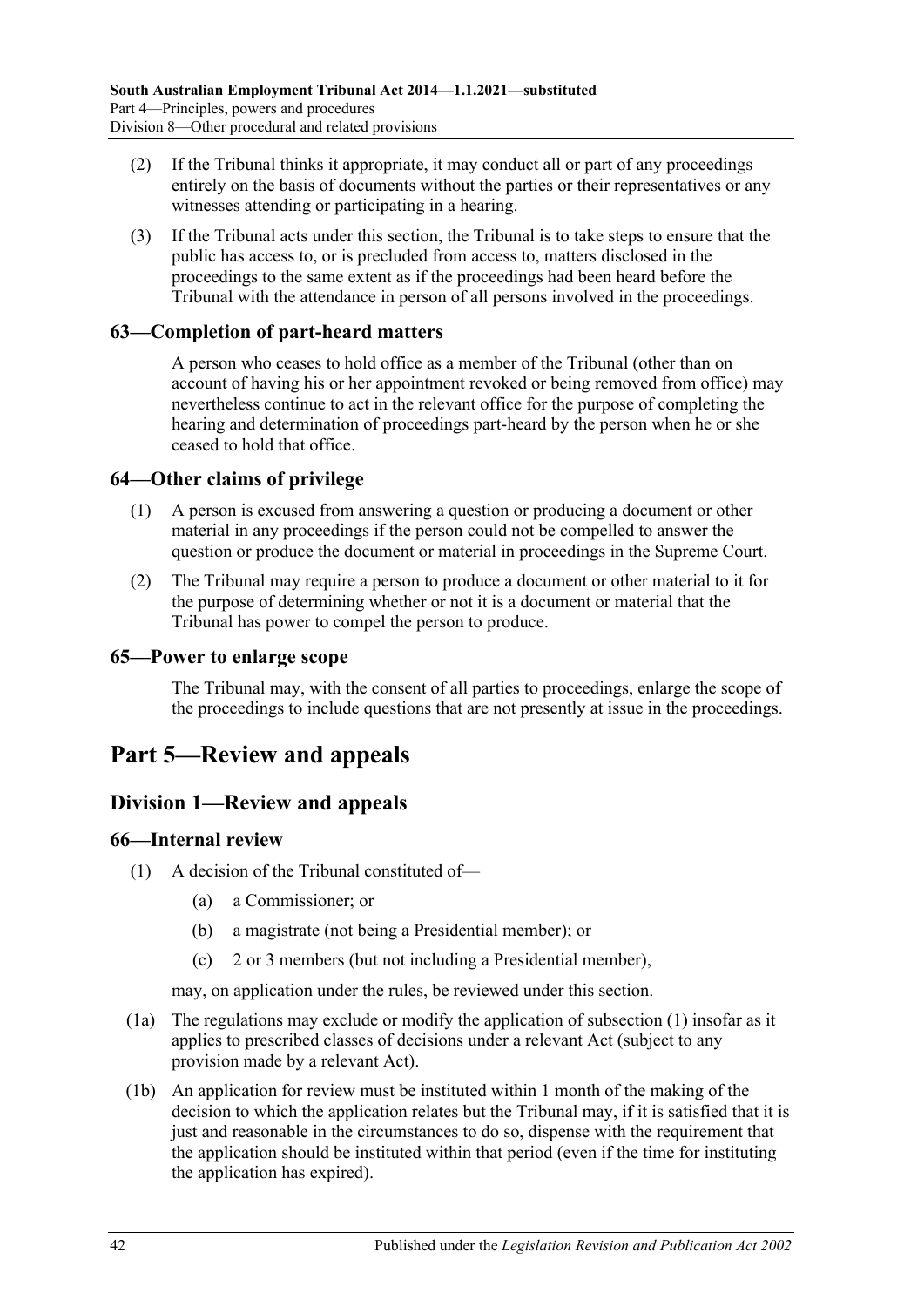- (1c) The President may determine, in relation to a particular matter, or particular class of matters, how the Tribunal will be constituted for the purposes of a review under this section.
- (1d) On a review, the Tribunal will examine the decision of the Tribunal at first instance on the evidence or material before the Tribunal at that time but the Tribunal may, as it thinks fit, allow further evidence or material to be presented to it.
- (1e) The Tribunal must, in acting under this section, reach the correct or preferable decision but in so doing must have regard to, and give appropriate weight to, the decision of the Tribunal at first instance.
- (2) The Tribunal may, on a review under this section—
	- (a) affirm the decision that is being reviewed; or
	- (b) vary the decision that is being reviewed; or
	- (c) set aside the decision being reviewed and—
		- (i) substitute a new decision; or
		- (ii) send the matter back for reconsideration in accordance with any directions or recommendations as the Tribunal acting on review considers appropriate.

# <span id="page-42-2"></span><span id="page-42-0"></span>**67—Appeals**

- (1) Subject to this section and to any provision of a relevant Act as to the review of, or appeal against, a decision of the Tribunal, an appeal lies against a decision of the Tribunal, other than a decision of a Full Bench, to a Full Bench of the South Australian Employment Court.
- (2) The regulations may exclude or modify the application of [subsection](#page-42-2) (1) insofar as the subsection applies to prescribed classes of decisions under a relevant Act (subject to any provision made by a relevant Act).
- (3) An appeal under this section will be by way of rehearing.
- (4) The Full Bench conducting the appeal may draw inferences of fact from evidence or other material before the Tribunal and may, as it thinks fit, allow further evidence or material to be presented to it.
- (5) The Full Bench conducting the appeal may—
	- (a) affirm the decision appealed against; or
	- (b) vary the decision appealed against; or
	- (c) set aside the decision appealed against and, if it thinks fit, return the matter to the Tribunal for reconsideration in accordance with any directions that the Full Bench considers appropriate.
- (6) A Full Bench may, on an appeal, make any interim, ancillary or consequential order that the Full Bench considers appropriate (including orders for costs).

# <span id="page-42-1"></span>**68—Final appeal to Court of Appeal**

(1) Subject to [subsection](#page-43-6) (2), an appeal lies on a question of law against a decision of the Full Bench of the Tribunal (including a Full Bench of the South Australian Employment Court) to the Court of Appeal.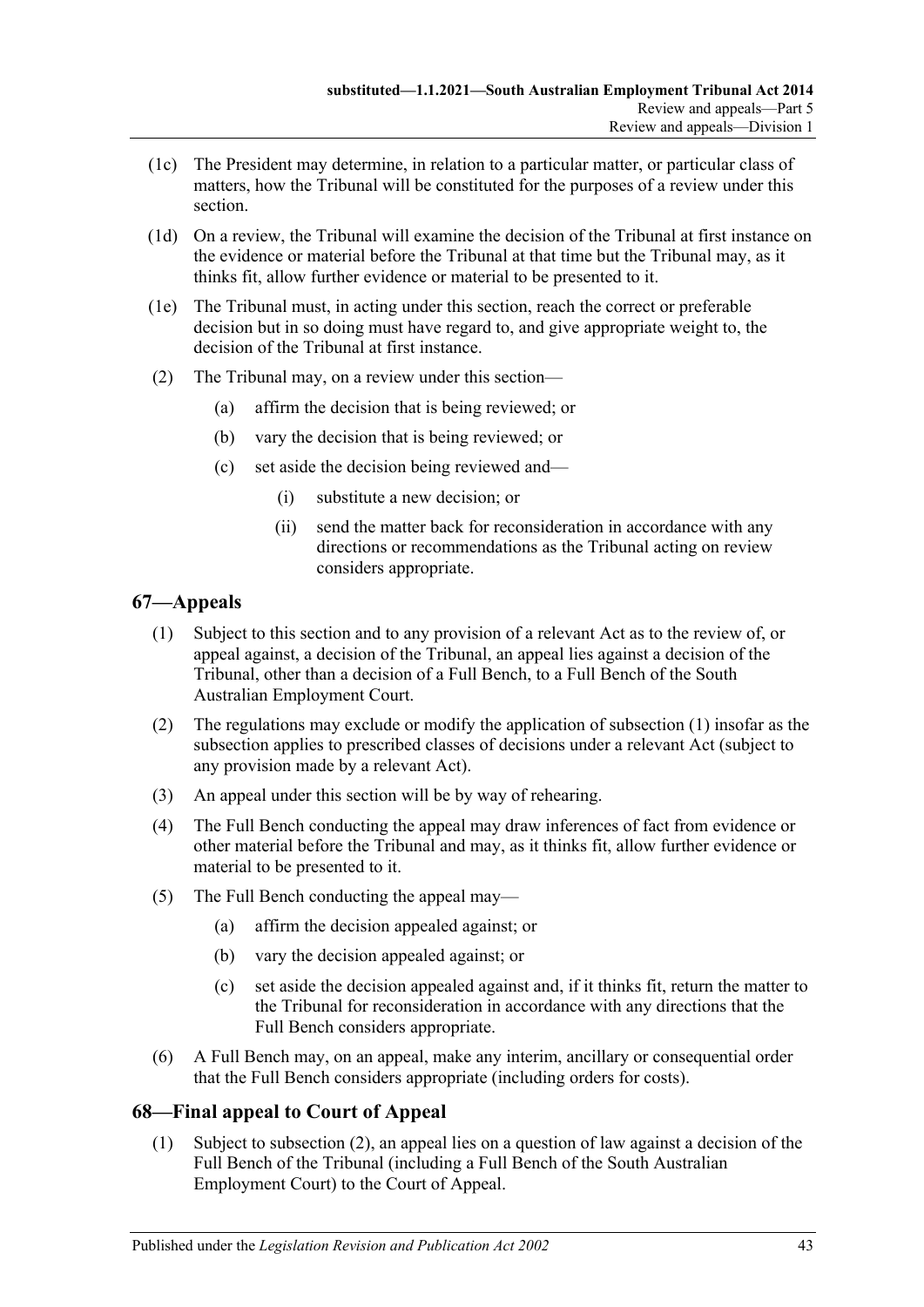- <span id="page-43-6"></span>(2) An appeal cannot be commenced under this section except with the permission of the Court of Appeal.
- (3) On an appeal to the Court of Appeal under this section, the Court of Appeal may—
	- (a) decide the question of law;
	- (b) refer the matter back to the Tribunal (or the South Australian Employment Court) with directions the Court of Appeal considers appropriate;
	- (c) make consequential or related orders (including orders for costs).

# <span id="page-43-0"></span>**Division 2—Related matters**

# <span id="page-43-1"></span>**69—Effect of appeal on decision**

- (1) The commencement of proceedings under this Part does not affect the operation of a decision to which the proceedings relate or prevent the taking of action to implement such a decision.
- <span id="page-43-7"></span>(2) However, the Tribunal or the relevant court may make an order staying the operation of a relevant decision (including a decision of a relevant decision-maker) until the proceedings are finally decided (on such conditions as may be specified in the order).
- (3) The Tribunal or a court may act under [subsection](#page-43-7) (2) on application or on its own initiative.
- (4) The Tribunal's power to act under [subsection](#page-43-7) (2) is exercisable only by a Presidential member.

### <span id="page-43-2"></span>**70—Reservation of questions of law**

- (1) A Full Bench of the Tribunal (including a Full Bench of the South Australian Employment Court) may reserve any question of law arising in any proceedings (including on referral to the Full Bench) for determination by the Court of Appeal.
- (2) If a question of law is reserved, the Court of Appeal may determine the question and give any consequential orders or directions considered by the Court to be appropriate to the circumstances of the case.

# <span id="page-43-3"></span>**Part 6—Staff**

# <span id="page-43-4"></span>**Division 1—Registrars**

### <span id="page-43-5"></span>**71—Registrars**

- (1) There is to be a principal registrar of the Tribunal (to be known as the *Registrar*).
- (2) There will be 1 or more other registrars of the Tribunal (to be known as *Deputy Registrars*).
- (3) A registrar will be appointed by the Governor on terms and conditions determined by the Governor for a term, not exceeding 5 years, specified in the instrument of appointment (and is, on the expiration of a term of office, eligible for reappointment).
- <span id="page-43-8"></span>(4) The Governor may remove a person from the office of registrar for—
	- (a) mental or physical incapacity to carry out official duties satisfactorily; or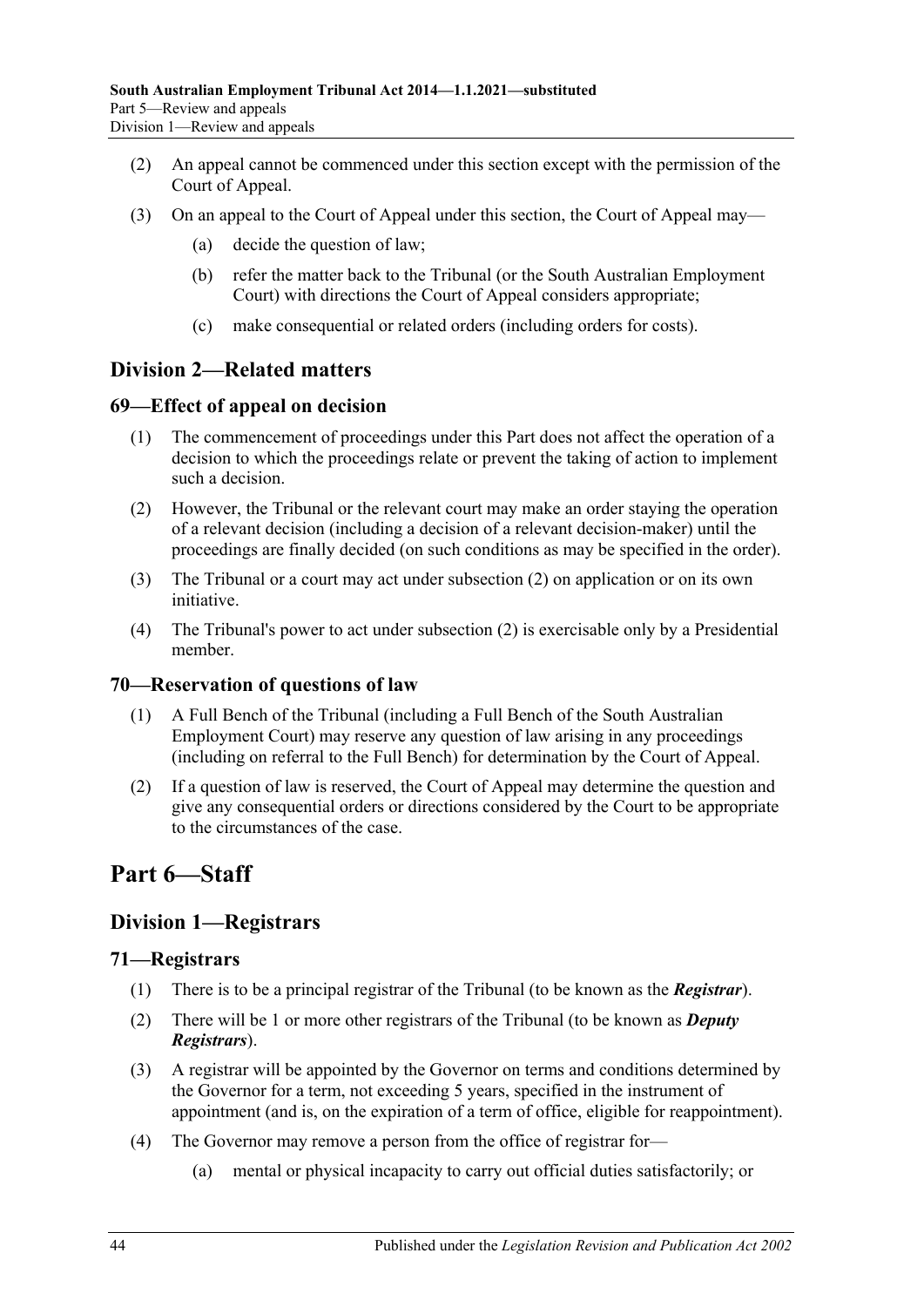- (b) neglect of duty; or
- (c) dishonourable conduct.
- (5) A person ceases to be a registrar if the person—
	- (a) dies; or
	- (b) completes a term of office and is not reappointed; or
	- (c) resigns by written notice to the Minister; or
	- (d) is removed from office under [subsection](#page-43-8) (4).
- (6) If there is a vacancy in the office of a registrar or a registrar is absent or for any other reason is unable to perform the duties of the office, the Minister may appoint a person to act in the relevant position.
- (7) The Minister must consult with the President of the Tribunal before an appointment is made under this section.
- (8) The office of the Registrar or of a Deputy Registrar may be held in conjunction with another office in the public service of the State or under any other Act.

#### <span id="page-44-0"></span>**72—Functions of registrars**

- (1) The functions of the Registrar are—
	- (a) to assist the President of the Tribunal in the administration of the Tribunal; and
	- (b) to be responsible for the registry and records of the Tribunal; and
	- (c) to undertake responsibility for the day-to-day case management of the Tribunal; and
	- (d) to constitute the Tribunal to the extent specified under this Act; and
	- (e) other functions assigned to the Registrar by the President or under the rules of the Tribunal.
- (2) The functions of a Deputy Registrar are—
	- (a) to assist the Registrar in the performance of the Registrar's functions; and
	- (b) to constitute the Tribunal to the extent specified under this Act; and
	- (c) other functions assigned to the Deputy Registrar by the Registrar or under the rules of the Tribunal.
- (3) A registrar is, in the performance of any function or the exercise of any power, subject to the direction of the President of the Tribunal.

#### <span id="page-44-2"></span><span id="page-44-1"></span>**73—Delegation**

- (1) A registrar may delegate a function of the registrar under this Act—
	- (a) to a particular person or committee; or
	- (b) to the person for the time being performing particular duties or holding or acting in a particular position.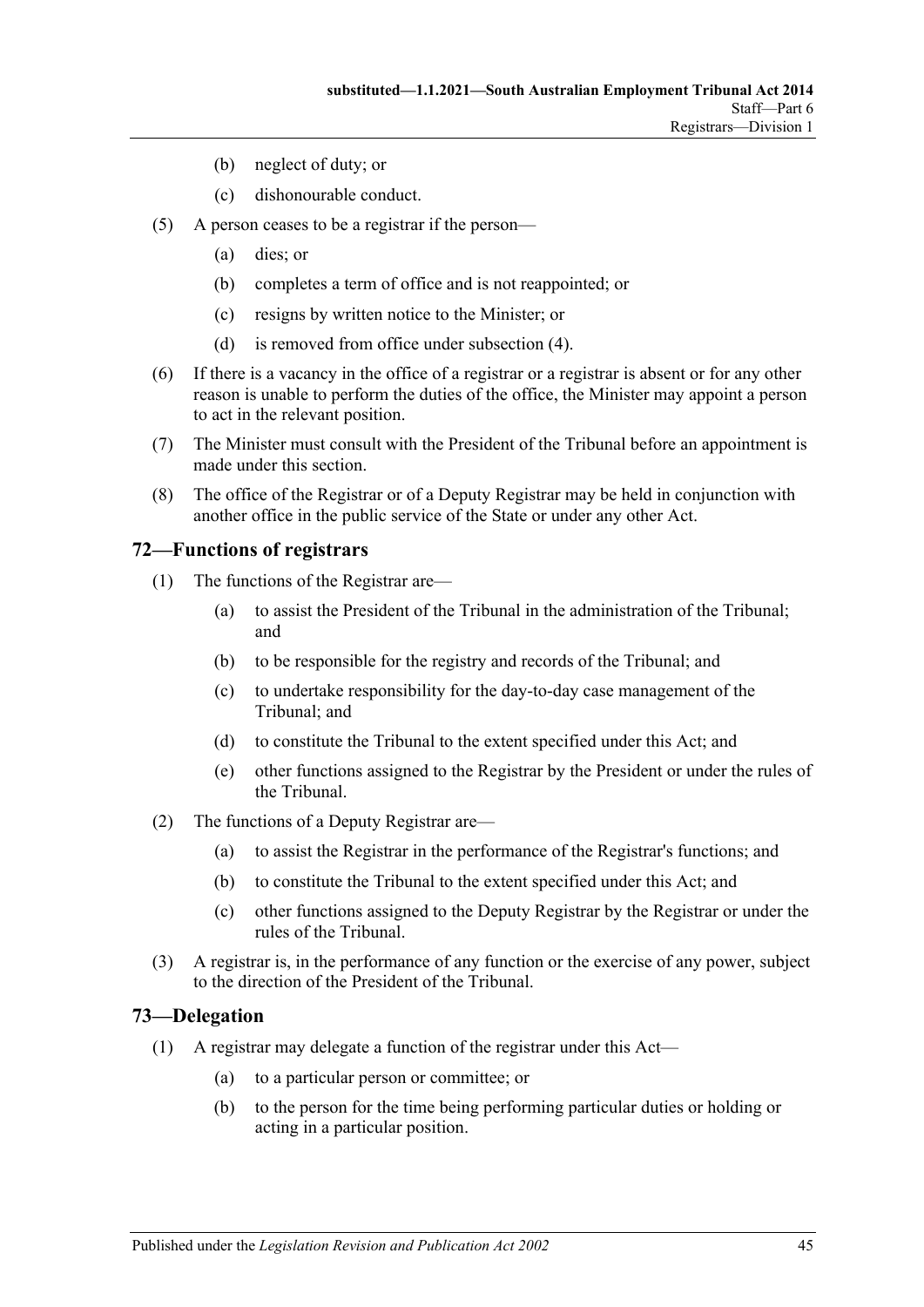- (2) A delegation under [subsection](#page-44-2) (1)—
	- (a) must be made by instrument in writing; and
	- (b) may be conditional; and
	- (c) does not derogate from the ability of the registrar to act in any matter; and
	- (d) is revocable at will by the registrar.

# <span id="page-45-0"></span>**Division 2—Other staff of Tribunal**

#### <span id="page-45-1"></span>**74—Other staff of Tribunal**

There will be other staff of the Tribunal consisting of persons employed in a public sector agency and selected by the Registrar with the concurrence of the Chief Executive of the Department.

# <span id="page-45-2"></span>**Division 3—Use of services or staff**

#### <span id="page-45-3"></span>**75—Use of services or staff**

The Tribunal may, by arrangement with the relevant body, make use of the facilities, staff or equipment of-

- (a) an administrative unit in the Public Service; or
- (b) the State Courts Administration Council; or
- (c) another public agency or authority; or
- (d) another tribunal or court.

# <span id="page-45-4"></span>**Part 7—Miscellaneous**

### <span id="page-45-5"></span>**76—Immunities**

- (1) A member of the Tribunal, mediator, expert or special referee has the same protections, privileges and immunities from liability as a Judge of the Supreme Court.
- (2) A member of the staff of the Tribunal incurs no civil or criminal liability for an honest act or omission in carrying out or purportedly carrying out official functions.
- (3) A person representing a party to proceedings before the Tribunal has the same protection and immunity as a legal practitioner has in representing a party in proceedings in the Supreme Court.
- (4) A party to proceedings before the Tribunal has the same protection and immunity as a party to proceedings in the Supreme Court.
- (5) A person who appears as a witness before the Tribunal or produces books, papers or documents to the Tribunal has the same protection as a witness in proceedings before the Supreme Court.
- (6) A person taking evidence on behalf of the Tribunal has, in doing so, the same protections, privileges and immunities as a member of the Tribunal.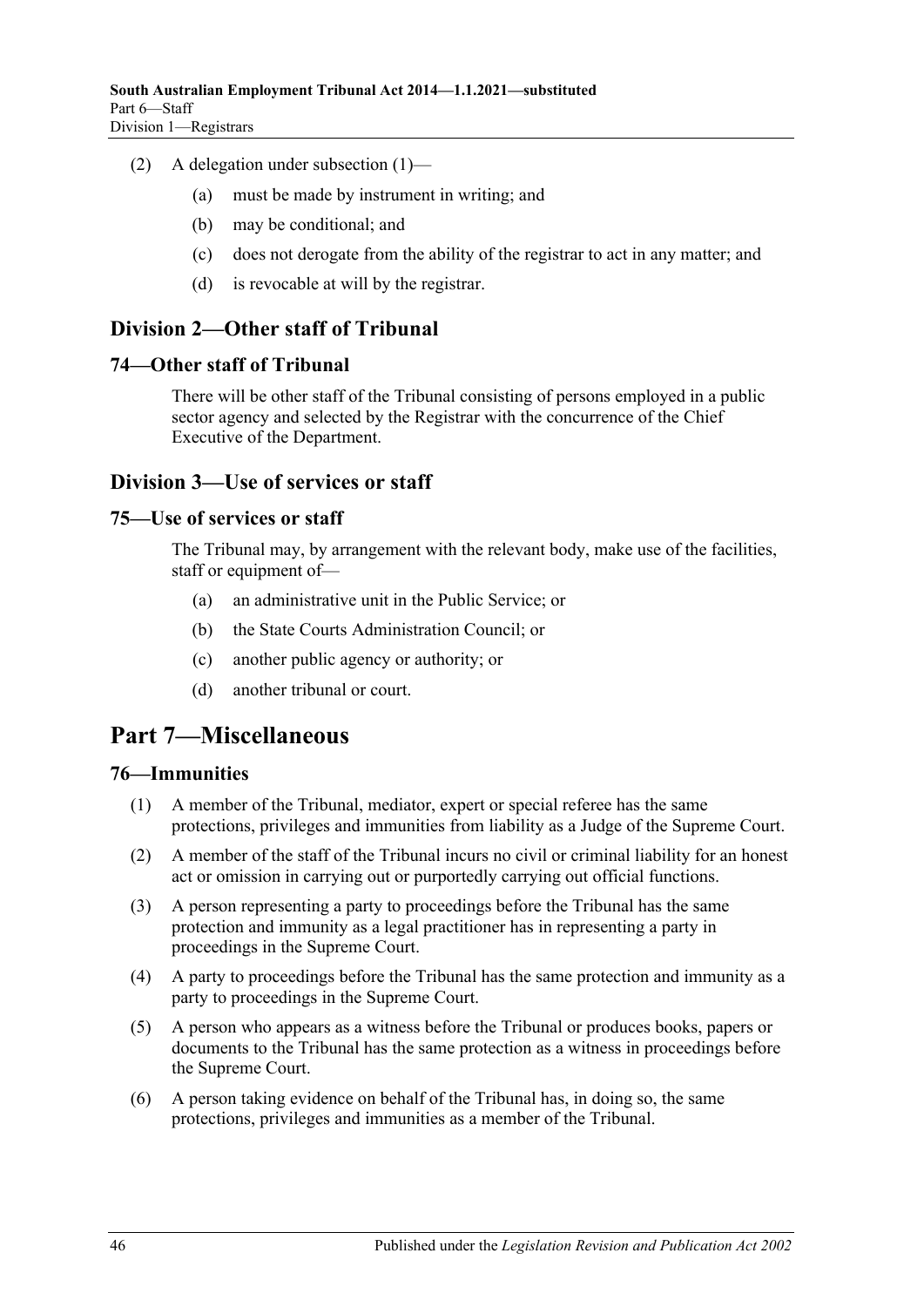## <span id="page-46-5"></span><span id="page-46-0"></span>**77—Protection from liability for torts**

- (1) An action in tort does not lie against a person for anything that the person has done, in good faith, in the performance or purported performance of a function under this Act or a relevant Act as a member of the Tribunal or as a member of staff or an officer of the Tribunal.
- (2) The Crown is also relieved of any liability that it might otherwise have had for a person having done anything as described in [subsection](#page-46-5) (1).
- (3) The protection given by this section applies even though the thing done as described in [subsection](#page-46-5) (1) may have been capable of being done whether or not this Act or a relevant Act had been enacted.
- (4) In this section, a reference to the doing of anything includes a reference to an omission to do anything.

### <span id="page-46-1"></span>**78—Protection for compliance with Act**

- (1) No civil or criminal liability attaches to a person for compliance, or purported compliance, in good faith, with a requirement of this Act.
- (2) In particular, if a person produced a document or other material as required under this Act, no civil liability attaches to the person for producing the document or material, whether the liability would arise under a contract or otherwise.

#### <span id="page-46-2"></span>**79—Alternative orders and relief**

Although a particular form of order or relief is sought by an applicant in proceedings before the Tribunal, the Tribunal may make any other form of order or grant any other form of relief that it considers more appropriate in the circumstances of the case.

### <span id="page-46-3"></span>**80—Power to cure irregularities**

- (1) Where in proceedings before the Tribunal or a court on appeal it appears to the Tribunal or the court—
	- (a) that some irregularity has occurred affecting the proceedings or any matter to which the proceedings relate; and
	- (b) that it would be conducive to the expeditious resolution of the questions of substance at issue between the parties if the powers conferred by this section were exercised,

the Tribunal or court may cure the irregularity by ordering that, subject to the fulfilment of such conditions as may be stipulated by the Tribunal or the court, a requirement of this Act, or of any other Act or law, be dispensed with to the extent necessary for the purpose.

(2) An order under this section does not affect the rights or liabilities of persons who are not parties to the proceedings.

### <span id="page-46-4"></span>**81—Correcting mistakes**

- (1) The Tribunal may correct a decision it gives or a statement of the reasons it has given for its decision to the extent necessary to rectify—
	- (a) a clerical mistake; or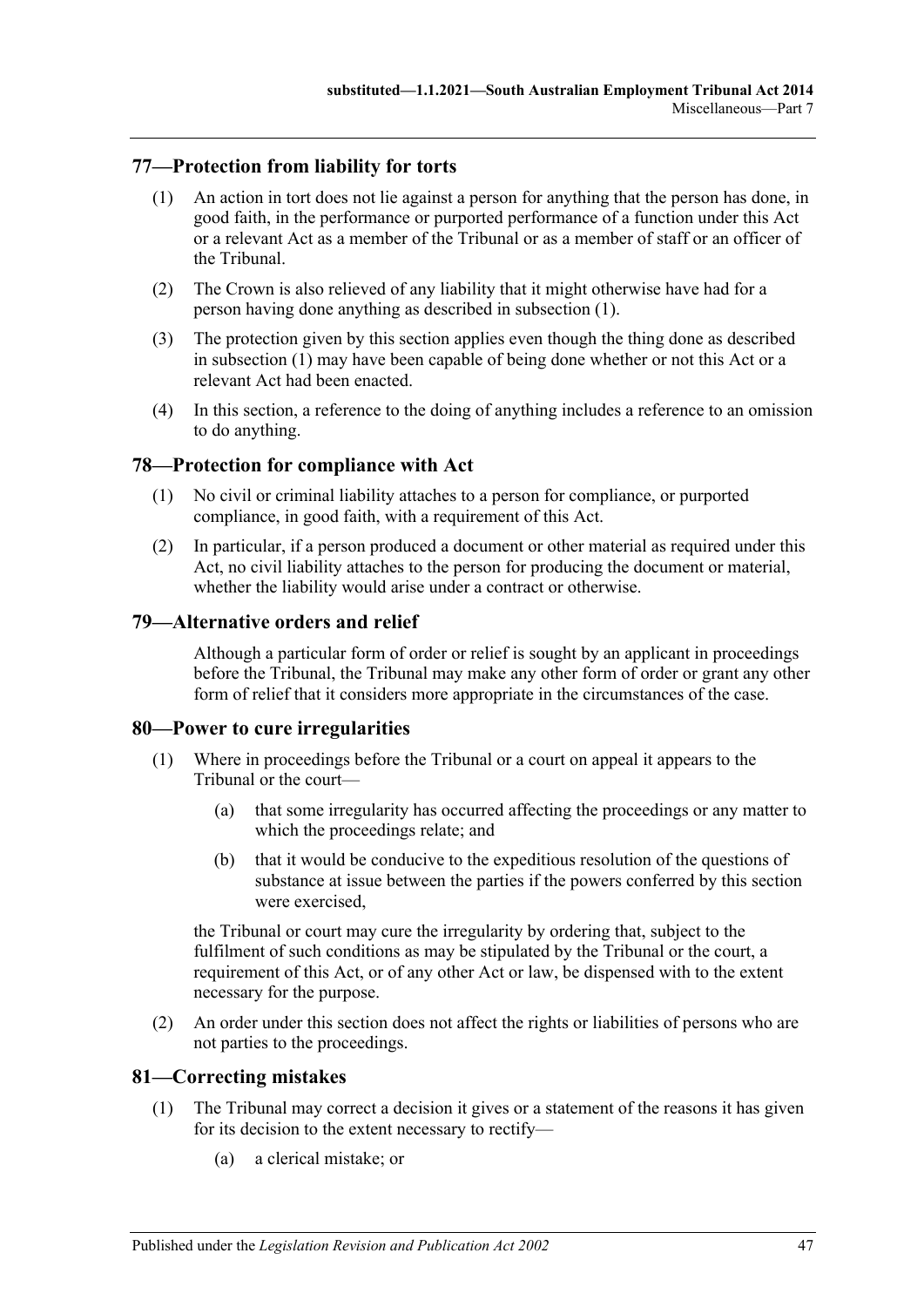- (b) an error arising from an accidental slip or omission; or
- (c) a material miscalculation of figures or a material mistake in the description of any person, thing or matter referred to in the decision; or
- (d) a defect of form.
- (2) The correction may be made—
	- (a) on a party's application made in accordance with the rules; or
	- (b) on the Tribunal's own initiative.

#### <span id="page-47-0"></span>**82—Tribunal may review its decision if person was absent**

(1) In this section—

*relevant hearing*, in relation to a decision of the Tribunal, means a hearing at which the decision was made or which preceded the making of the decision but does not include a compulsory conciliation conference, a pre-hearing conference or mediation.

- (2) A person in respect of whom the Tribunal makes a decision may apply to the Tribunal for a review of the decision if the person did not appear and was not represented at a relevant hearing.
- (3) The application has to be made within the time limits specified by, and otherwise in accordance with, the rules.
- (4) The rules may limit the number of applications that can be made under this section in respect of the same matter without leave of the Tribunal.
- (5) If on hearing the application the Tribunal is satisfied that the applicant had a reasonable excuse for not attending or being represented at the relevant hearing, the Tribunal is to review the decision and may revoke or vary it if the Tribunal considers it appropriate to do so.
- (6) For the hearing of the application, the Tribunal is to be constituted by the members by whom it was constituted when it made the decision, if that is practicable.
- (7) A review under this section is part of the original proceedings.

### <span id="page-47-2"></span><span id="page-47-1"></span>**83—Tribunal may authorise person to take evidence**

- (1) The Tribunal may authorise, in writing, a person (whether or not a member of the Tribunal) to take evidence on behalf of the Tribunal for the purposes of any proceedings.
- (2) The Tribunal's power under [subsection](#page-47-2) (1) to authorise the taking of evidence is exercisable only by a Presidential member.
- (3) The Tribunal may authorise evidence to be taken under this section outside South Australia.
- (4) The Tribunal may give directions as to the taking of evidence under this section.
- (5) If a person other than a member of the Tribunal is authorised to take evidence, the person has all the powers of a member of the Tribunal in relation to the taking of evidence.
- (6) Evidence taken under this section—
	- (a) is to be regarded as having been given to the Tribunal; and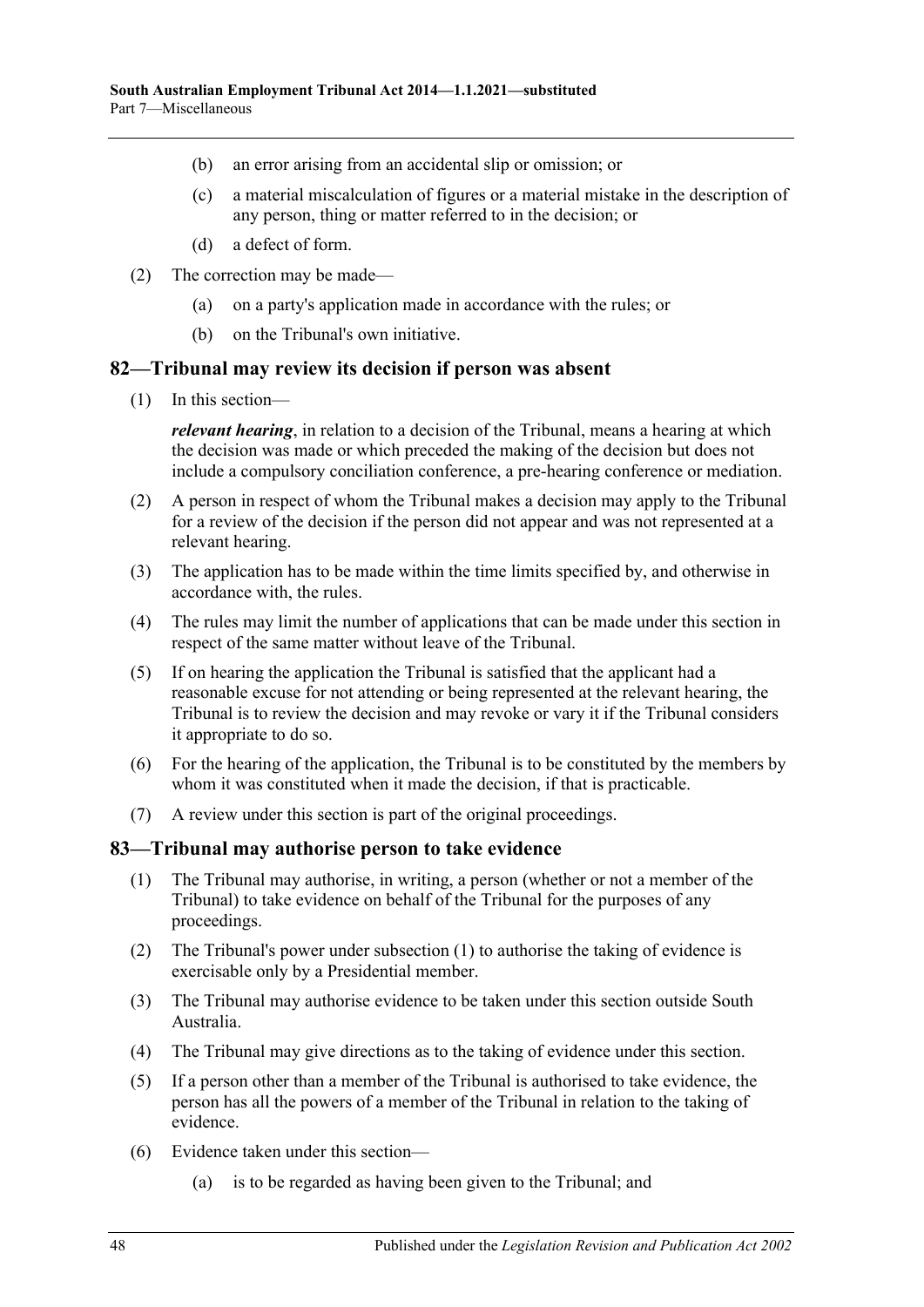(b) if taken outside South Australia, is to be regarded as having been given in South Australia.

# <span id="page-48-1"></span><span id="page-48-0"></span>**83A—Transfer of proceedings**

- (1) The Tribunal may transfer proceedings before the Tribunal to another tribunal or court (being a tribunal or court that also has jurisdiction with respect to the matter) if a member constituting the Tribunal is satisfied or considers that it would be more appropriate or expeditious for the matter to be dealt with by that tribunal or court.
- <span id="page-48-2"></span>(2) The Supreme Court or a Judge or Master of the Supreme Court may—
	- (a) order that civil proceedings before the Tribunal be transferred to the Supreme Court; or
	- (b) transfer civil proceedings in the Supreme Court that lie within the jurisdiction of the Tribunal to the Tribunal.
- <span id="page-48-4"></span><span id="page-48-3"></span>(3) The District Court or a Judge or Master of the District Court may transfer civil proceedings in the District Court that lie within the jurisdiction of the Tribunal to the Tribunal.
- (4) If proceedings are transferred to another tribunal or court under [subsection](#page-48-1) (1) or  $(2)(a)$ —
	- (a) a registrar or other member of the staff of the Tribunal must forward to the other tribunal or court—
		- (i) a file containing all documents filed in the Tribunal in the proceedings; and
		- (ii) a transcript of any evidence taken before the Tribunal in the proceedings; and
		- (iii) copies of any order made by the Tribunal in relation to the proceedings; and
	- (b) the tribunal or court may—
		- (i) receive in evidence any transcript of any evidence taken before the Tribunal in the proceedings and draw any conclusions of fact from that evidence that appear proper; and
		- (ii) adopt any findings or decision of the Tribunal that may be relevant to proceedings before the tribunal or court; and
		- (iii) adopt or make any decision, direction, determination or order in relation to the proceedings; and
		- (iv) continue any proceedings as if they had been commenced before or in the tribunal or court; and
		- (v) take other steps to promote or ensure the smoothest possible transition from 1 jurisdiction to another in connection with the operation of this section.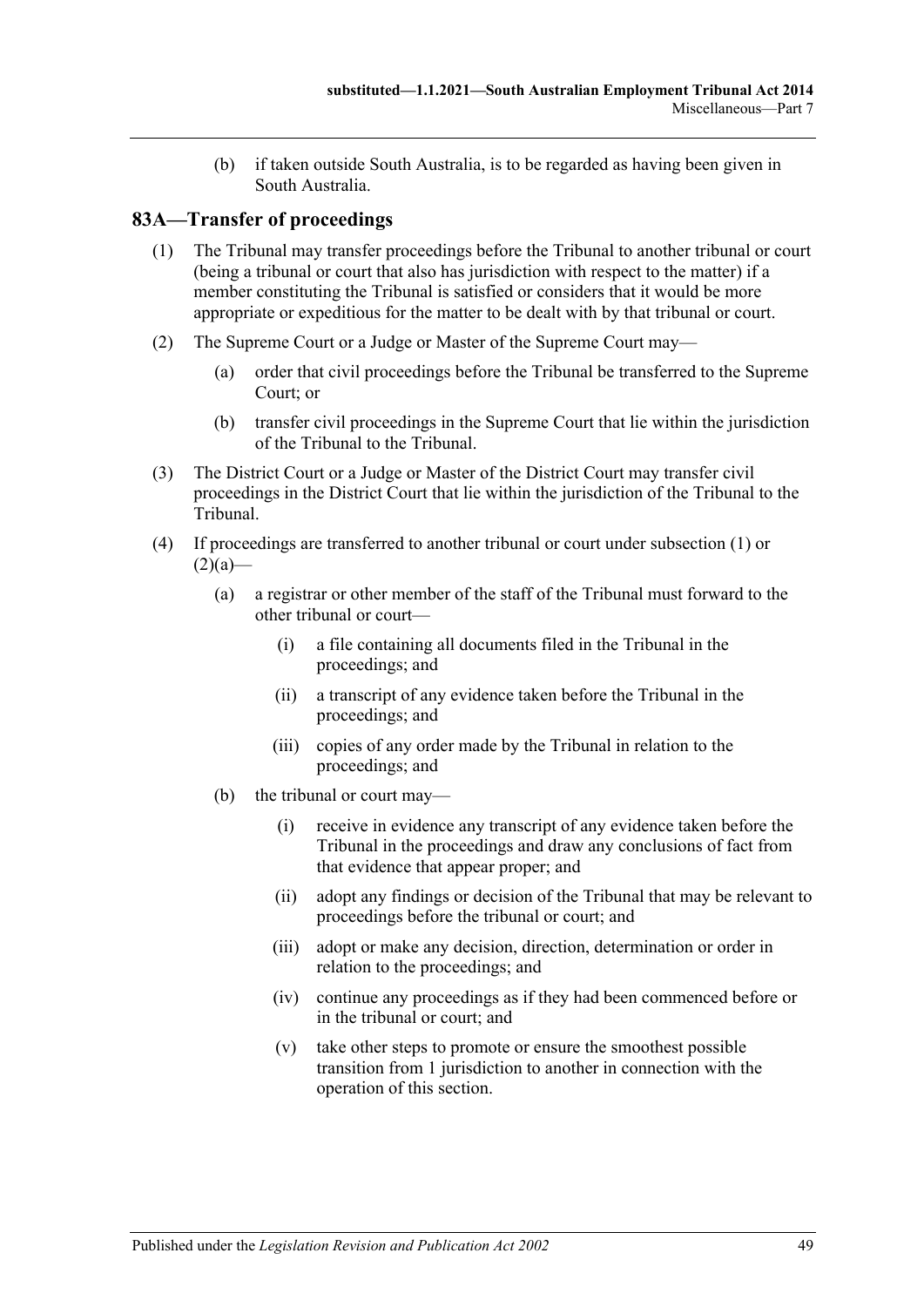- (5) If proceedings are transferred to the Tribunal under [subsection](#page-48-3)  $(2)(b)$  or  $(3)$ , the Tribunal may—
	- (a) receive in evidence any transcript of any evidence taken before the relevant court in the proceedings and draw any conclusions of fact from that evidence that appear proper; and
	- (b) adopt any findings or decision of the relevant court that may be relevant to the proceedings before the Tribunal; and
	- (c) adopt or make any decision, direction, determination or order in relation to the proceedings; and
	- (d) continue any proceedings as if they had been commenced before the Tribunal; and
	- (e) take other steps to promote or ensure the smoothest possible transition from 1 jurisdiction to another in connection with the operation of this section.

#### <span id="page-49-0"></span>**84—Miscellaneous provisions relating to legal process and service**

- (1) Any process of the Tribunal may be issued, served or executed on a Sunday as well as any other day.
- (2) The validity of process is not affected by the fact that the person who issued it dies or ceases to hold office.
- <span id="page-49-3"></span>(3) If it is not practicable to serve any process, notice or other document relating to any proceedings in the manner otherwise prescribed or contemplated by law, the Tribunal may, by order—
	- (a) provide for service by post, or in any other way (including by substituted service) authorised by the regulations; or
	- (b) make any other provision that may be necessary or desirable for service.
- (4) Any process, notice or other document served in accordance with an order under [subsection](#page-49-3) (3) will, despite any other law, be taken to have been duly served.
- (5) A registrar is expressly authorised to make an order under [subsection](#page-49-3) (3).

### <span id="page-49-1"></span>**85—Proof of decisions and orders of Tribunal**

An apparently genuine document purporting to be a copy of a decision or order of the Tribunal and to be certified as such by a registrar will be accepted in any legal proceedings, in the absence of proof to the contrary, as a true copy of a decision or order of the Tribunal.

#### <span id="page-49-2"></span>**86—Enforcement of decisions and orders of Tribunal**

- (1) If the Tribunal makes a monetary order, the amount specified in the order may be recovered in the appropriate court, by a person recognised by the regulations for the purposes of this subsection, as if it were a debt.
- (2) A person who contravenes or fails to comply with an order of the Tribunal (other than a monetary order) is guilty of an offence.

Maximum penalty: \$50 000 or imprisonment for 2 years.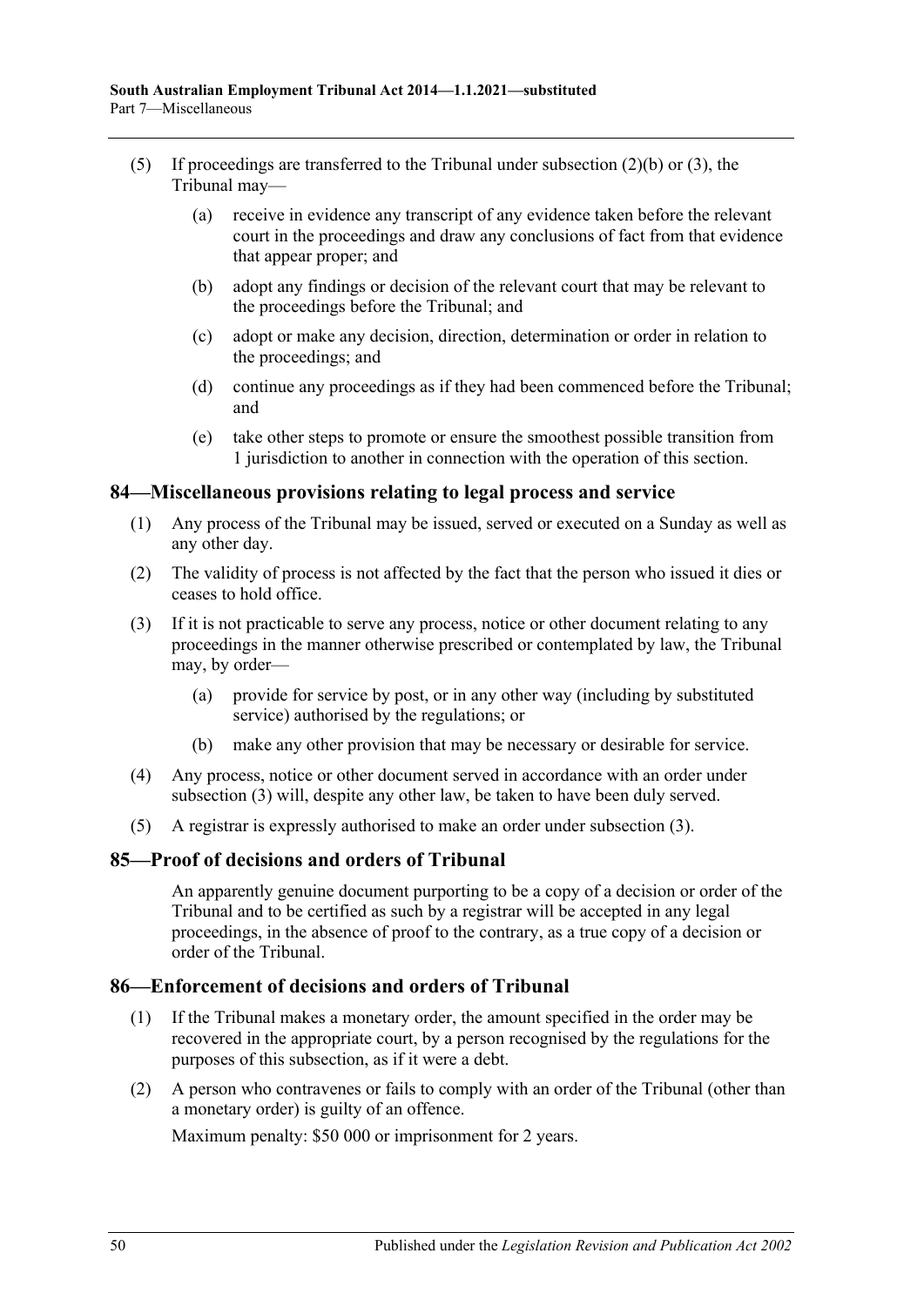(3) In this section—

*appropriate court* means—

- (a) in relation to an order of the Tribunal that is a monetary order for an amount that does not exceed the amount that represents the jurisdictional limit of the Magistrates Court for a monetary claim founded on contract—the Magistrates Court;
- (b) in any other case—the District Court;

*monetary order* includes a judgment that provides for the payment of an amount of money.

# <span id="page-50-2"></span><span id="page-50-0"></span>**87—Accessibility of evidence**

- (1) Subject to this section, the Tribunal may, on application by any member of the public, allow the applicant to inspect or obtain a copy of—
	- (a) any process relating to proceedings and forming part of the Tribunal's records;
	- (b) a transcript of evidence taken by the Tribunal in any proceedings;
	- (c) any documentary material admitted into evidence in any proceedings;
	- (d) any decision or order given or made by the Tribunal;
	- (e) any other material of a prescribed kind.
- <span id="page-50-3"></span>(2) A member of the public may inspect or obtain a copy of the following material only with the permission of the Tribunal:
	- (a) material that was not taken or received in open court;
	- (b) material the disclosure of which would be contrary to a direction or order of the Tribunal given under another provision of this or any other Act;
	- (c) a photograph, slide, film, video tape, audio tape or other form of recording from which a visual image or sound can be produced;
	- (d) material of a class prescribed by the regulations.
- (3) The Tribunal may permit inspection or copying of material referred to in [subsection](#page-50-2) (1) or [\(2\)](#page-50-3) subject to any condition it considers appropriate, including a condition limiting the publication or use of the material.
- (4) A decision by the Tribunal on an application under this section is administrative and is final and not subject to any form of review.
- (5) The Tribunal may charge a fee, fixed by regulation, for inspection or copying of material under this section.

### <span id="page-50-1"></span>**88—Costs of proceedings**

(1) In this section—

*costs of proceedings* means costs of, or incidental to, any proceedings of the Tribunal, other than the costs of a party.

(2) The Tribunal may order that all or any of the costs of proceedings be paid by a party.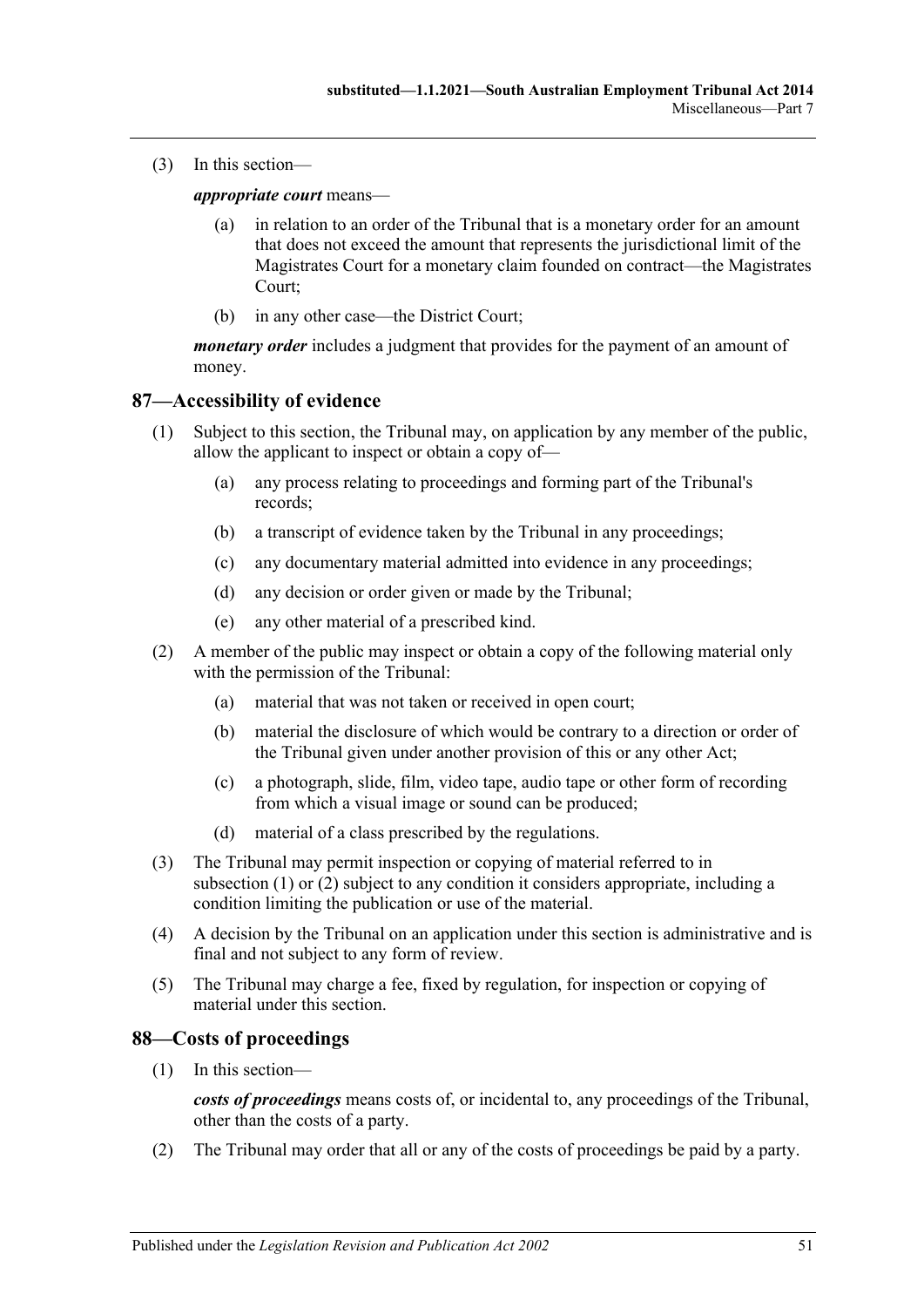- (3) If the matter that is the subject of the proceeding comes within the Tribunal's review jurisdiction, the Tribunal cannot make an order under this section against a party unless—
	- (a) the party brought or conducted the proceedings frivolously or vexatiously; or
	- (b) the Tribunal is acting in prescribed circumstances.

#### <span id="page-51-0"></span>**88A—Production of persons held in custody**

If the Tribunal requires the attendance before it of any person who is held in custody in the State, the Tribunal may—

- (a) issue a summons or a notice requiring the custodian to produce that person before the Tribunal at a nominated time and place; or
- (b) issue a warrant authorising the sheriff, or a member of the police force, to take the person from the custodian and bring the person before the Tribunal.

#### <span id="page-51-1"></span>**89—Annual report**

- (1) The President of the Tribunal must on or before 31 October in each year make a report to the Minister on the administration and operation of the Tribunal during the previous financial year.
- (2) The Minister must within 12 sitting days after receiving a report under this section cause copies of the report to be laid before both Houses of Parliament.
- (3) The report must include any information prescribed by the regulations.

#### <span id="page-51-2"></span>**90—Additional reports**

The President of the Tribunal must, at the request of the Minister, report to the Minister on any matter relevant to the administration or operation of the Tribunal.

#### <span id="page-51-3"></span>**91—Disrupting proceedings of Tribunal**

- (1) A person who—
	- (a) wilfully insults a member or officer of the Tribunal, during a sitting of the Tribunal or in going to or returning from the Tribunal; or
	- (b) wilfully disturbs or interrupts proceedings of the Tribunal; or
	- (c) misbehaves in any other way before the Tribunal; or
	- (d) wilfully disobeys an order or direction of the Tribunal,

commits a contempt of the Tribunal.

- <span id="page-51-4"></span>(2) If a party to proceedings before the Tribunal—
	- (a) contravenes or fails to comply with an order in the nature of an interlocutory order or an order (other than an order for payment of money) to do, or refrain from, a particular act; and
	- (b) makes no reasonable and adequate excuse to the Tribunal for the contravention or non-compliance,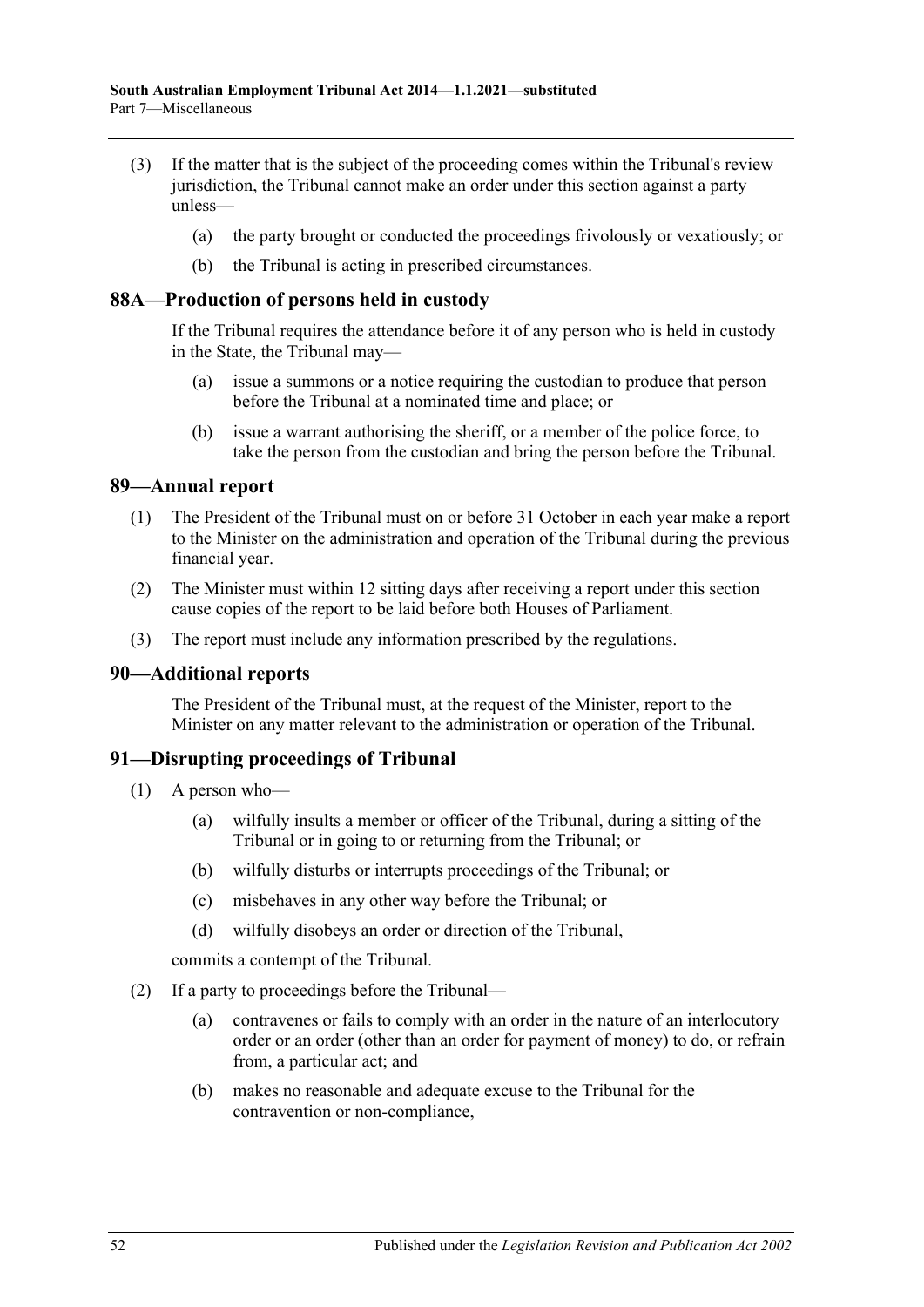the Tribunal may (without limiting its powers to deal with the matter in any other way) order that the party be not heard, or further heard, in the proceedings, or impose another procedural disability or civil penalty the Tribunal considers appropriate to the circumstances of the case.

(3) Before acting under [subsection](#page-51-4) (2), the Tribunal must give the relevant party an opportunity to be heard on the question.

# <span id="page-52-3"></span><span id="page-52-0"></span>**91A—Punishment of contempts**

- (1) A contempt of the Tribunal is a summary offence punishable by a maximum fine of \$10 000 or imprisonment for a maximum term of 6 months.
- (2) The jurisdiction to deal with an offence against [subsection](#page-52-3) (1) is vested in the South Australian Employment Court.
- (3) If a contempt is committed in the face of the Tribunal, the matter may be dealt with immediately (without the necessity of laying a charge or other formality) and the South Australian Employment Court may proceed to convict and fine the offender as it thinks fit.

# <span id="page-52-1"></span>**91B—Offences**

An offence against a provision of this Act lies within the criminal jurisdiction of the South Australian Employment Court.

### <span id="page-52-2"></span>**92—Rules**

- (1) Rules of the Tribunal may be made—
	- (a) regulating the business of the Tribunal and the duties of the various members and staff of the Tribunal; and
	- (b) authorising the registrars and other staff of the Tribunal to exercise powers with respect to proceedings before the Tribunal and providing for the internal review of specified classes of decisions in specified circumstances; and
	- (c) regulating the practice and procedure of the Tribunal; and
	- (d) imposing obligations on persons seeking to commence proceedings before the Tribunal to take any step, including to give a notification to another person or to provide any specified information; and
	- (e) providing for the service of applications and documents; and
	- (f) imposing obligations on parties to proceedings before the Tribunal to disclose to each other the contents of expert reports or other material of relevance to the proceedings before or in connection with the hearing of the proceedings; and
	- (g) regulating the referral of a matter to mediation, the conduct of mediations or the referral of questions for investigation and report by an expert or referee; and
	- (h) regulating the form in which evidence may be taken; and
	- (i) restricting or prohibiting certain classes of persons from appearing as representatives in proceedings before the Tribunal; and
	- (j) providing for the Tribunal to waive any procedural requirement; and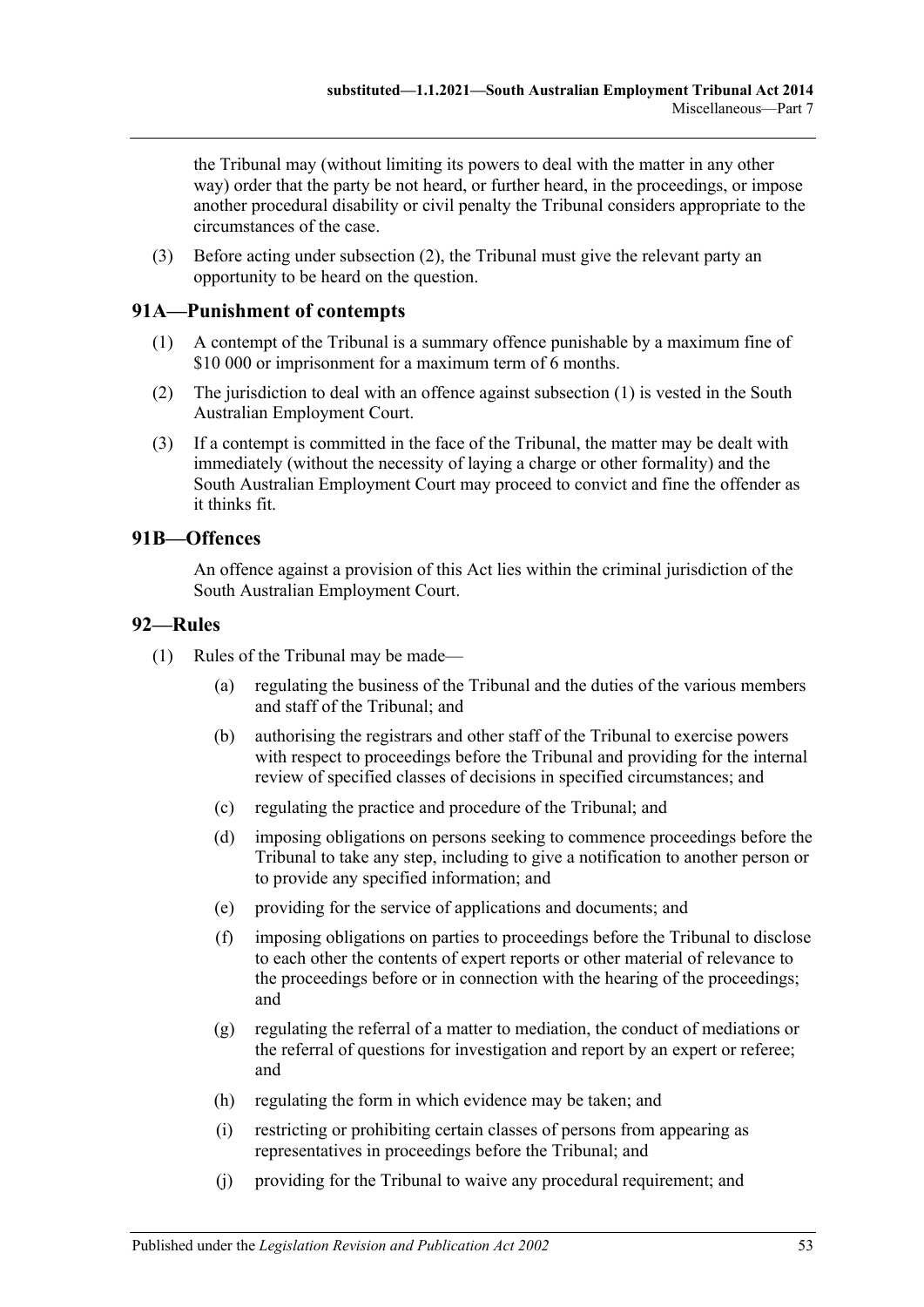- <span id="page-53-2"></span>(k) regulating costs and providing for the assessment and settling of costs; and
- <span id="page-53-1"></span>(ka) providing that a rule made pursuant to [paragraph](#page-53-2) (k) is to prevail over an inconsistent provision of a relevant Act; and
- (l) providing for witness fees; and
- (m) providing for other matters relating to the management, conduct or settlement of proceedings before the Tribunal; and
- (n) dealing with any other matters necessary or expedient for the effective and efficient operation of the Tribunal.
- (2) The power to make rules under this section includes the power to make rules in respect of any jurisdiction conferred on the Tribunal by a relevant Act.
- (3) Rules of the Tribunal may be made by the President and a Deputy President of the Tribunal after consultation with the Minister.
- (4) The rules take effect from the date of publication in the Gazette or a later date specified in the rules.
- (5) Except to the extent specified in [subsection](#page-53-1) (1)(ka), the rules must be consistent with the regulations, and with any relevant Act.

#### <span id="page-53-3"></span><span id="page-53-0"></span>**93—Regulations**

- (1) The Governor may make such regulations as are contemplated by this Act or a relevant Act, or as are necessary or expedient for the purposes of this Act or a relevant Act.
- (2) Without limiting the generality of [subsection](#page-53-3) (1), the regulations may—
	- (a) provide information to be included in registers to be kept for the purposes of this Act; and
	- (b) prescribe matters relevant to the practice or procedures of the Tribunal; and
	- (c) prescribe and provide for the payment of fees in relation to proceedings before the Tribunal; and
	- (d) prescribe penalties not exceeding \$5 000 for contravention of, or non-compliance with, any regulation; and
	- (e) make provisions of a saving or transitional nature consequent on the vesting of jurisdiction on the Tribunal under this or another Act.
- <span id="page-53-4"></span>(3) The regulations may provide that any matter or thing is to be determined, dispensed with, regulated or prohibited according to the discretion of the President of the Tribunal or another prescribed person.
- (4) A regulation under [subsection](#page-53-4)  $(2)(e)$  may (without limiting that subsection)—
	- (a) operate in addition to any saving or transitional provision enacted under another Act in connection with the vesting of jurisdiction in the Tribunal; and
	- (b) operate so as to modify the operation or effect of another Act insofar as may be expedient in connection with the transfer of jurisdiction to the Tribunal from another entity; and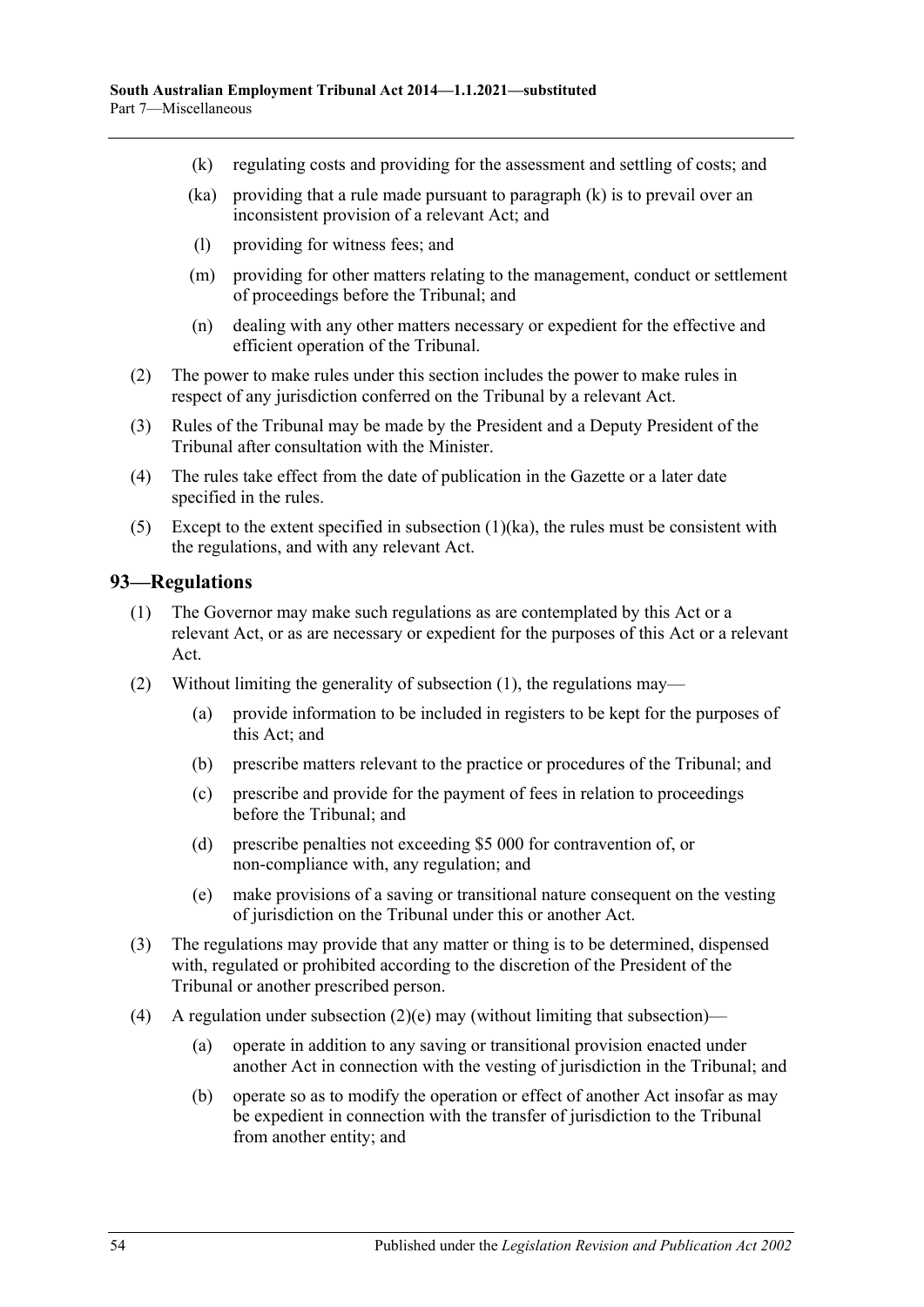(c) take effect from the day on which jurisdiction is vested in the Tribunal under another Act (including so as to provide for the retrospective operation of the regulations).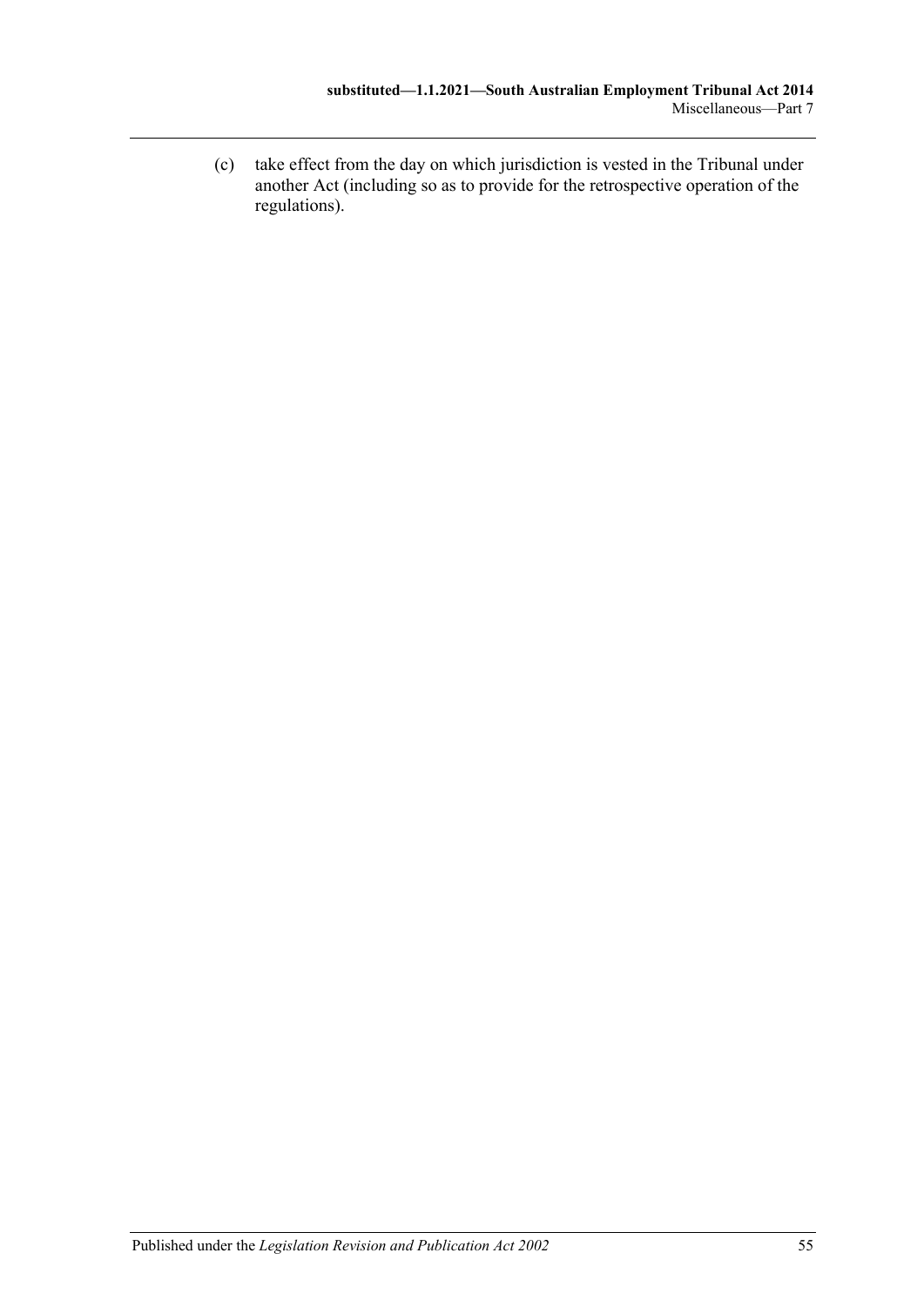# <span id="page-55-0"></span>**Legislative history**

# **Notes**

- Please note—References in the legislation to other legislation or instruments or to titles of bodies or offices are not automatically updated as part of the program for the revision and publication of legislation and therefore may be obsolete.
- Earlier versions of this Act (historical versions) are listed at the end of the legislative history.
- For further information relating to the Act and subordinate legislation made under the Act see the Index of South Australian Statutes or www.legislation.sa.gov.au.

# **Principal Act and amendments**

New entries appear in bold.

| Year    | No           | Title                                                                               | Assent     | Commencement                                                                                                                          |
|---------|--------------|-------------------------------------------------------------------------------------|------------|---------------------------------------------------------------------------------------------------------------------------------------|
| 2014    | 17           | South Australian Employment<br>Tribunal Act 2014                                    | 6.11.2014  | 1.1.2015 (Gazette 18.12.2014 p6869)<br>except ss $5-9$ , $18-23$ , Pts $3-5$ ,<br>ss 79–89 & 91–1.7.2015 (Gazette<br>25.6.2015 p3076) |
| 2016 63 |              | Statutes Amendment (South<br>Australian Employment Tribunal)<br>Act 2016            | 8.12.2016  | Pt 2 (ss $4-41$ )-1.7.2017 (Gazette<br>$16.5.2017$ $p1221$ )                                                                          |
| 2017    | -16          | South Australian Employment<br>Tribunal (Miscellaneous)<br>Amendment Act 2017       | 23.5.2017  | Pt 2 $(s 4)$ —1.7.2017 immediately after<br>Pts 8 & 20 of 63/2016 (Gazette<br>27.6.2017 p2620)                                        |
| 2017    | 70           | <b>Statutes Amendment</b><br>(Attorney-General's Portfolio No 3)<br>Act 2017        | 12.12.2017 | Pt 11 (ss 22, 24, 26 & 27)-1.7.2017;<br>$(s\ s\ 23 \& 25)$ —12.12.2017: s 2(1), (2)                                                   |
| 2018 42 |              | South Australian Employment<br>Tribunal (Miscellaneous)<br>Amendment Act 2018       | 13.12.2018 | 13.12.2018                                                                                                                            |
| 2019    | 45           | <b>Supreme Court (Court of Appeal)</b><br><b>Amendment Act 2019</b>                 | 19.12.2019 | Sch 1 (cll 83 to 85)-1.1.2021 (Gazette<br>10.12.2020 p5638)                                                                           |
| 2021    | $\mathbf{2}$ | <b>South Australian Employment</b><br><b>Tribunal (Costs) Amendment</b><br>Act 2021 | 11.2.2021  | 1.7.2017                                                                                                                              |

# **Provisions amended**

New entries appear in bold.

Entries that relate to provisions that have been deleted appear in italics.

| Provision | How varied                                                     | Commencement |
|-----------|----------------------------------------------------------------|--------------|
| Pt 1      |                                                                |              |
| s 2       | omitted under Legislation Revision and<br>Publication Act 2002 | 1.7.2017     |
|           |                                                                |              |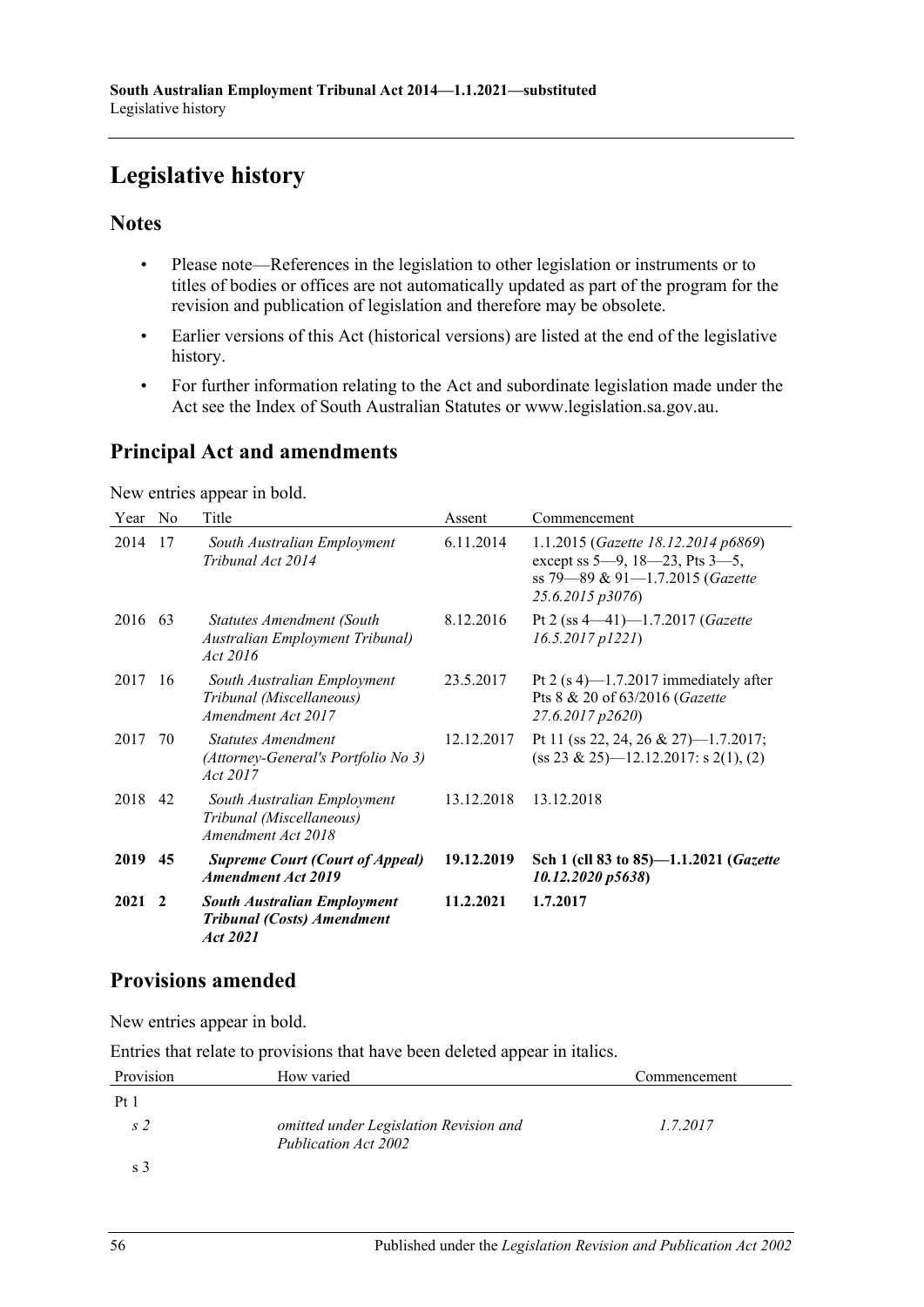| $s \; 3(1)$                                 |                                               |            |
|---------------------------------------------|-----------------------------------------------|------------|
| Commissioner                                | inserted by $63/2016$ s 4(1)                  | 1.7.2017   |
| conciliation<br>officer                     | deleted by $63/2016$ s $4(1)$                 | 1.7.2017   |
| decision                                    | inserted by $63/2016$ s $4(1)$                | 1.7.2017   |
| Department                                  | substituted by $63/2016$ s $4(2)$             | 1.7.2017   |
| <b>Industrial</b><br><b>Relations Court</b> | deleted by $63/2016$ s $4(3)$                 | 1.7.2017   |
| relevant Act                                | amended by 70/2017 s 22                       | 1.7.2017   |
| Tribunal                                    | amended by $63/2016$ s 4(4)                   | 1.7.2017   |
| s <sub>4</sub>                              |                                               |            |
| s(4(1))                                     | s 4 redesignated as $s$ 4(1) by 70/2017 s 23  | 12.12.2017 |
|                                             | amended by 42/2018 s 3                        | 13.12.2018 |
| s(4(2)                                      | inserted by 70/2017 s 23                      | 12.12.2017 |
| Pt 2                                        |                                               |            |
| Pt 2 Div 1                                  |                                               |            |
| s <sub>5</sub>                              |                                               |            |
| s 5(1)                                      | s 5 redesignated as s $5(1)$ by $63/2016$ s 5 | 1.7.2017   |
| s $5(2)$ (4)                                | inserted by 63/2016 s 5                       | 1.7.2017   |
| s <sub>6</sub>                              | substituted by 63/2016 s 6                    | 1.7.2017   |
| s <sub>6A</sub>                             | inserted by 63/2016 s 6                       | 1.7.2017   |
| s 6A(4)                                     | amended by 2/2021 s 4                         | 1.7.2017   |
| s 6AB                                       | inserted by 42/2018 s 4                       | 13.12.2018 |
| $s$ 6B                                      | inserted by 63/2016 s 6                       | 1.7.2017   |
| s 7A                                        | inserted by 63/2016 s 7                       | 1.7.2017   |
| Pt 2 Div 3                                  |                                               |            |
| Pt 2 Div 3 Subdiv 1                         |                                               |            |
| s <sub>9</sub>                              | amended by $63/2016$ s $8(1)$ , (2)           | 1.7.2017   |
| Pt 2 Div 3 Subdiv 2                         |                                               |            |
| s 10                                        | substituted by 63/2016 s 9                    | 1.7.2017   |
| s 12                                        |                                               |            |
| s 12(1)                                     | amended by 63/2016 s 10(1)                    | 1.7.2017   |
| s $12(2)$ and $(3)$                         | substituted by $63/2016$ s $10(2)$            | 1.7.2017   |
| $s 12(4)$ - (6)                             | inserted by $63/2016$ s $10(2)$               | 1.7.2017   |
| Pt 2 Div 3 Subdiv3                          |                                               |            |
| s 12A                                       | inserted by 63/2016 s 11                      | 1.7.2017   |
| s 13                                        | substituted by 63/2016 s 12                   | 1.7.2017   |
| Pt 2 Div 3 Subdiv 5                         |                                               |            |
| heading                                     | substituted by 63/2016 s 13                   | 1.7.2017   |
| s 16                                        |                                               |            |
| s 16(1)                                     | amended by 63/2016 s 14(1)                    | 1.7.2017   |
| s 16(2)                                     | amended by 63/2016 s 14(1), (2)               | 1.7.2017   |
| s 16(3)                                     | amended by 63/2016 s 14(1)                    | 1.7.2017   |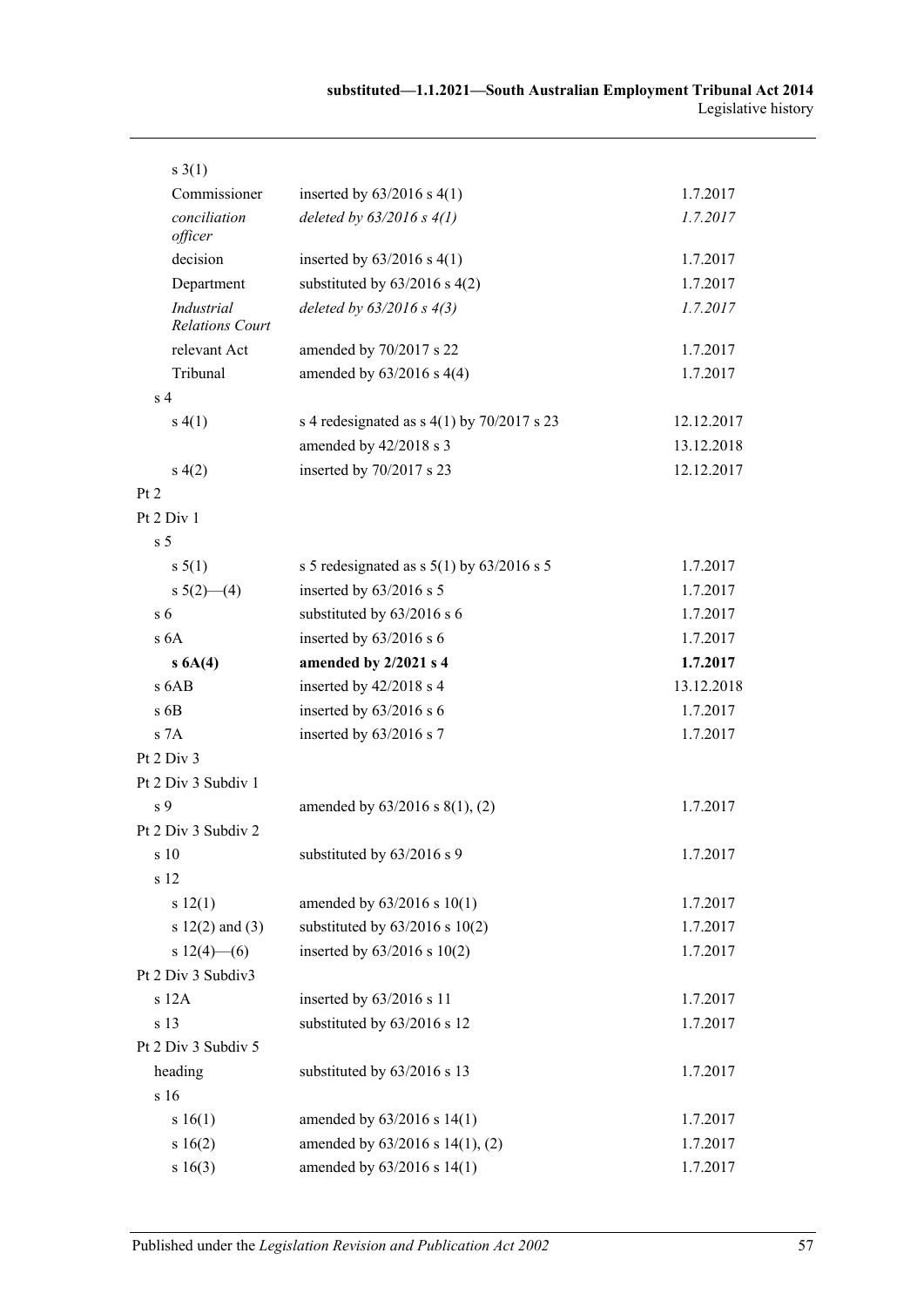#### **South Australian Employment Tribunal Act 2014—1.1.2021—substituted** Legislative history

| s 16(4)               | amended by 63/2016 s 14(2)                        | 1.7.2017 |
|-----------------------|---------------------------------------------------|----------|
| s $16(6)$ (10)        | amended by 63/2016 s 14(1)                        | 1.7.2017 |
| s 17                  |                                                   |          |
| s $17(1)$ and $(2)$   | amended by 63/2016 s 15(1)                        | 1.7.2017 |
| s $17(4)$ and $(5)$   | amended by $63/2016$ s $15(1)$ —(3)               | 1.7.2017 |
| s 18                  |                                                   |          |
|                       | s $18(1)$ , (2) and (4) amended by $63/2016$ s 16 | 1.7.2017 |
| Pt 2 Div 3A           | inserted by 63/2016 s 17                          | 1.7.2017 |
| Pt 2 Div 4            |                                                   |          |
| s 19                  |                                                   |          |
| s 19(1a)              | inserted by 63/2016 s 18(1)                       | 1.7.2017 |
| s 19(3)               | amended by 63/2016 s 18(2)                        | 1.7.2017 |
| s 19(5a)              | inserted by 63/2016 s 18(3)                       | 1.7.2017 |
| s 20                  |                                                   |          |
| $s \ 20(3)$           | amended by 63/2016 s 19                           | 1.7.2017 |
| s 22                  |                                                   |          |
| s 22(1)               | amended by 63/2016 s 20(1)                        | 1.7.2017 |
| $s\,22(2)$            | amended by 63/2016 s 20(2)                        | 1.7.2017 |
|                       | amended by 45/2019 Sch 1 cl 83                    | 1.1.2021 |
| $s\,22(3)$            | amended by 63/2016 s 20(3)                        | 1.7.2017 |
| Pt 2 Div 5            |                                                   |          |
| s 23                  | deleted by 63/2016 s 21                           | 1.7.2017 |
| Pt 2 Div 6            | inserted by 63/2016 s 22                          | 1.7.2017 |
| Pt 2 Div 7            | inserted by 63/2016 s 22                          | 1.7.2017 |
| Pt 2 Div 8            | inserted by 70/2017 s 24                          | 1.7.2017 |
| Pt 3                  |                                                   |          |
| Pt 3 Div 1            |                                                   |          |
| heading               | inserted by 63/2016 s 23                          | 1.7.2017 |
| $\rm s$ 26J           | inserted by 63/2016 s 24                          | 1.7.2017 |
| s <sub>27</sub>       |                                                   |          |
| s 27(1)               | substituted by $63/2016$ s $25(1)$                | 1.7.2017 |
| s $27(6)$ and $(7)$   | substituted by $63/2016$ s $25(2)$                | 1.7.2017 |
| Pt 3 Div 2            | inserted by 63/2016 s 26                          | 1.7.2017 |
| Pt 4                  |                                                   |          |
| s 32                  |                                                   |          |
| s $32(1a)$            | inserted by 63/2016 s 27                          | 1.7.2017 |
| s 34                  |                                                   |          |
| $s \, 34(1)$          | amended by 63/2016 s 28(1)                        | 1.7.2017 |
| $s \, 34(2)$          | substituted by $63/2016$ s $28(2)$                | 1.7.2017 |
| s 45                  |                                                   |          |
| $s\,45(3)$            | inserted by 16/2017 s 4                           | 1.7.2017 |
| s 49                  |                                                   |          |
| s $49(1a)$ and $(1b)$ | inserted by 63/2016 s 29                          | 1.7.2017 |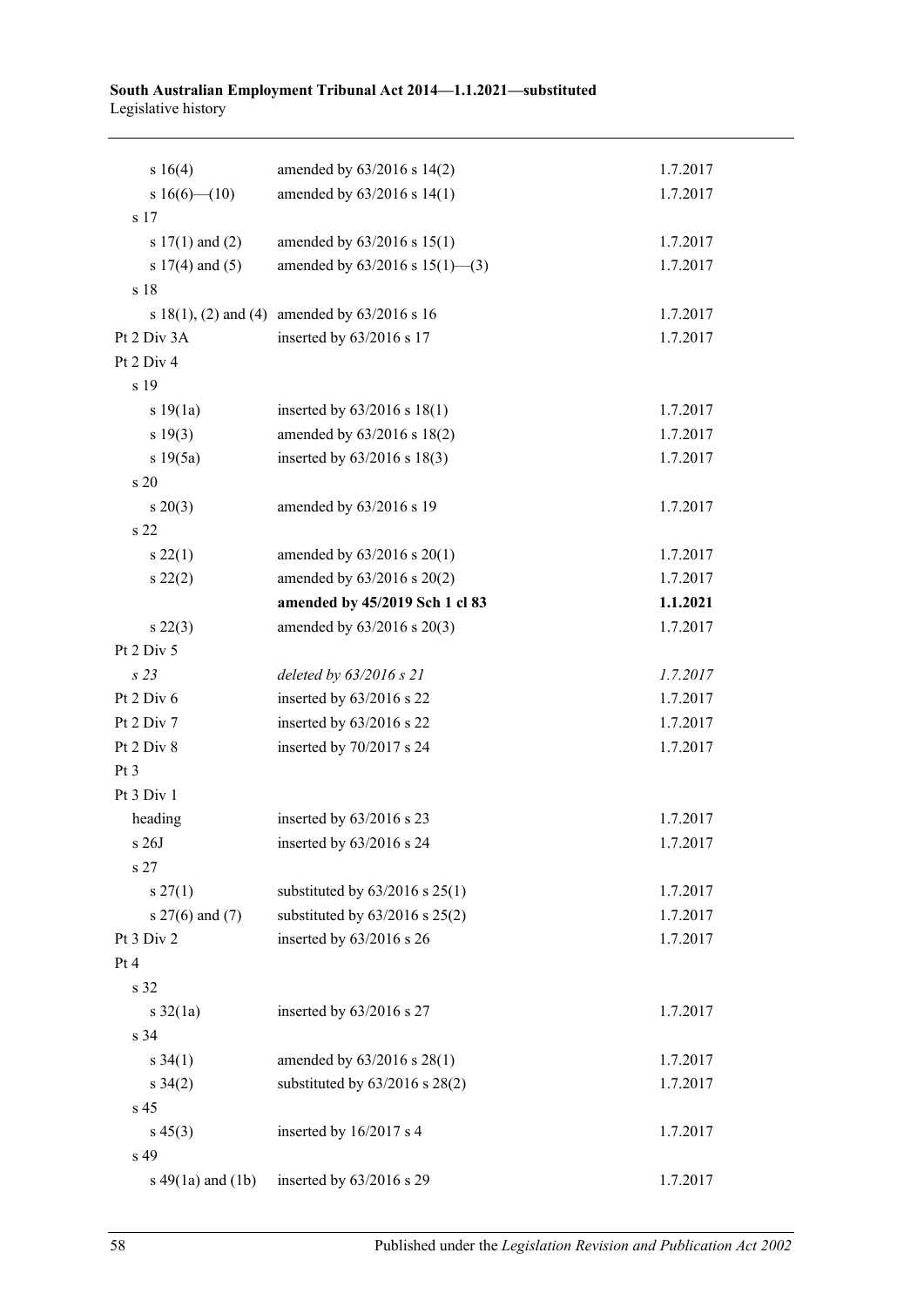| substituted-1.1.2021-South Australian Employment Tribunal Act 2014 |                     |
|--------------------------------------------------------------------|---------------------|
|                                                                    | Legislative history |

| s 52            | substituted by 63/2016 s 30            | 1.7.2017   |
|-----------------|----------------------------------------|------------|
| s 53            |                                        |            |
| s 53(1)         | amended by 63/2016 s 31                | 1.7.2017   |
| Pt 5            |                                        |            |
| Pt 5 Div 1      |                                        |            |
| s 66            |                                        |            |
| s 66(1)         | substituted by $63/2016$ s $32(1)$     | 1.7.2017   |
| s $66(1a)$ (1e) | inserted by $63/2016$ s $32(1)$        | 1.7.2017   |
| $s\,66(2)$      | amended by $63/2016$ s $32(2)$ , (3)   | 1.7.2017   |
| s 67            | substituted by 63/2016 s 33            | 1.7.2017   |
| s 68            |                                        |            |
| s 68(1)         | amended by 63/2016 s 34(1)             | 1.7.2017   |
|                 | amended by 45/2019 Sch 1 cl 84(1)      | 1.1.2021   |
| s68(2)          | amended by 45/2019 Sch 1 cl 84(2)      | 1.1.2021   |
| s68(3)          | amended by 63/2016 s 34(2)             | 1.7.2017   |
|                 | amended by 45/2019 Sch 1 cl 84(3), (4) | 1.1.2021   |
| Pt $5$ Div $2$  |                                        |            |
| s 69            |                                        |            |
| $s\,69(4)$      | amended by 63/2016 s 35                | 1.7.2017   |
| s 70            |                                        |            |
| $s \, 70(1)$    | amended by $63/2016$ s 36              | 1.7.2017   |
|                 | amended by 45/2019 Sch 1 cl 85(1)      | 1.1.2021   |
| $s \, 70(2)$    | amended by 45/2019 Sch 1 cl 85(2)      | 1.1.2021   |
| Pt 7            |                                        |            |
| s83A            | inserted by $63/2016$ s 37             | 1.7.2017   |
| s 86            |                                        |            |
| s 86(3)         |                                        |            |
| monetary order  | inserted by $63/2016$ s 38             | 1.7.2017   |
| s 88A           | inserted by 63/2016 s 39               | 1.7.2017   |
| s 91            | substituted by 63/2016 s 40            | 1.7.2017   |
| ss 91A and 91B  | inserted by 63/2016 s 40               | 1.7.2017   |
| s 92            |                                        |            |
| $s\,92(1)$      | amended by 70/2017 s 25(1)             | 12.12.2017 |
| $s\,92(5)$      | amended by 70/2017 s 25(2)             | 12.12.2017 |
| s 93            |                                        |            |
| $s\,93(2)$      | amended by 70/2017 s 26                | 1.7.2017   |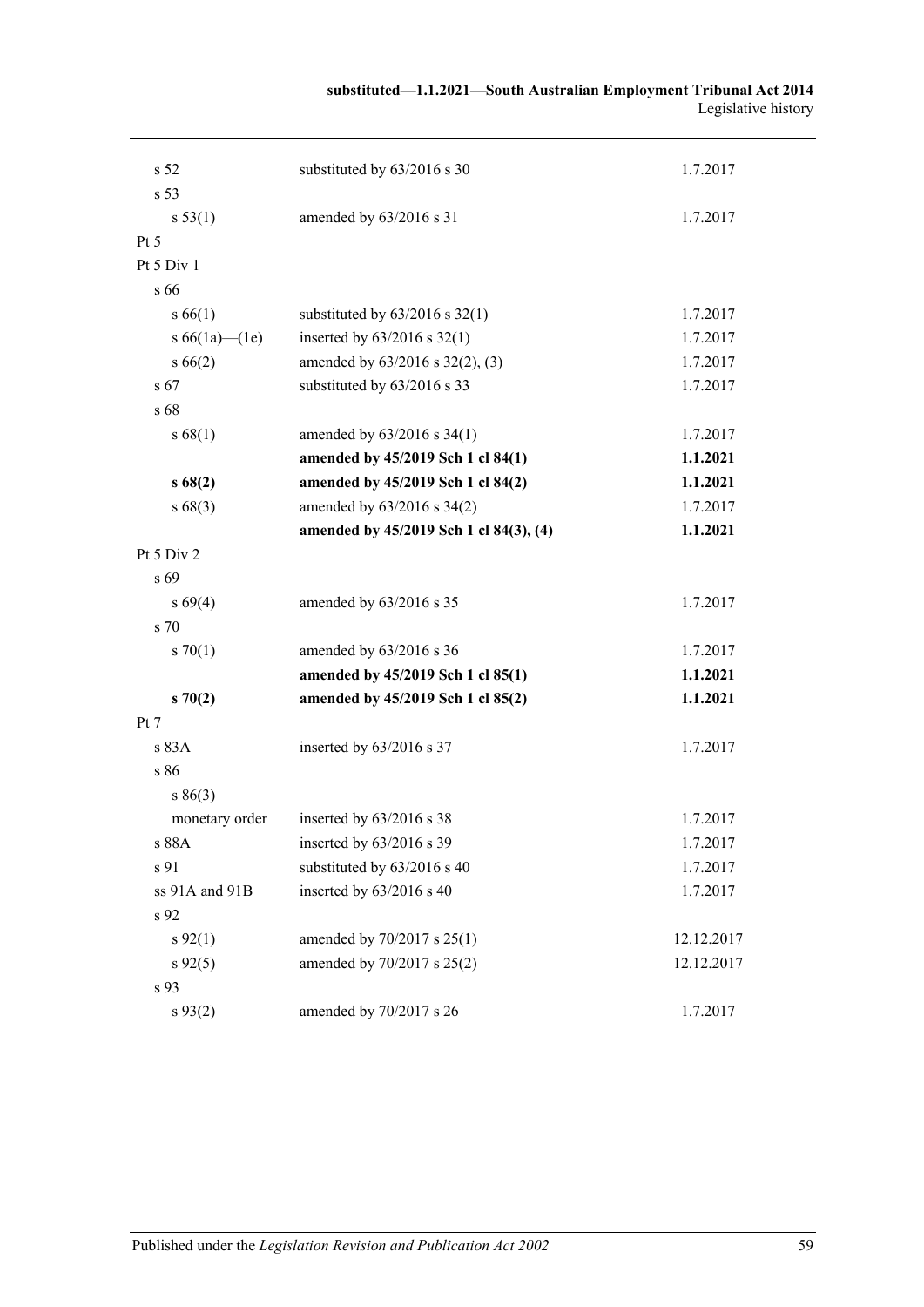# **Transitional etc provisions associated with Act or amendments**

## *Statutes Amendment (South Australian Employment Tribunal) Act 2016*

## **41—Transitional provisions**

(1) In this section—

*principal Act* means the *[South Australian Employment Tribunal Act](http://www.legislation.sa.gov.au/index.aspx?action=legref&type=act&legtitle=South%20Australian%20Employment%20Tribunal%20Act%202014) 2014*;

*relevant day* means the day on which this section comes into operation;

*Tribunal* means the South Australian Employment Tribunal.

- (2) The person holding office as President of the Tribunal (other than on an acting basis) immediately before the relevant day—
	- (a) will continue to hold that office and will, if not already a judge of the District Court, be appointed as a judge of the District Court by force of this subsection; and
	- (b) will hold office taking into account the operation of section 10(2) of the principal Act, and subject to the operation of section 10(8) of the principal Act, as enacted by this Act.
- (3) A person holding office as a Deputy President of the Tribunal immediately before the relevant day—
	- (a) will continue to hold that office; and
	- (b) will hold that office subject to the operation of section 13(11) of the principal Act as enacted by this Act—
		- (i) in the case of a judge of the District Court (including as a result of an appointment under [subsection](#page-59-0) (4))—as if the person had been appointed under section  $13(1)(a)$  of the principal Act as enacted by this Act; and
		- (ii) in the case of a magistrate—as if the person had been appointed under section 13(1)(b) of the principal Act as enacted by this Act.
- <span id="page-59-0"></span>(4) A Deputy President of the Tribunal who, immediately before the relevant day—
	- (a) was not a judge of the District Court; and
	- (b) was not a magistrate,

will be appointed as a judge of the District Court by force of this subsection.

(5) A person who was, immediately before the relevant day, a conciliation officer of the Tribunal will continue in office as a Commissioner of the Tribunal on the same terms and conditions as applied to the person immediately before the relevant day.

# *Statutes Amendment (Attorney-General's Portfolio No 3) Act 2017*

### **27—Transitional provisions**

(1) In this section—

*decision*, of the Industrial Relations Court includes a direction, determination or order of the Industrial Relations Court;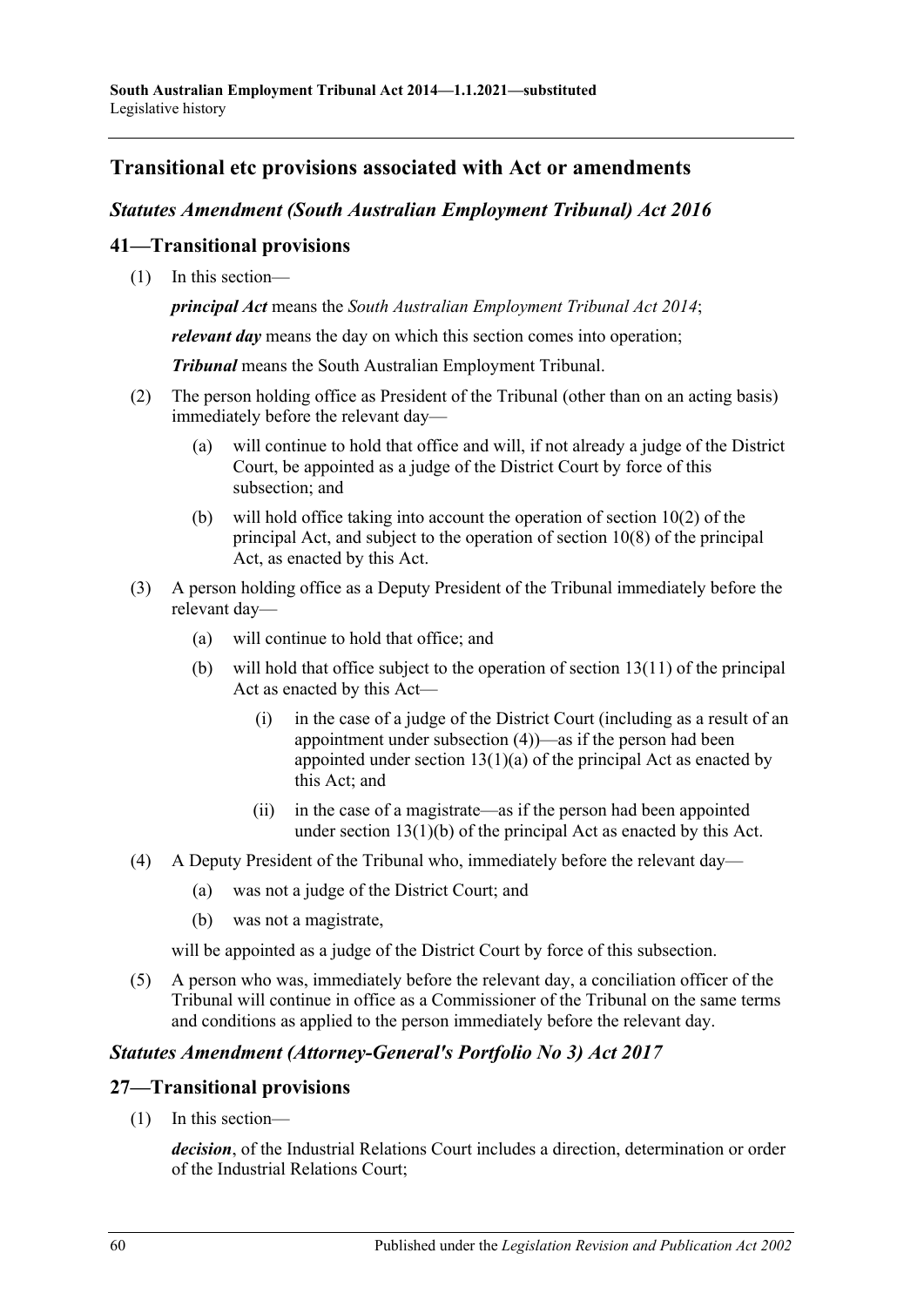*decision*, of the Tribunal, has the same meaning as in the principal Act;

*Industrial Relations Court* means the Industrial Relations Court as in existence immediately before the commencement of section 69 of the *[Statutes Amendment](http://www.legislation.sa.gov.au/index.aspx?action=legref&type=act&legtitle=Statutes%20Amendment%20(South%20Australian%20Employment%20Tribunal)%20Act%202016)  [\(South Australian Employment Tribunal\) Act](http://www.legislation.sa.gov.au/index.aspx?action=legref&type=act&legtitle=Statutes%20Amendment%20(South%20Australian%20Employment%20Tribunal)%20Act%202016) 2016*;

*principal Act* means the *[South Australian Employment Tribunal Act](http://www.legislation.sa.gov.au/index.aspx?action=legref&type=act&legtitle=South%20Australian%20Employment%20Tribunal%20Act%202014) 2014*;

*relevant day* means the day on which this section comes into operation;

*Tribunal* means the South Australian Employment Tribunal.

- (2) A decision (or purported decision) of the Industrial Relations Court made in consequence of Schedule 9 clause 59(1) of the *[Return to Work Act](http://www.legislation.sa.gov.au/index.aspx?action=legref&type=act&legtitle=Return%20to%20Work%20Act%202014) 2014* in force immediately before the relevant day will, on and from the relevant day, be taken to be a decision of the Tribunal.
- (3) A right (or purported right) to bring proceedings in consequence of Schedule 9 clause 59(1) of the *[Return to Work Act](http://www.legislation.sa.gov.au/index.aspx?action=legref&type=act&legtitle=Return%20to%20Work%20Act%202014) 2014* before the relevant day (but not so exercised before that day) will be exercised as if Part 2 Division 8 of the principal Act had been in operation before the right arose, so that the relevant proceedings may be commenced before the Tribunal.
- (4) Any proceedings that were before (or purportedly before) the Industrial Relations Court in consequence of Schedule 9 clause 59(1) of the *[Return to Work Act](http://www.legislation.sa.gov.au/index.aspx?action=legref&type=act&legtitle=Return%20to%20Work%20Act%202014) 2014* before the relevant day will, subject to such directions as the President of the Tribunal thinks fit, be transferred to the Tribunal where they may proceed as if they had been validly commenced before the Tribunal.
- (5) The Tribunal may—
	- (a) receive in evidence any transcript of evidence in proceedings before (or purportedly before) the Industrial Relations Court, and draw any conclusions of fact from that evidence that appear proper; and
	- (b) adopt any findings or determinations (or purported findings or determinations) of the Industrial Relations Court that may be relevant to proceedings before the Tribunal; and
	- (c) adopt any determination (or purported determination), or make any determination, in relation to proceedings before (or purportedly before) the Industrial Relations Court before the relevant day (including so as to make a determination in relation to proceedings fully heard, or purportedly fully heard, before the relevant day); and
	- (d) take other steps to promote or ensure the smoothest possible transition from 1 jurisdiction to another in connection with the operation of this section.
- (6) Nothing in this section affects a right of appeal to the Supreme Court against a decision, direction or order of the Full Court of the Industrial Relations Court made or given (or purportedly made or given) before the relevant day.
- (7) A reference in any instrument or agreement made (or purportedly made) in consequence of Schedule 9 clause 59(1) of the *[Return to Work Act](http://www.legislation.sa.gov.au/index.aspx?action=legref&type=act&legtitle=Return%20to%20Work%20Act%202014) 2014* to the Industrial Relations Court will, unless the context otherwise requires, be taken to be a reference to the Tribunal.